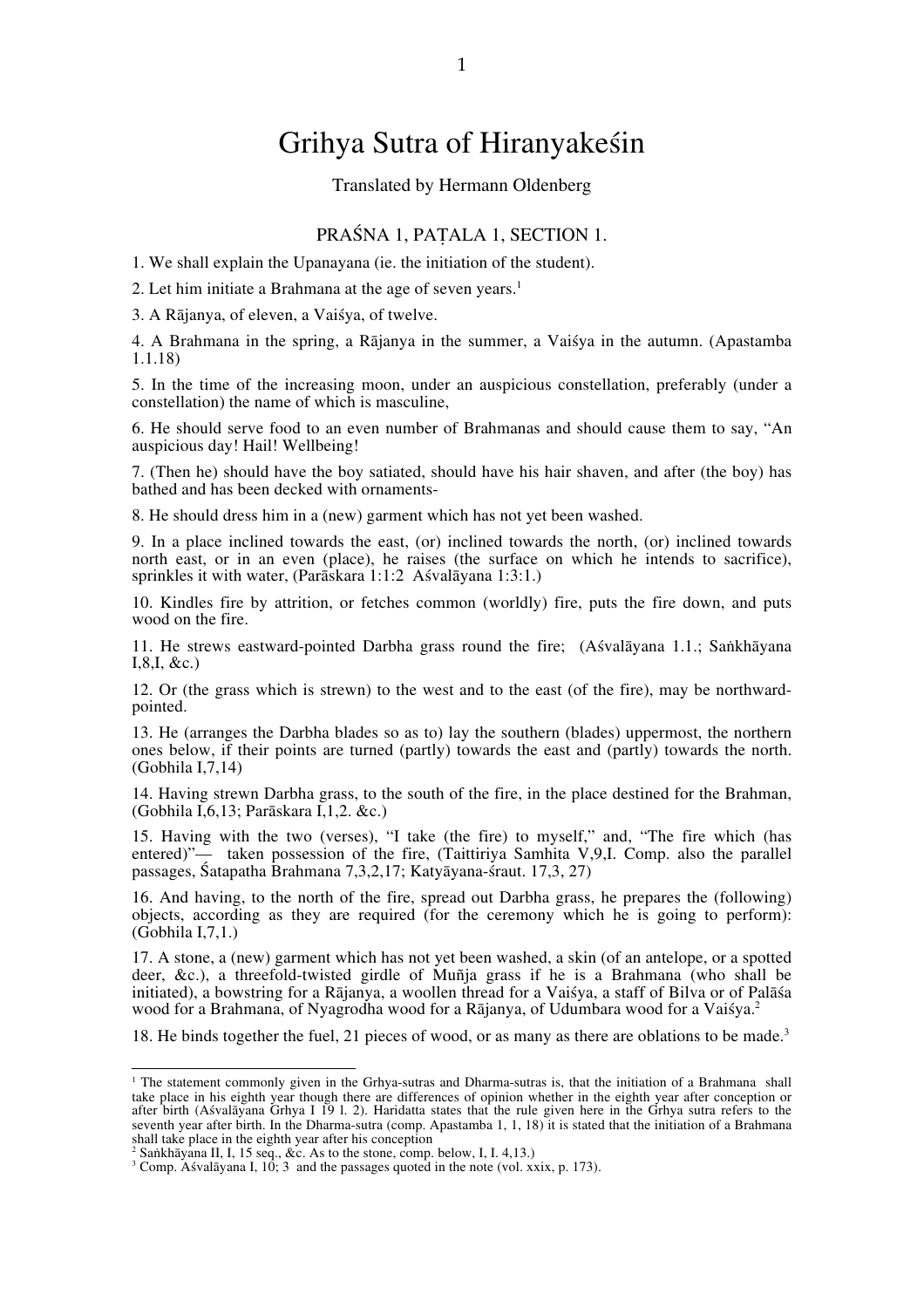19. Together with that fuel he ties up the (three) sticks (Paridhis) which are to be laid round the fire, (which should have the shape of) pegs.

20. (He gets ready, besides, the spoon called) Darvi, a bunch of grass<sup>4</sup>, the ajya pot, the pot for the *Praṇīta* water, and whatever (else) is required;

21. All (those objects) together, or (one after the other) as it happens.

22. At that time the Brahman suspends the sacrificial thread over his left shoulder, sips water, passes by the fire, on its west side, to the south side, throws away a grass blade from the Brahman's seat, touches water, and sits down with his face turned towards the fire.<sup>5</sup>

23. He takes as "purifiers" two straight Darbha blades with unbroken points of one span's length, cuts them off with something else than his nail, wipes them with water, pours water into a vessel over which he has laid the purifiers, fills (that vessel) up to near the brim<sup>6</sup>, purifies (the water) three times with the two Darbha strainers, holding their points to the north, places (the water) on Darbha grass on the north side of the fire, and covers it with Darbha grass.

24. Having consecrated the *Prokṣaṇi* water<sup>7</sup> by means of the purifiers as before, having placed the vessels<sup>8</sup> upright, and having untied the fuel, he sprinkles (the sacrificial vessels) three times with the whole (*Prokṣani* water).

25. Having warmed the Darvi spoon (over the fire), having wiped it, and warmed it again, he puts it down.<sup>9</sup>

26. Having besprinkled (with water) the Darbha grass with which the fuel was tied together, he throws it into the fire.

27. He melts the ājya, pours the ājya into the ājya pot over which he has laid the purifiers, takes some coals (from the fire) towards the north, puts (the ājya) on these (coals), throws light (on the ājya by means of burning Darbha blades), throws two young Darbha shoots into it, moves a fire-brand round it three times, takes it (from the coals) towards the north, pushes the coals back (into the fire), purifies the ājya three times with the two purifiers, holding their points towards the north, (drawing them through the ājya from west to east and) taking them back (to the west each time), throws the two purifiers into the fire.<sup>10</sup>

### PRAŚNA 1, PAṬALA 1, Section 2.

1. And lays the  $(three)^{11}$  *paridhis* round (the fire).

2. On the west side (of the fire) he places the middle (*paridhi*), with its broad end to the north,

3. On the south side (of the fire the second paridhi), so that it touches the middle one, with its broad end to the east,

4. On the north side (of the fire the third *paridhi*), so that it touches the middle one, with its broad end to the east.

5. To the west of the fire (the teacher who is going to initiate the student), sits down with his face turned towards the east.

6. To the south (of the teacher) the boy, wearing the sacrificial cord over his left shoulder, having sipped water, sits down and touches (the teacher).

7. Then (the teacher) sprinkles water round the fire (in the following way):

4 Regarding the bunch of grass, see below, I, 2:6:9.

<sup>&</sup>lt;sup>5</sup> Gobhila I, 6:14 seq. Comp. the passages quoted in the note.<br><sup>6</sup> Gobbila I, 7:21 seq.: Sankhāyana I, 8:14 seq. The water me

<sup>&</sup>lt;sup>6</sup> Gobhila I, 7:21 seq.; Saṅkhāyana I, 8:14 seq. The water mentioned in this Sutra is the Praṇîta water.<br>7 Regarding the Proksani water, see Saṅkhāyana I, 8:25

<sup>&#</sup>x27; Regarding the Prokṣani water, see Saṅkhāyana I, 8:25<br><sup>8</sup> "The word which I have translated by "vessels" is *bilavanti*, which literally means "the things which have brims." Probably this expression here has some technical connotation unknown to me. Haridatta simply says, *bilavanti pātrāṇi.*— "As before" means, "as stated with regard to the Praṇîta water."

<sup>&</sup>lt;sup>9</sup> Parāskara I, 1, 3.<br><sup>10</sup> Saṅkhyāyana; I, 8:18 seq.<br><sup>11</sup> The pegs are the pieces of wood mentioned above, 1:19. 7-10. Gobhila I, 3, I seq. The vocative Sarasvate instead of Sarasvati is given by the MSS. also in the Khadira-Gr̥hya I,2:19.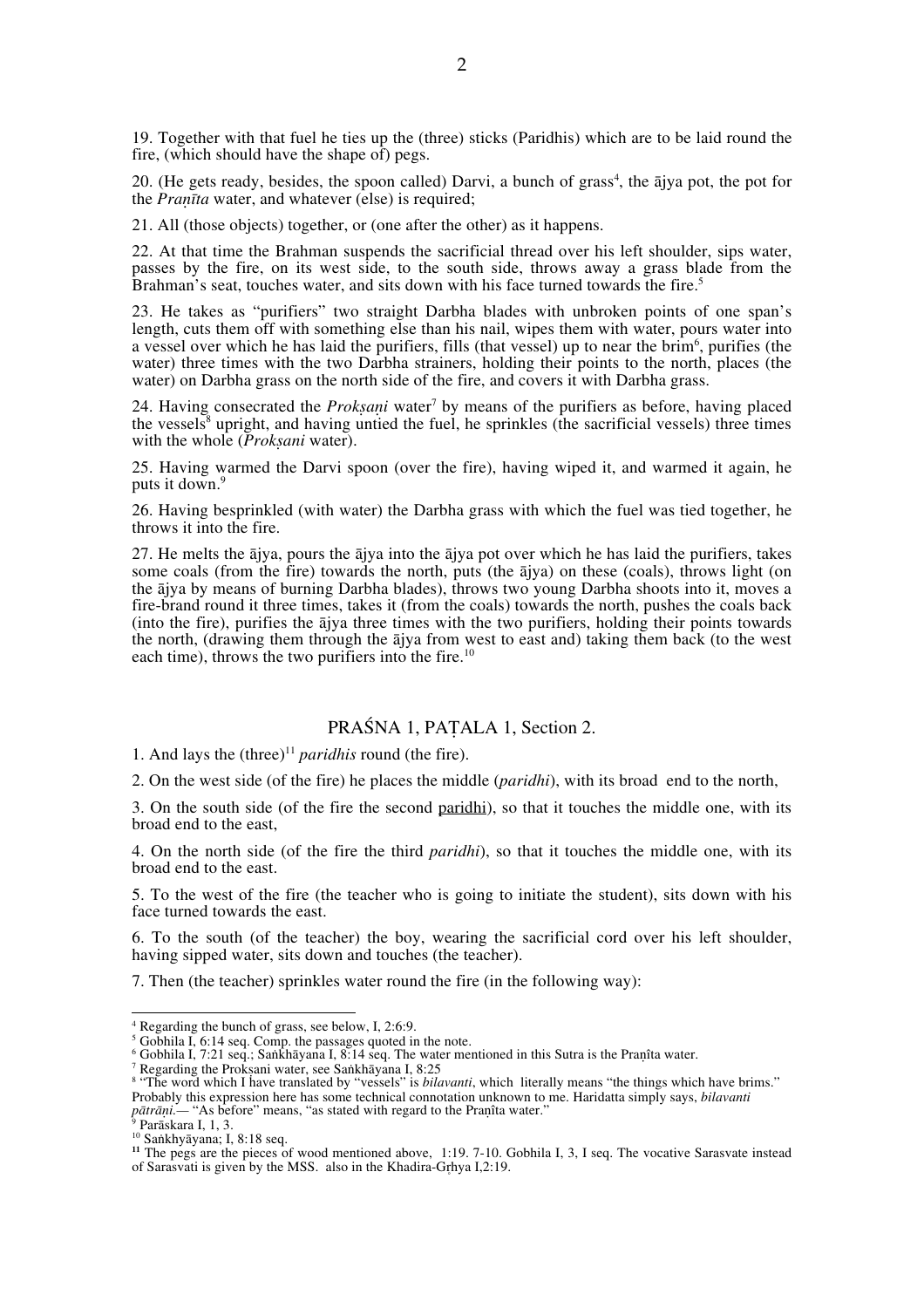8. On the south side (of the fire he sprinkles water) from west to east with (the words), "Aditi! Give thy consent!"

9. On the west side, from south to north, with (the words)— "Anumati! Give thy consent!"On the north side, from west to east, with (the words), "Sarasvati! Give thy consent! "

10. On all sides, so as to keep his right side turned towards (the fire), with (the Mantra), "God Savitri! Give thy impulse!" (Taitt. Samh. I, 7:7:1).

11. Having (thus) sprinkled (water) round (the fire), and having anointed the fuel (with ājya), he puts it on (the fire) with (the Mantra), "This fuel is thy self, Jatavedas! Thereby thou shalt be inflamed and shalt grow. Inflame us and make us grow; through offspring, cattle, holy lustre, and through the enjoyment of food make us increase. Svāhā!"<sup>12</sup>

12. He then sacrifices with the (spoon called) Darvi (the following oblations):

13. Approaching the Darvi (to the fire) by the northerly junction of the pegs (laid round the fire), and fixing his mind on (the formula), "To Prajāpati, to Manu Svāhā!" (without pronouncing that Mantra), he sacrifices a straight, long, uninterrupted (stream of ājya), directed towards the south-east.<sup>13</sup>

14. Approaching the Darvi (to the fire) by the southern junction of the pegs (laid round the fire), (he sacrifices) a straight (stream of ājya), directed towards the north-east, with (the Mantra which he pronounces), "To Indra Svāhā!"

15. Having (thus) poured out the two āghāra oblations, he sacrifices the two ājya-bhāgas,

16. With (the words), "To Agni Svāhā!" over the easterly part of the northerly part (of the fire); with (the words), "To Soma Svāhā!" over the easterly part of the southerly part (of the fire).<sup>14</sup>

17. Between them<sup>15</sup> he sacrifices the other (oblations).

18. (He makes four oblations with the following Mantras): "Thou whom we have set to work, Jatavedas! carry forward (our offerings). Agni! Perceive this work (i. e. the sacrifice), as it is performed (by us). Thou art a healer, a creator of medicine. Through thee may we obtain cows, horses, and men. Svāhā! "Thou who lies down athwart, thinking, " It is I who keep (all things) asunder" to thee who art propitious (to me), I sacrifice this stream of ghee in the fire. Svāhā! "To the propitious goddess Svāhā!" To the accomplishing goddess Svāhā!"<sup>16</sup>

### PRAŚNA 1, PAṬALA 1, SECTION 3.

1. This is the rite for all Darvi-sacrifices.

2. At the end of the Mantras constantly the word Svāhā (is pronounced).

3. (Oblations) for which no Mantras are prescribed (are made merely with the words), "To such and such (a deity) Svāhā" — according to the deity (to whom the oblation is made).<sup>1</sup>

4. He sacrifices with the Vyāhṛtis, "Bhur Bhuvah Suvaḥ!" with the single (three Vyāhṛtis) and with (the three) together.

5. (The Mantras for the two chief oblations are, the (verse), "Life-giving, Agni!" (Taitt. Brahmana I,2,1,11), (and), "Life-giving, O god, choosing long life, tho whose face is full of ghee, whose back is full of ghee. Agni, drinking ghee, the noble ambrosia that comes from the cow, lead this (boy) to old age, as a father (leads) his son. Svāhā!"

<sup>&</sup>lt;sup>12</sup> As to the Mantra, compare Saṅkhāyana II, 10, 4:&C.<br><sup>13</sup> The two oblations described in these Sutras are the so-called āghāras; see Sutra 15 and Parāskara I, 5:3;

Aśvalāyana 1, 10, 13. Regarding the northern and the southern junction of the Paridhi woods, see above, Sutras 3 and 4. According to Haradatta, the words "long, uninterrupted"(Sutra 13) are to be supplied also in Sutra 14. 14 Aśvalāyana 1, l0, 13; Saṅkhāyana 1;9;7, &c. As to the expressions *uttarardhapurvardhe* and

The comparison of the state of the complement of the complement of the complement of the state of the state of the state of the state of the state of the state of the state of the state of the state of the state of the sta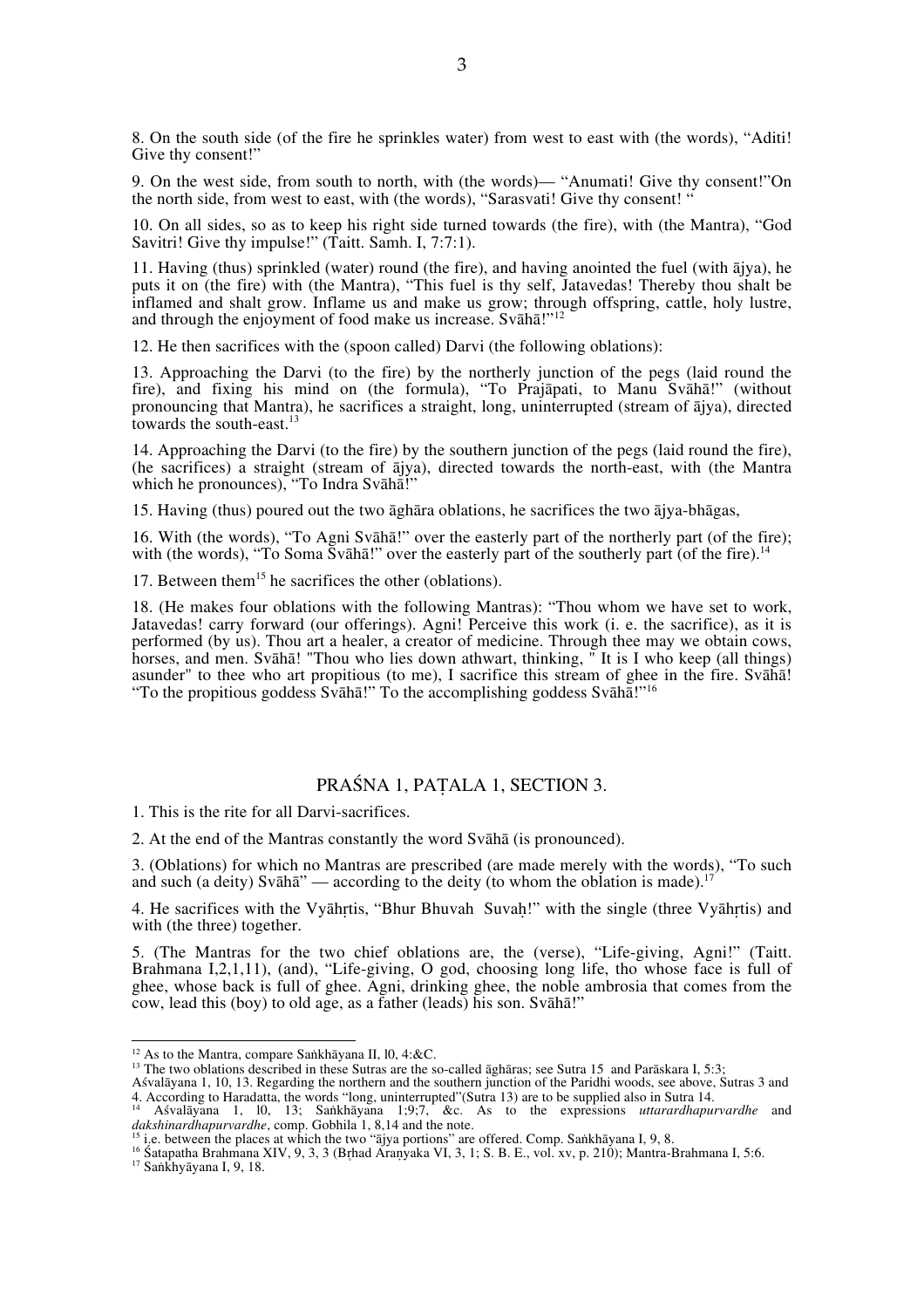6. (Then follow oblations with the verses),

"This, O Varuṇa"(Taitt. Sam. 2,1,11,6),

"For thus I entreat thee"(Taitt. Sam, loc. Cit)

"Thou, Agni"(Taitt. Samh. 2,5,12,3),

"Thus thou, Agni"(Taitt. Samh., loc. cit.),

"Thou, Agni, art quick. Being quick, appointed (by us) in our mind (as our messenger), thou who art quick, carriest the offering (to the gods). O quick one, bestow medicine on us! Svāhā!" — (and finally) the (verse), "Prajapati!"(Taitt. Samh.  $I, 8, 14, 2$ ).<sup>18</sup>

7. (With the verse), "What I have done too much in this sacrifice, or what I have done here deficiently, all that may Agni Svistakrt, he who knows it, make well sacrificed and well offered for me. To Agni Sviṣṭakṛt, the offerer of well-offered (sacrifices), the offerer of everything, to him who makes us succeed in our offerings and in our wishes, Svāhā! — he offers (the Svistakrt oblation) over the easterly part of the northerly part (of the fire), separated from the other oblations.<sup>19</sup>

8. Here some add as subordinate oblations, before the Svistakrt, the Jaya, Abhyātana, and Rāṣṭhṛabhṛt (oblations).20

9. The Jaya (oblations) he sacrifices with (the thirteen Mantras), "Thought, Svāhā! Thinking, Svāhā!" — or, "To thought Svāhā! To thinking Svāhā!"(&c.);

10. The Abhyātana (oblations) with (the eighteen Mantras), "Agni is the lord of beings; may he protect me."  $(xc)$ .<sup>21</sup>

11. (The words), "In this power of holiness, in this worldly power (&c.)" are added to (each section of) the Abhyātana formulas. <sup>22</sup>

12. With (the last of the Abhyātana formulas) "Ancestors! GrandAncestors! "he sacrifices or performs worship, wearing the sacrificial cord over his right shoulder.<sup>23</sup>

13. The Rāṣṭhṛabhṛt (oblations he sacrifices) with (the twelve Mantras), "The champion of truth, he whose law is truth."After having quickly repeated (each) section, he sacrifices the first oblation with (the words), "To him Svāhā!" the second (oblation) with (the words), "To them Svāhā!"<sup>24</sup>

14. Having placed a stone near the northerly junction of the pegs (which are laid round the fire), (the teacher)—

### PRAŚNA 1, PAṬALA 1, SECTION 4.

1. Makes the boy tread on (that stone) with his right foot, with (the verse), "Tread on this stone; like a stone be firm. Destroy those who seek to do thee harm; overcome thy enemies."

2. After (the boy) has taken off his old (garment), (the teacher) makes him put on a (new) garment that has not yet been washed, with (the verses), "The goddesses who spun, who wove, who spread out, and who drew out the skirts on both sides, may those goddesses clothe thee with long life. Blessed with life put on this garment. "Dress him; through (this) garment make him reach a hundred (years) of age; extend his life. Bṛhaspati has given this garment to king

18 In the second Mantra we should read *vr̥ṇāno* instead of grinano; comp. Atharva-Veda II, 13, 1. As to the Mantras that. follow, comp. Parāskara I, 2:8; "Taittiriya Aranyaka 4. 20, 3. Regarding the Mantra tvam agne ayāsi (sic), comp. Taittiriya Brahmana II, 4:1, 9; Ašvalāyana-Statuta 1, 11, 13; Kātyayana-Statuta sutra XXV, 1, 11;<br><sup>19</sup> Ašvalāyana-Grhya I, 10, 23; Šatapātha Brahmana XIV, 9, 4:24.<br><sup>20</sup> Comp. the next Sutras and Parāšara; I, 5:7—10.<br><sup>21</sup>

 $^{22}$  See the end of the section quoted in the last note.

<sup>&</sup>lt;sup>23</sup> "He performs worship with that Mantra, wearing the sacrificial cord over his right shoulder, to the Manes. According to others, he worships Agni. But this would stand in contradiction to the words (of the Mantra)."Haridatta.<br><sup>24</sup> Taittirius Sembits iii. 4.7 ers bin. We would stand in contradiction to the words (of the Mantra)." 24 Taittiriya Samhita iii, 4:7. "To him "(*tasmai*) is masculine, "to them" (*tābhya*¿) feminine. The purport of these words will be explained best by a translation of the first section of the Rāṣ†hr̥abhr̥t formulas: "The champion of truth, he whose law is truth, Agni is the Gandharva. His Apsaras are the herbs; "nourishment" is their name. May he protect this power of holiness and this worldly power. May they protect this power of holiness and this worldly power. To him Svāhā 1 To them Svāhā!"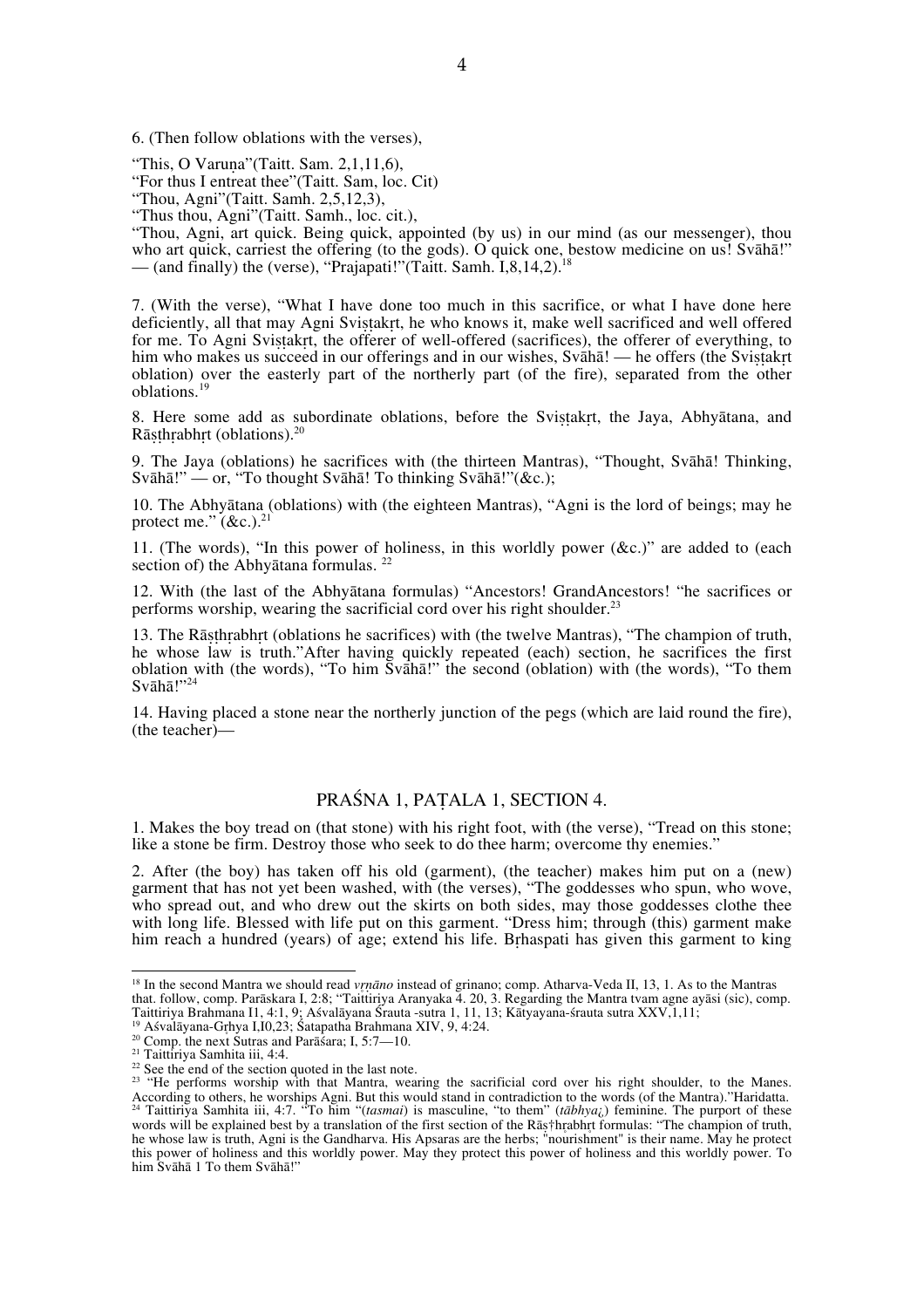Soma that he may put it on. "Mayst thou live to old age; put on the garment! Be a protector of the human tribes against imprecation. Live a hundred years, full of vigour; clothe thyself in the increase of wealth.<sup>3</sup>

3. Having (thus) made (the boy) put on (the new garment, the teacher) recites over him (the verse), "Thou hast put on this garment for the sake of welfare; thou hast become a protector of thy friends against imprecation. Live a hundred long years; a noble man, blessed with life, mayst thou distribute wealth."<sup>26</sup>

4. He then winds the girdle three times from left to right round (the boy, so that it covers) his navel. (He does so only) twice, according to some (teachers). (It is done) with (the verse),

"Here she has come to us who drives away sin, purifying our guard and our protection, bringing us strength by (the power of) inhalation and exhalation, the sister of the gods, this blessed girdle."<sup>27</sup>

5. On the north side of the navel he makes a threefold knot (in the girdle) and draws that to the south side of the navel.

6. He then arranges for him the skin (of an antelope, &c., see Sutra 7) as an outer garment, with (the Mantras), "The firm, strong eye of Mitra, glorious splendour, powerful and flaming, a chaste, mobile vesture, this skin put on, a valiant (man), so-and-so.! "May Aditi tuck up thy garment, that thou mayst study the Veda, for the sake of insight and belief and of not forgetting what thou hast learnt, for the sake of holiness and of holy lustre!

7. The skin of a black antelope (is worn) by a Brahmana, the skin of a spotted deer by a Rājanya, the skin of a he-goat by a Vaiśya. (Saṅkhāyana 2,1,2.4-5, &c.)

8. He then gives him in charge (to the gods), a Brahmana with (the verse), "We give this (boy) in charge, O Indra, to Brahman, for the sake of great learning. May he (Brahman ?) lead him to old age, and may he (the boy) long watch over learning."<sup>28</sup>

A Rājanya (he gives in charge to the gods) with (the verse), "We give this boy in charges O Indra, to Brahman, for the sake of great royalty. May he lead him to old age, and may he long watch over royalty."

A Vaiśya (he gives in charge) with (the verse), We give this boy in charge, O Indra, to Brahman, for the sake of great wealth. May he lead him to old age, and may he long watch over wealth."

9. (The teacher) makes him sit down to the west of the fire, facing the north, and makes him eat the remnants of the sacrificial food, with these (Mantras), On thee may wisdom, on thee may offspring "(Taitt. Aranyaka, Andhra redaction, X, 44), — altering (the text of the Mantras).<sup>29</sup>

10. Some make (the student) eat 'sprinkled butter."<sup>30</sup>

11. (The teacher) looks at (the student) while he is eating, with the two verses, "At every pursuit we invoke strong (Indra)"(Taitt. Samh. 4,1,2,1), (and), Him, Agni, lead to long life and splendour"(Taitt: Samh. 2,3,10,3).

12. Some make (the boy) eat (that food with these two verses).

13. After (the boy) has sipped water, (the teacher) causes him to touch (water) and recites over him (the verse): A hundred autumns are before us, O gods, before ye have made our bodies

<sup>&</sup>lt;sup>25</sup> Parāskara 1, 4,13. 12; Atharva-Veda II, 13, 2. 3 (19,24). Instead of *paridātavā u*, we ought to read, as the Atharva-Veda has, *paridhātavā u*.<br>Veda has, *paridhātavā u*.<br><sup>26</sup> Atharva-Veda II, 13,3; 19,24,6.

Veda has, *paridhātavā u.* 26 Atharva-Veda II,13,3; 19,24,6. 27 Saṅkhāyana II,2,1; Parāskara II, 2~ 8. The text of the Mantra as given by Hiraṇyakeśin is very corrupt, but the corruptions may be as old as the Hiranyakesi-sutra itself, or even older.<br><sup>28</sup> In the first hemistich I propose to correct *pari dadhmasi* into *pari dadmasi*. The verse seems to be an adaptation of

a Mantra which contained a form of the verb pari-dha (comp. Atharva-Veda XIX, 24:2); thus the reading pari . . . dadhmasi found in the MSS. may be easily accounted for. The second hemistich is very corrupt, but the Atharva-Veda (loc. cit.: yathainam ~arase nayat~ shows s at least the general sense.

<sup>&</sup>lt;sup>29</sup> The text of those Mantras runs thus, "On me may wisdom, &c."; he alters them so as to say, "On thee," &c. <sup>30</sup> Regarding the term 'sprinkled butter," comp. Aśvalāyana Grhya IV, I, 18. 19.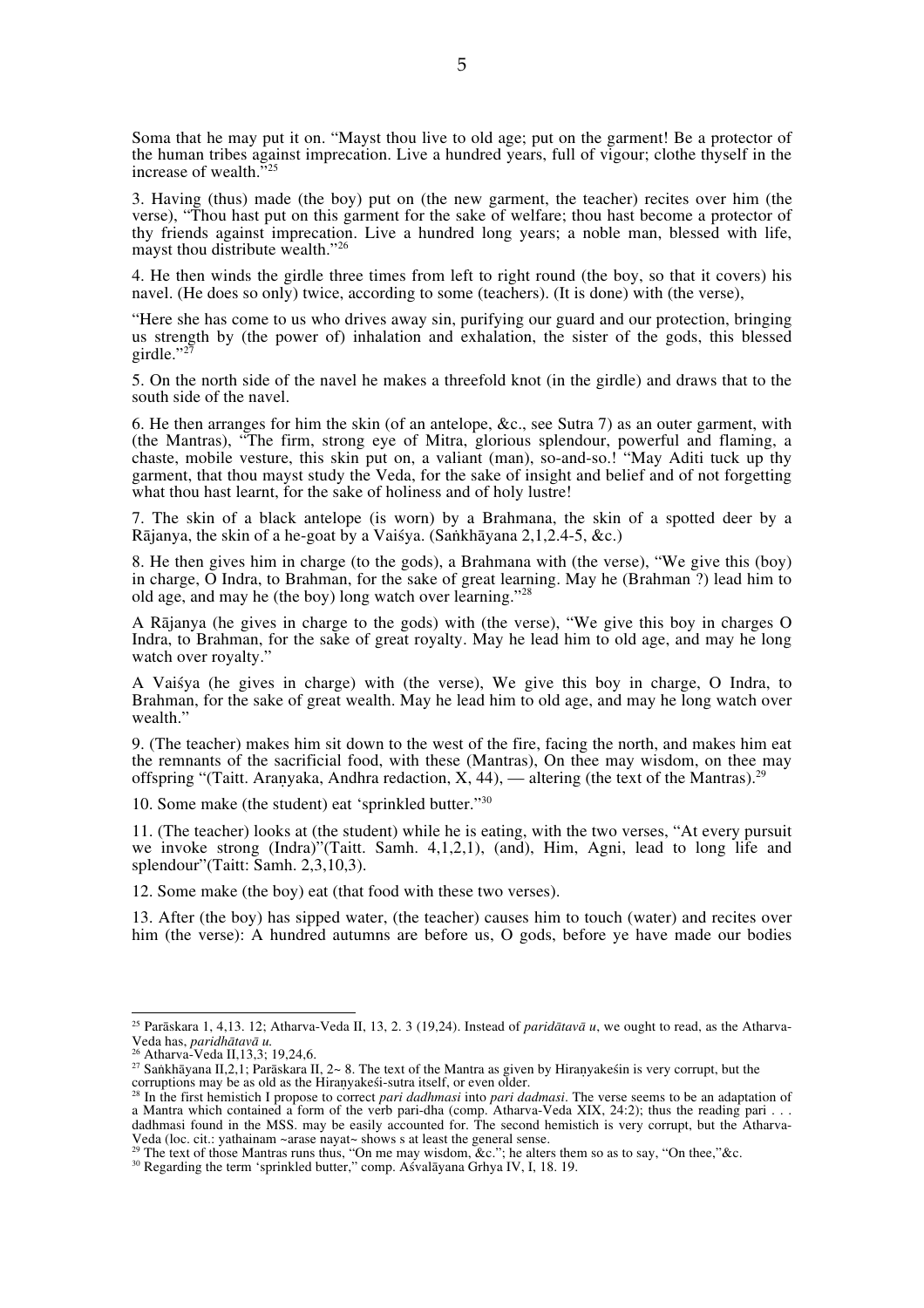decay, before (our) sons have become Ancestors; do not destroy us before we have reached (our due) age."<sup>31</sup>

#### **End of the First Paṭala.**

# PRAŚNA 1, PAṬALA 2, SECTION 5.

1. "To him who comes (to us), we have come. Drive ye away death! May we walk with him: bliss until (he returns) to his house "— this (verse the teacher repeats) while (the boy) walks round the fire so as to keep his right side turned towards it.<sup>32</sup>

2. (The teacher) then causes him to say, "I have come hither to be a student. Initiate me! I will be a student, impelled by the god Savitri."<sup>33</sup>

3. (The teacher then) asks him:—

4. "What is thy name ? "

5. He says, "so-and-so!"— what his name is.34

6. (The teacher says), "Happily, god Savitri, may I attain the goal with this so-and-so."— here he pronounces (the student's) two names.<sup>35</sup>

7. With (the verse), "For bliss may the goddesses afford us their protection; may the waters afford drink to us. With bliss and happiness may they overflow  $\text{us}^{536}$ — both wipe themselves off.

8. Then (the teacher) touches with his right hand (the boy's) right shoulder, and with his left (hand) his left (shoulder), and draws (the boy's) right arm towards himself $37$  with the Vyāhrtis, the Savitri verse, and with (the formula), "By the impulse of the god Savitri, with the arms of the two Aśvins, with Pusan's hands I initiate thee, so-and-so.!'

9. He then seizes with his right hand (the boy's) right hand together with the thumb, with (the words), — Agni has seized thy hand; Soma has seized thy hand; Savitri has seized thy hand; Sarasvati has seized thy hand; Puṣan has seized thy hand; Brhaspati has seized thy hand; Mitra has seized thy hand; Varuna has seized thy hand; Tvastri has seized thy hand; Dhātri has seized thy hand; Vishnu has seized thy hand; Prajapati has seized thy hand."<sup>38</sup>

10. "May Savitri protect thee. Mitra art thou by rights; Agni is thy teacher. "By the impulse of the god Savitri become Bṛhaspati's pupil. Eat water. Put on fuel. Do the service. Do not sleep in the day-time "— thus (the teacher) instructs him.

11. Then (the teacher) gradually moves his right hand down over (the boy's) right shoulder and touches the place of his heart with (the formulas), "Thy heart shall dwell in my heart; my mind thou shalt follow with thy mind; in my word thou shalt rejoice with all thy heart; may Bṛhaspati join thee to me! "To me alone thou shalt adhere. In me thy thoughts shall dwell. Upon me thy veneration shall be bent. When I speak, thou shalt be silent."<sup>39</sup>

12. With (the words), "Thou art the knot of all breath; do not loosen thyself"— (he touches) the place of his navel.

13. After (the teacher) has recited over him (the formula),

<sup>&</sup>lt;sup>31</sup> Rig-Veda I, 89. 9.<br><sup>32</sup> I read, *pra su mrtyum yuyotana*; comp. Mantra-Brahmana 1,6,14 (Rig-Veda I, 136:l, etc.). As to the last Pāda, comp. Rig-Veda 3,53,20<br>comp. Rig-Veda 3,53,20<br><sup>33</sup> Comp. Gobhila 2.10.21 seq.;Parā

comp. Rig-Veda 3,53,20<br><sup>33</sup> Comp. Gobhila 2.10.21 seq.;Parāskara 2.2.6;Saṅkhāyana 2,2,4:etc.<br><sup>34</sup> Haradatta, "As it is said below, "he pronounces his two names" (Sutra 6), the student should here also pronounce his two names, for instance, "I am Devadatta, Karttika."

<sup>&</sup>lt;sup>35</sup> "His common (vyavahārika) name and his Nakṣatra name." Haridatta.<br><sup>36</sup> Rig-Veda X, 9, 4.<br><sup>37</sup> The word which I have translated "draws . . . towards himself "is the same which is also used in the sense of "he initiates him "(*upanayate*). Possibly we should correct the text: *dakṣinam bahum anv abhyatmam upanayate*, "he turns him towards himself from left to right (literally, following his right arm)." Comp. Saṅkhāyana II, 3, 2.—<br>Regarding the Mantra, comp. Saṅkhāyana II, 2:12:&C.

Regarding the Manusian II, 2:11; 3, 1, &c.. 39 Saṅkhāyana II, 4,1, &c.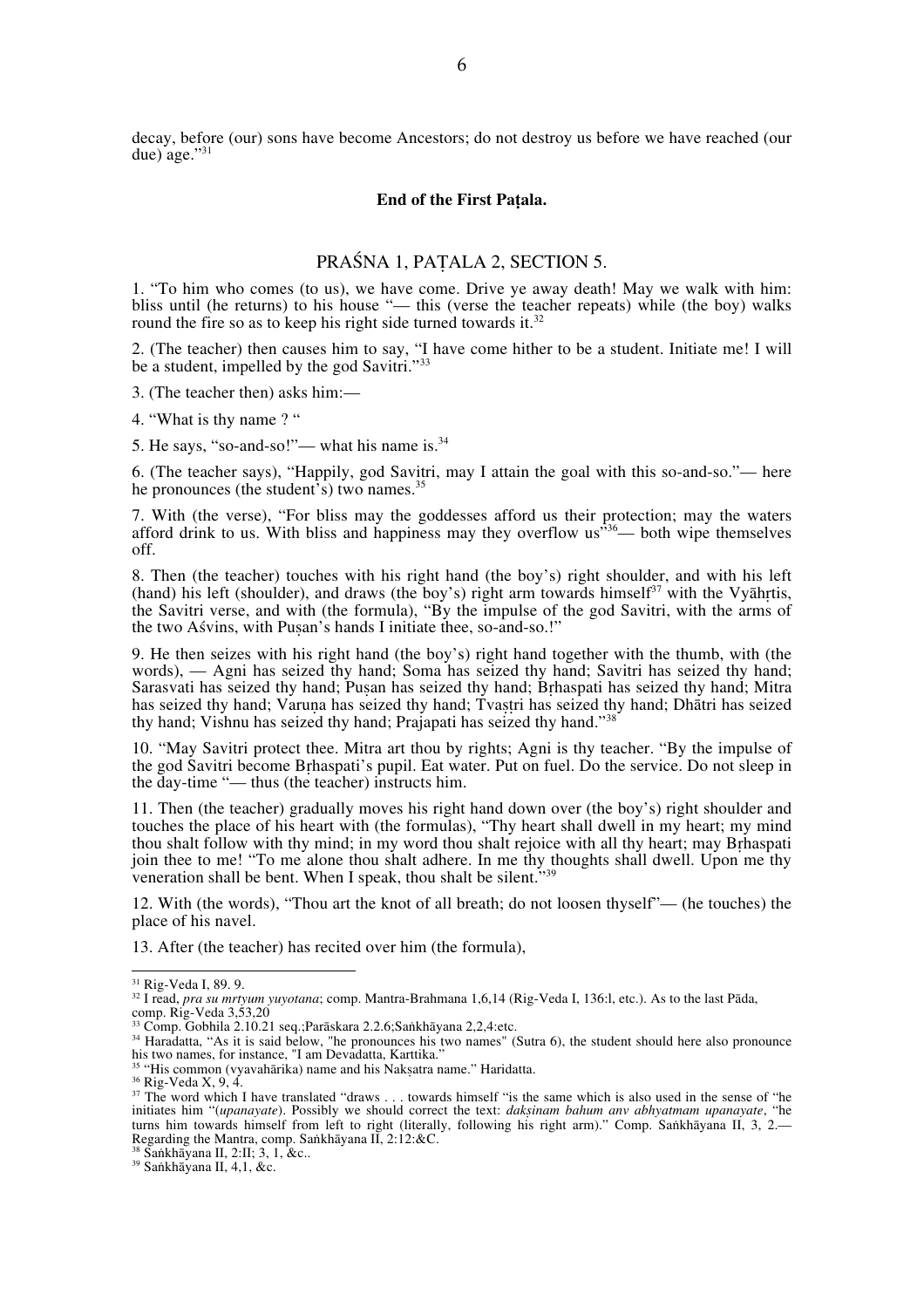Bhūh! Bhuvah! Suvah! By offspring may I become rich in offspring! By valiant sons, rich in valiant sons! By splendour, rich in splendour! By wealth. rich in wealth! By wisdom, rich in wisdom! By pupils, rich in holy lustre!

And (again the formulas),

Bhūḥ! I place thee in the Rrkas, in Agni, on the earth, in voice, in the Brahman, so-and-so!

Bhuvah! I place thee in the Yajus, in Vāyu, in the air, in breath, in the Brahman, so-and-so!

Suvah! I place thee in the Sāmans, in Sūrya, in heaven, in the eye, in the Brahman, so-and-so! "May I be beloved (?) and dear to thee, so-and-so!

May I be dear to thee, the fire (?), so-and-so! Let us dwell here! Let us dwell in breath and life! Dwell in breath and life, so-and-so!"—

14 He then seizes with his right hand (the boy's) right hand together with the thumb, with the five sections, "Agni is long-lived."

15. "May (Agni) bestow on thee long life every where"(Taitt. Samh. I, 3, 14:4)—

# PRAŚNA 1, PAṬALA 2, SECTION 6.

1. (This verse the teacher) recites in (the boy's) right ear;

2. (The verse), "Life-giving, Agni "(Taitt. Samh. I,3,14,4) in his left ear.

3. Both times he adds (to the verses quoted in the last Sutras the formula), "Stand fast in Agni and on the earth, in Vāyu and in the air, in Sūrya and in heaven. The bliss in which Agni, Vāyu, the sun, the moon, and the waters go their way, in that bliss go thy way, so-and-so! Thou hast become the pupil of breath, so-and-so!"

4. Bring his mouth close to (the boy's) mouth he murmurs, "Intelligence may Indra give thee, intelligence the goddess Sarasvati. Intelligence may the two Aśvins, wreathed with lotus, bestow on thee."

5. He then gives (the boy) in charge (to the gods and demons, with the formulas), "To Kashaka (?) I give thee in charge. To Antaka I give thee in charge. To Aghora (" the not frightful one " ) I give thee in charge. To Disease ………………….. to Yama ……………... to Makha …………….to Vaśinī ("the ruling goddess ") ……………. to the earth together with Vaishvānara ……………. to the waters ……………. to the herbs ————- to the trees ……………. to Heaven and Earth ……………. to welfare ……………. to holy lustre ……………. to the Viśve devas ……………. to all beings ……………. to all deities I give thee in charge."40

6. He now teaches him the Savitri, if he has (already) been initiated before.

7. If he has not been initiated (before, he teaches him the Savitri) after three days have elapsed.

8. (He does so) immediately, says Puskarasādi.

9. Having placed to the west of the fire a bunch of grass with its poi -points directed towards the north (the teacher) sits down thereon, facing the east, with (the formula), A giver of royal power art thou, a teacher's seat. May I not withdraw from thee."

10. The boy raises his joined hands towards the sun, embraces (the feet of) his teacher, sits down to the south (of the teacher), addresses (him), "Recite, sir!"and then says, Recite the Savitri. sir!"

11. Having recited over (the boy the verse), "We call thee, the lord of the hosts"(Taitt. Samh. II, 3, 14:3), he then recites (the Savitri) to him, firstly Pāda by Pāda, then hemistich by hemistich, and then the whole verse (in the following way),

40 Comp. Saṅkhāyana Il, 3, I; Parāskara II, 2:2I. The name in the first section of the Mantra is spelt Kaśakāya and Kaṣakāya. Comp. Mantra-Brahmana 1, 6:22: *Kr̥ṣana, idam te paridadamy amum*; Atharva-Veda IV, I0, 7: *Karsanas tvabhirakshatu*.

<sup>6. &</sup>quot;A repetition of the initiation takes place as a penance." Haridatta.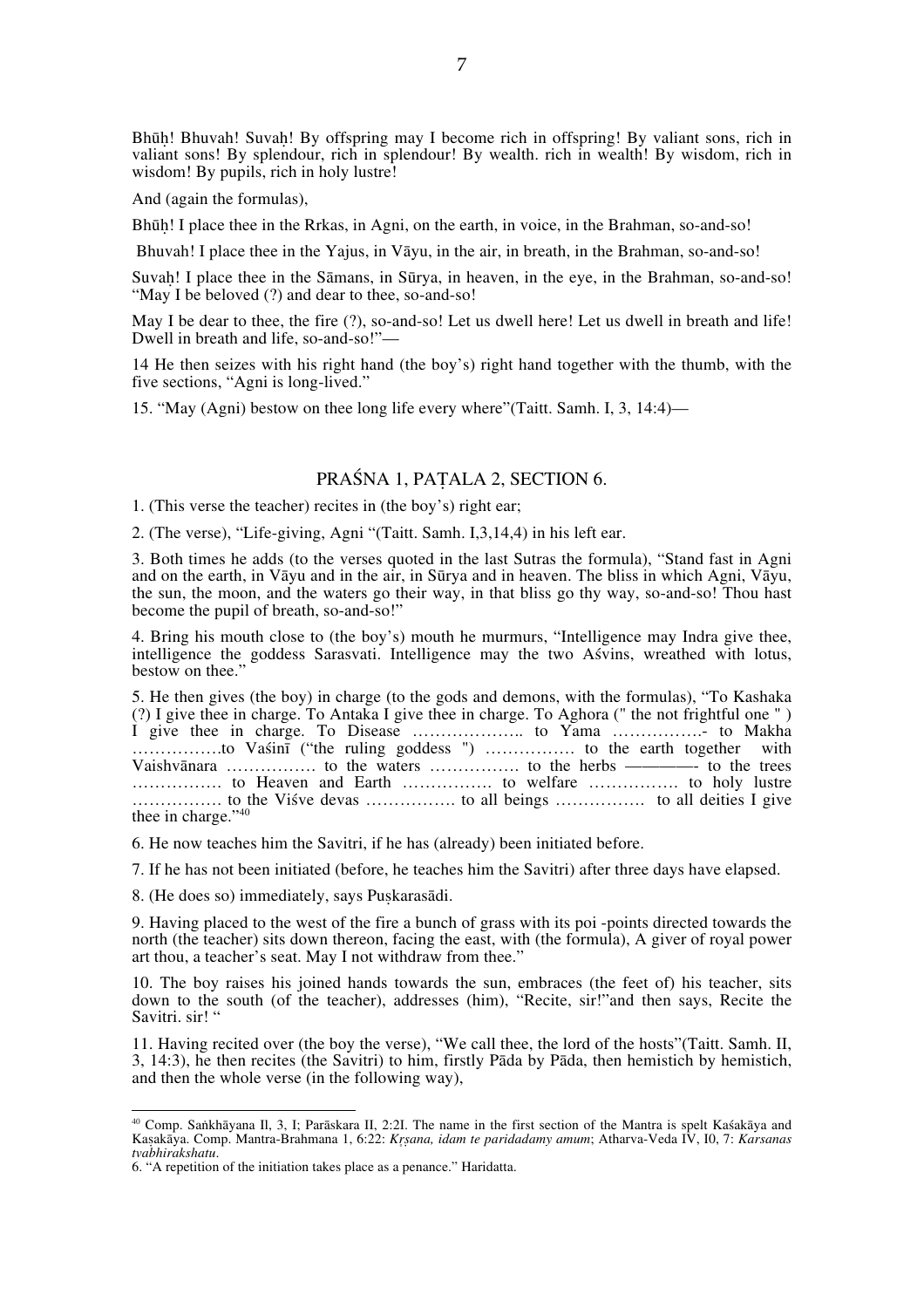"Bhus! Tat Savitur vareṇyam (That adorable splendour) -

"Bhuvo! Bhargo devasya dhīmahi (of the divine Savitri may we obtain) -

"Suvar! Dhiyo yo naḥ pracodayat (who should rouse our prayers) -

"Bhur bhuvas! Tat Savitur vareṇyam bhargo devasya dhīmahi -

"Suvar! Dhiyo yo nah pracodayat -

"Bhūr bhuvah suvas! Tat Savitur . . . pracodayat."

# PRAŚNA 1, PAṬALA 2, SECTION 7.

1. He then causes (the student) to put on the fire seven pieces of fresh Palāśa wood, with unbroken tops, of one span's length, which have been anointed with ghee.

2. One (of these pieces of wood he puts on the fire) with (the Mantra), "To Agni I have brought a piece of wood, to the great Jātavedas. As thou art inflamed, Agni, through that piece of wood, thus inflame me through wisdom, insight, offspring, cattle, holy lustre, and through the enjoyment of food. Svāhā! "

3. (Then he puts on the fire) two (pieces of wood with the same Mantra, using the dual instead of the singular), "To Agni (I have brought) two pieces of wood;"<sup>41</sup>

4. (Then) four (pieces of wood, using the plural), "To Agni (I have brought) pieces of wood."

5. He then sprinkles (water) round (the fire) as above.

6. "Thou hast given thy consent;""Thou hast given thy impulse "— thus he changes the end of each Mantra.<sup>42</sup>

7. He then worships the (following) deities (with the following Mantras),

8. Agni with (the words), "Agni, lord of the vow, I shall keep the vow;"

9. Vāyu with (the words), "Vāyu, lord of the vow, (&c.);"

10. Aditya (the sun) with (the words), "Aditya, lord of the vow, (&c.);"

11. The lord of the vows with (the words), "Lord of the vows, ruling over the vows (&c.)."

12. He then gives an optional gift to his Guru (i. e. to the teacher).

13. (The teacher) makes him rise with (the verse which the student recites), "Up! with life "(Taitt. Samh. 1,2,8,1); he gives him in charge (to the sun) with (the words), "Sun! This is thy son; I give him in charge to thee ;"and he worships the Sun with (the Mantra), "That bright eye created by the gods which rises in the east: may we see it a hundred autumns; may we live a hundred autumns; may we rejoice a hundred autumns; may we be glad a hundred autumns; may we prosper a hundred autumns; may we hear a hundred autumns; may we speak a hundred autumns; may we live un-decaying a hundred autumns; and may we long see the sun."

14. "May Agni further give thee life. May Agni further grant thee bliss. May Indra with the Maruts here give (that) to thee; may the sun with the Vasus give (it) to thee "— with (this verse the teacher) gives him a staff, and then hands over to him a bowl (for collecting alms). (Saṅkhāyana II, 6:2:&c.)

15. Then he says to him, "Go out for alms."

16. Let him beg of his mother first; (Saṅkhāyana 2,6,4 seq.; Apastamba 1,3,28 seq.)

17. Then (let him beg) in other houses where they are kindly disposed towards him.

41 Comp. Aśvalāyana I, 21~ 1; Saṅkhāyana II, l0, &c. "The putting of fuel on the fire, and what follows after it, form a part of the chief ceremony, not of the recitation of the Sāvitrī. Therefore in the case of one who has not yet been initiated (see I, 2~ 6:7), it ought to be performed immediately after (the student) has been given in charge (to the gods and demons; I, 2:6:5)."Haradatta.

<sup>&</sup>lt;sup>42</sup> He says, "Anumati Thou hast given thy consent! "&c. 8 seq. Comp. Gobhila II, lo, 16. 12. Comp. Saṅkhāyana I, 14J 13 seq. 13. Parāskara I, 8:7; I, 6:3.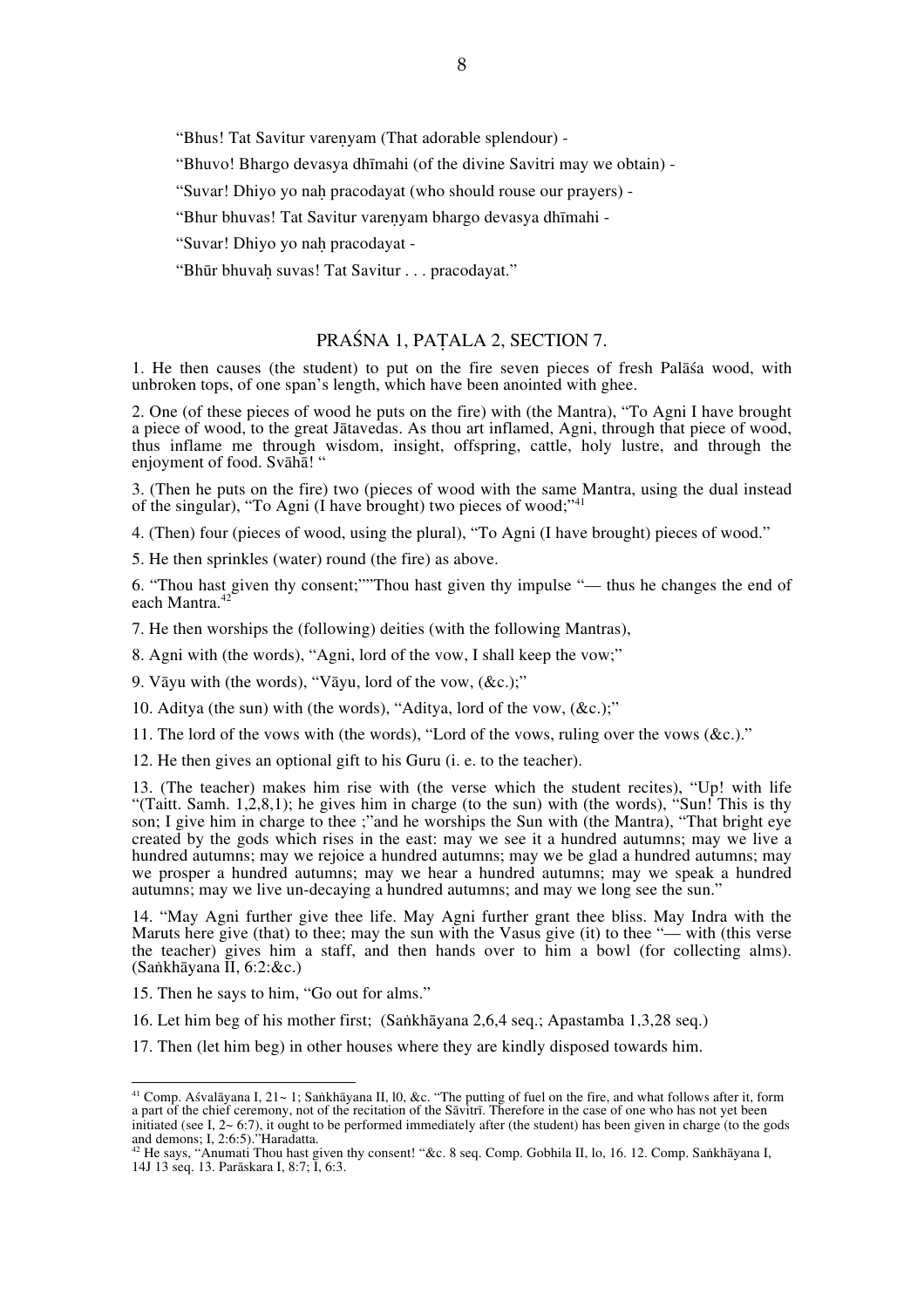18. He brings (the food which he has received) to his Guru (ie. to the teacher), and announces it to him by saying, "(These are) the alms."

19. (The teacher accepts it) with the words, "Good alms they are."

20. "May all gods bless thee whose first garment we accept. May after thee, the prosperous one, the well-born, many brothers and friends be born "— with (this verse the teacher) takes (for himself) the former garment (of the student). (Atharva-Veda II, 13,5.)

21. When the food (with which the Brahmanas shall be entertained) is ready, (the student) takes some portion of boiled rice, cakes, and flour, mixes (these substances) with clarified butter, and sacrifices with (the formulas), "To Agni Svāhā! To Soma Svāhā! To Agni, the eater of food, Svāhā! To Agni, the lord of food, Svāhā! To Prajapati Svāhā! To the Viśve devas Svāhā! To all deities Svāhā! To Agni Sviṣṭakṛt Svāhā! "

22. Thus (let him sacrifice) wherever (oblations of food are prescribed) for which the deities (to whom they shall be offered) are not indicated.

23. If the deity is indicated, (let him sacrifice) with (the words), "To such and such (a deity) Svāhā! "— according to which deity it is.

Comp. above, 1,1,3,3.

24. Taking (again) some portion of the same kinds of food, he offers it as a Bali on eastward pointed Darbha grass, with (the words), "To Vāstupati (ie. Vāstośpati) Svāhā! "

25. After he has served those three kinds of food to the Brahmanas, and has caused them to say, "An auspicious day! Hail! Good luck! "—

# PRAŚNA 1, PAṬALA 2, SECTION 8.

1. He keeps through three days the (following)  $vow^{43}$ :

2. He eats no pungent or saline food and no vegetables; he sleeps on the ground; he does not drink out of an earthen vessel; he does not give the remnants of his food to a Sudra; he does not eat honey or meat; he does not sleep in the day time; in the morning and in the evening he brings (to his teacher) the food which he has received as alms and a pot of water; every day (he fetches) a bundle of firewood; in the morning and in the evening, or daily in the evening he puts fuel on (the fire, in the following way):

3. Before sprinkling (water) round (the fire), he wipes (with his wet hand) from left to right round (the fire) with the verse, "As you have loosed, O Vasus, the buffalo-cow" (Taitt. Samh. IV, 7:15:7), and sprinkles (water) round (the fire) as above.<sup>44</sup>

4. (Then) he puts (four) pieces of wood (on the fire) with the single (Vyāhṛtis) and with (the three Vyāhṛtis) together, and (four other pieces) with (the following four verses), "This fuel is thine, Agni; thereby thou shalt grow and gain vigour. And may we grow and gain vigour.

"May Indra give me insight; may Sarasvati, the goddess, (give) insight; may both Aśvins, wreathed with lotus, bestow insight on me. Svāhā! "The insight that dwells with the Apsaras, the mind that dwells with the Gandharvas, the divine insight and that which is born from men: may that insight, the fragrant one, rejoice in me! Svāhā! "May insight, the fragrant one, that assumes all shapes, the gold-coloured, mobile one, come to me. Rich in nourishment, swelling with milk, may she, insight, the lovely-faced one, rejoice in me! Svāhā" (Apastamba I, l, 4:16; Saṅkhāyana II, l0, 4:&c.)

5. Having wiped round (the fire) in the same way, he sprinkles (water) round (the fire) as above.

6. He worships the fire with the Mantras, "What thy splendour is, Agni, may I thereby" (Taitt. Samh. III, 5,3,2), and "On me may insight, on me offspring" (Taitt. Aranyaka 10, 44 — Aśvalāyana-Grhya I, 21, 4.)

7. After the lapse of those three days (Sutra I) he serves in the same way the three kinds of food (stated above) to the Brahmanas, causes them to say, "An auspicious day! Hail! Good luck!"

<sup>&</sup>lt;sup>43</sup> This is the Sāvitra vrata. Comp. I, 2:6:7; Saṅkhāyana, introduction, p. 8. <sup>44</sup> See I, I,2,7 seq. Apastamba Dharma-sutra 1,1,4,18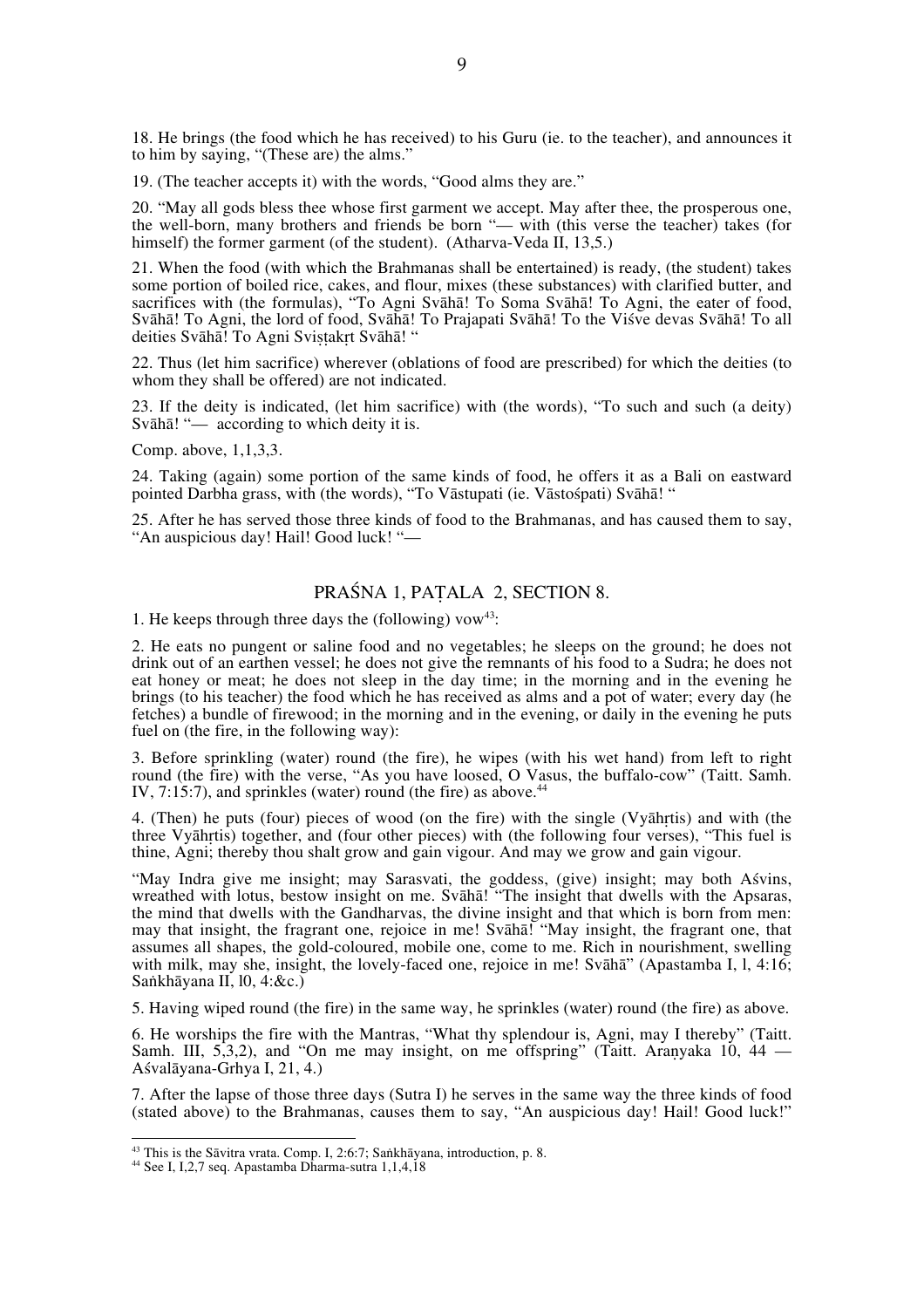and discharges himself of his vow by (repeating) these (Mantras) with (the necessary) alterations, "Agni, lord of the vow, I have kept the vow"(see above, I, 2:7:8).

8. He keeps the same observances $45$  afterwards (also),

9. Dwelling in his teacher's house. He may eat, (however,) pungent and saline food and vegetables.<sup>2</sup>

10. He wears a staff, has his hair tied in one knot, and wears a girdle,

11. Or he may tie the lock on the crown of the head in a knot.<sup>47</sup>

12. He wears (an upper garment) dyed with red cloth, or the skin (of an antelope, &c.).

13. He does not have intercourse with women.

14. (The studentship lasts) forty-eight years, or twenty-four (years), or twelve (years), or until he has learnt (the Veda).<sup>48</sup>

15. He should not, however, omit keeping the observances.

16. At the beginning and on the completion of the study of a Kāṇḍa (of the Black Yajur-Veda he sacrifices) with (the verse), "The lord of the seat, the wonderful one, the friend of Indra, the dear one, I have entreated for the gift of insight, Svāhā!" In the second place the Rishi of the Kāṇḍa<sup>49</sup> (receives an oblation). (Then follow oblations with the verses);

> "This, O Varuna" "For this I entreat thee" "Thou, Agni;" "Thus thou, Agni" "Thou, Agni, art quick" "Prajapati!" and, "What I have done too much in this sacrifice."

Here some add as subordinate oblations the Jaya, Abhyātana, and Rāsthrabhrt (oblations) as above.

#### **End of the Second Paṭala.**

### PRAŚNA 1, PAṬALA 3, SECTION 9.

1. After he has studied the Veda, the bath (which signifies the end of his studentship, is taken by him).

2. We shall explain that (bath).

3. During the northern course of the sun, in the time of the increasing moon, under (the Nakṣatra) Rohini, (or) Mrigasiras, (or) Tiśya, (or) Uttara Phālguṇi, (or) Hasta, (or) Citra, or the two Viśākhas: under these (Naksatras) he may take the bath.

4. He goes to a place near which water is, puts wood on the fire,<sup>50</sup> performs the rites down to the oblations made with the Vyāhṛtis, and puts a piece of Palāśa wood on (the fire) with (the verse):

> "Let us prepare this song like a chariot, for Jatavedas who deserves it, with our prayer. For his foresight in this assembly is a bliss to us. Agni! Dwelling in thy friendship may we not suffer harm. Svāhā!"

5. Then he sacrifices with the Vyāhṛtis as above,

<sup>&</sup>lt;sup>45</sup> He keeps the observances stated in Sutra 2.<br><sup>46</sup> See above, Sutra 2. Comp. Apastamba Dharma-sutra I, 1, 2:II and Sutra 23 of the same section, which stands in

contradiction to this Sutra of Hiranyakesin.<br><sup>47</sup> Comp. Apastamba I, 1, 2:31. 32. Haradatta has received into his explanation of the eleventh Sutra the words, "he should share the rest of the hair," which in the Apastambiy

<sup>48</sup> Aśvalāyana-Grhya I, 22; 3; Apastamba Dharma-sutra I; 1; 2; 12 seq.<br>49 Rig Veda 1:18:6 As the Rishis of the single Kāņdas are considered, Prajapati, Soma, Agni, the Viśve devas,

Svayambhu Regarding the Mantras quoted in the last section of this Sutra, see above, I, 1, 3, 5-7<br><sup>50</sup> Comp. I:1:3:4; Rig-Veda I;94;I. "Where the words are used, "He puts wood on the fire" (*agnim upasamadhaya*), he should prepare the ground by raising it, &c., should carry the fire to that place, should put wood on it, and then he should sacrifice in the fire. Where those words are not used, he should (only) strew grass round the fire which is (already) established in its proper place, and should thus perform the sacrifice." Haradatta.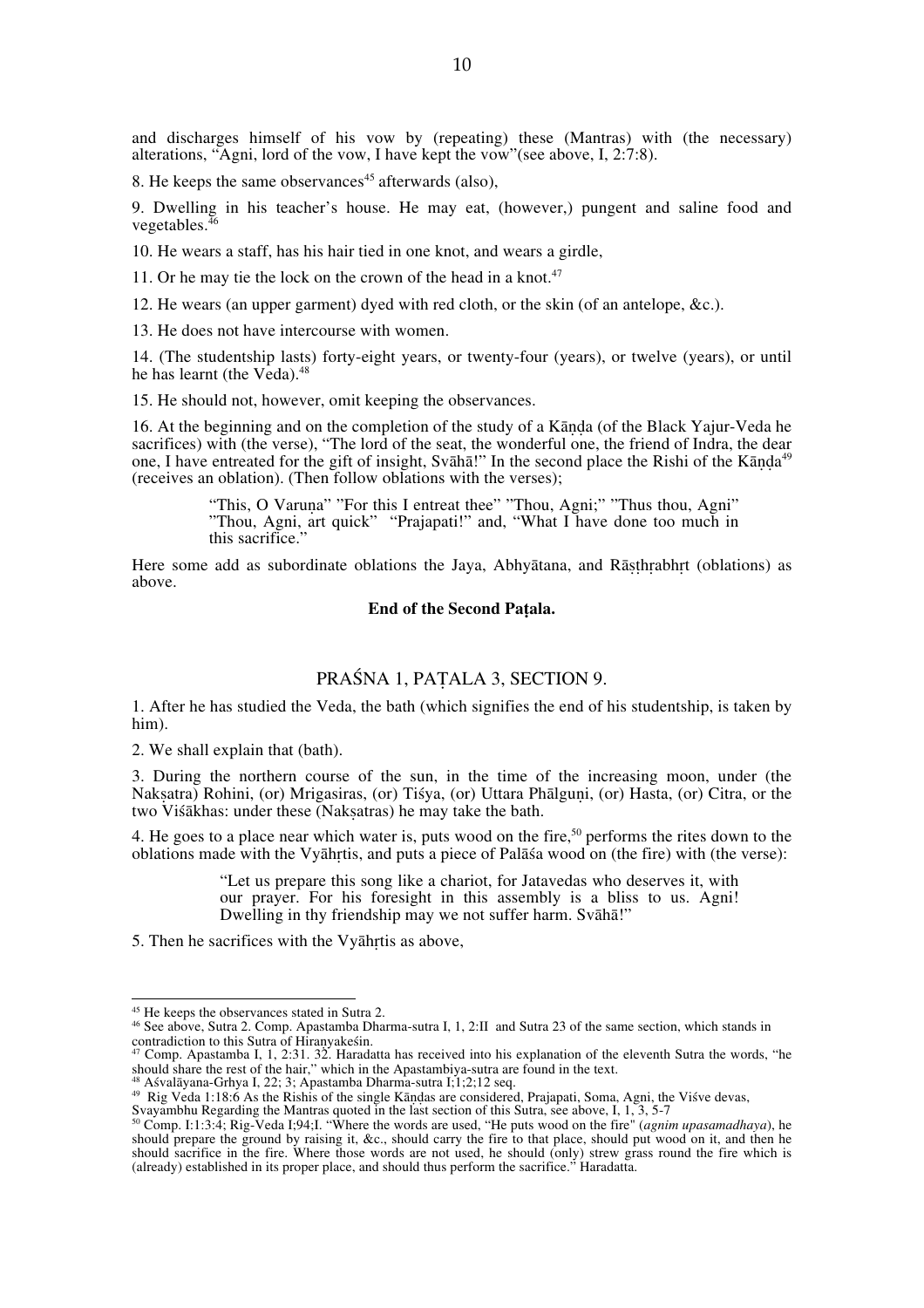6. (And another oblation with the verse), "The threefold age of Jamadagni, Kaśyapa's threefold age, the threefold age that belongs to the gods: may that threefold age be mine. Svāhā!" (Saṅkhāyana I, 28:9.)

7. (Then follow oblations with the verses), "This, O Varuṇa," &c. (see above, 1,2,8,16 down to the end of the sutra).

8. After he has served food to the Brahmanas, and has caused them to say: "An auspicious day! Hail! Good luck!" he discharges himself of his vow by (repeating) these (Mantras), "Agni, lord of the vow, I have kept the vow."

9. Having (thus) discharged himself of his Vow, he worships the sun with the two (verses), "Upwards that (Jatavedas)"(Taitt. Samh. I,4,43,1), and, "The bright"(ibid.).

10. With (the words, "(Loosen) from us thy highest fetter, O Varuṇa," he takes off the upper garment which he has worn during his studentship, and puts on another (garment). With (the words), "(Loosen) the lowest (fetter)," (he takes off) the under garment; with (the words), "(Take) away the middle (fetter), "the girdle. With (the words), "And may we, O Aditya, under thy law  $(\&c.)$ ," (he deposes) his staff. The girdle, the staff, and the black antelope's skin he throws into water, sits down to the west of the fire, facing the east, and touches the razor (with which he is going to be shaven), with (the formula), "Razor is thy name; the axe is thy father. Adoration to thee! Do no harm to me!"<sup>51</sup>

11. Having handed over (that razor) to the barber, he touches the water with which his hair is to be moistened, with (the formula), "Be blissful, (O waters), when we touch you." (The barber) then pours together warm and cold water. Having poured warm (water) into cold (water) $52 -$ 

12. (The barber) moistens the hair near the right ear with (the words), "May the waters moisten thee for life, for old age and splendour"<sup>53</sup>(Taitt. Samhita I,  $2$ ; 1, 1).

13. With (the words), "Herb! protect him"( l Taitt. Samh., loc. cit.), he puts an herb with the point upwards into (the hair).<sup>54</sup>

14. With (the words), "Axe! do no harm to him!" (Taitt. Samh., loc. cit.), he touches (that herb) with the razor.<sup>55</sup>

15. With (the words), "Heard by the gods, I shave that (hair) "(Taitt. Samh., loc. cit.), he shaves him.

16. With (the formula), "If thou shavest, O shaver, my hair and my beard with the razor, the wounding, the well-shaped, make our face resplendent, but do not take away our life "— (the student who is going to take the bath), looks at the barber.<sup>56</sup>

17. He has the beard shaven first, then the hair in his arm-pits, then the hair (on his head), then the hair of his body, the (he has) his nails (cut).

18. A person who is kindly disposed (towards the student), gathers the hair, the beard, the hair of the body, and the nails (that have been cut off), in a lump of bull's dung, and buries (that lump of dung) in a cow-stable, or near an Udumbara tree, or in a clump of Darbha grass, with (the words), "Thus I hide the sin of so-and-so., who belongs to the Gotra so-and-so."

19. Having rubbed himself with powder such as is used in bathing, he cleanses his teeth with a stick of Udumbara wood —

<sup>&</sup>lt;sup>51</sup> The words quoted in this Sutra are the parts of a Rik which is found in Taittiriya Samhita 1, 5:1 1, 3.

<sup>&</sup>lt;sup>52</sup> The words which I have included in brackets are wanting in some of the MSS., and are not explained in the

commentaries. "They are doubtless a spurious addition. Comp. Asvalayana I, 7:6:&c.<br><sup>53</sup> Paraskara 2,1,9. The same expression *daksinam godanam*, of which I have treated there in the note, is used in this

Sutra. Comp., besides, Saṅkhāyana-Gṛhya I, 28:9; Apastamba-śrauta-sutra X, 5:8; Śatapatha-Br. III, 1, 2;6. According to Haradatta, there is some difference of opinion between the different teachers as to whether the Mantras

for the moistening of the hair and the following rites are to be repeated by the teacher or by the barber.<br><sup>54</sup> Aśvalāyana I, 17:8; Parāskara II, I;10; Apastamba-śraut. loc. cit.; Katyāyana-śraut. VII, 2;10. The parallel t

Yagnikadeva in his commentary on Katyāyana (loc. cit.) says, *kshurenabhinidhaya kshuradharam antarhita trinasyopari nidhaya.* 

<sup>56</sup> Aśvalāyana 1,17,16. Comp. also Rig-Veda I,24,11.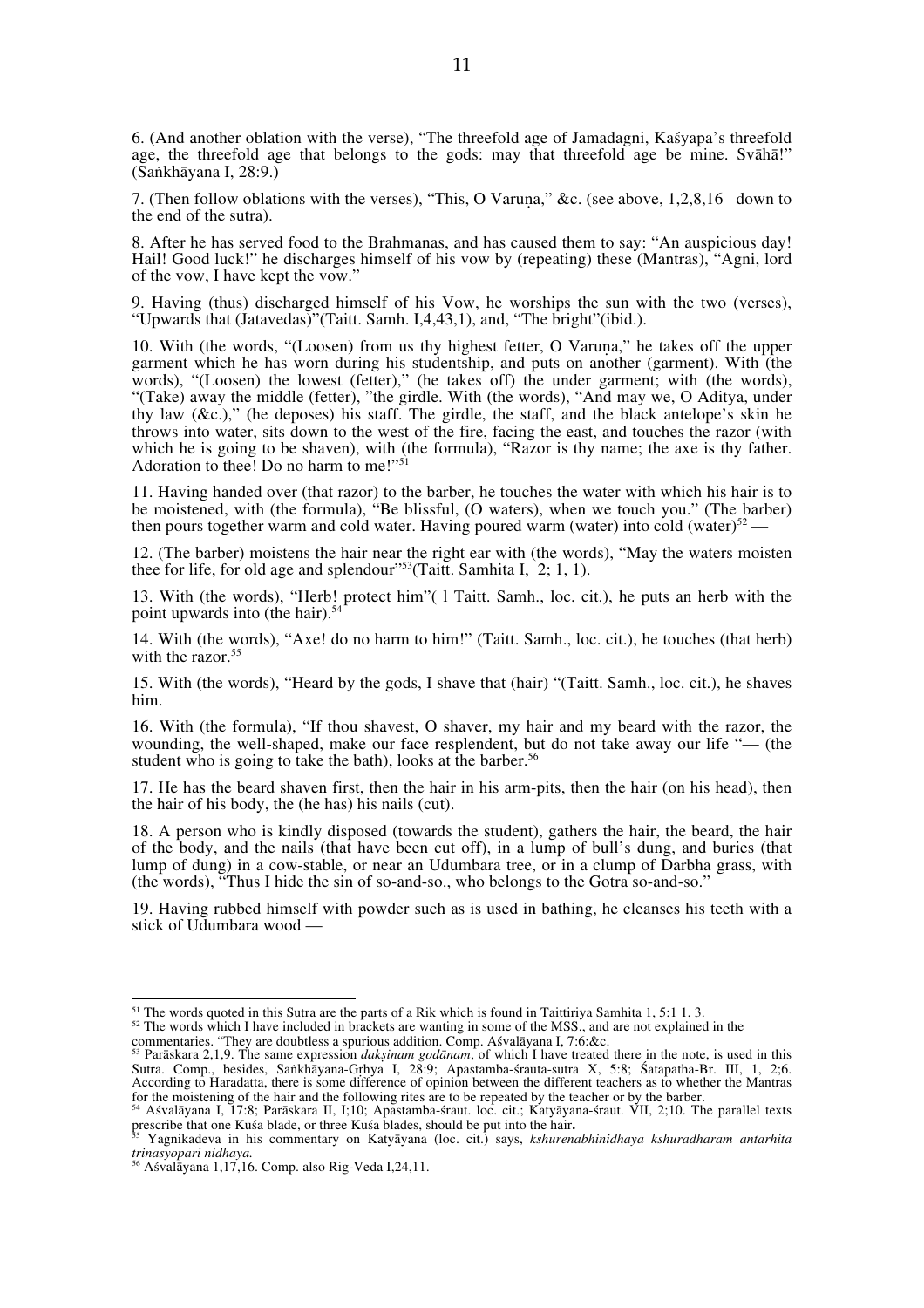# PRAŚNA 1, PAṬALA 3, SECTION 10.

1. With (the formula), "Stand in your places for the sake of the enjoyment of food. Stand in your places for the sake of long life. Stand in your places for the sake of Spiritual radiance. May I be blessed with long life, an enjoyer of food, adorned with Spiritual radiance."

2. Then (the teacher) makes him wash himself with lukewarm water, with the three verses, "O waters, ye are wholesome" (Taitt, Samh. IV, I, 5:I), with the four verses, "The gold-coloured, clean, purifying (waters)" (Taitt, Samh. V, 6:I), and with the Anuvāka, "The purifier, the heavenly one"(Taitt Brahmana I, 4:8).

3. Or (instead of performing these rites in the neighbourhood of water) they make ah enclosure in a cow-stable and cover it (from all sides); that (the student) enters before sunrise, and in that (enclosure) the whole (ceremony) is performed. "On that day the sun does not shine upon him, some say. "For he who shines (i. e. the sun), shines by the splendour of those who have taken the bath. Therefore the face of a Snātaka is, as it were, resplendent  $(?)$ ."<sup>5</sup>

4. (His friends or relations) bring him all sorts of perfumes, or ground sandal wood; he besprinkles that (with water), and worships the gods by raising his joined hands towards the east, with (the formulas), "Adoration to Graha (the taker) and to *Abhigraha* (the seizer)! Adoration to Saka and jaṅgabha! Adoration to those deities who are seizers!" (Then) he anoints himself with (that paste of sandal wood) with (the verse), "The scent that dwells with the Apsaras, and the splendour that dwells with the Gandharvas, divine and human scent: may that here enter upon me!"

5. They bring him a pair of (new) garments that have not yet been washed. He besprinkles them (with water) and puts on the under garment with (the formula), "Thou art Soma's body; protect my body! Thou who art my own body, enter upon me; thou who art a blissful body, enter upon me." Then he touches water, (puts on) the upper garment with the same (Mantra), and sits down to the west of the fire, facing the east.

6. They bring him two ear-rings and a perforated pellet of sandal wood or of Badari wood, overlaid with gold (at its aperture); these two things he ties to a Darbha blade, holds them over the fire, and pours over them (into the fire) oblations (of ghee) with (the Mantras),

 "May this gold which brings long life and splendour and increase of wealth, and which gets through (all adversities), enter upon me for the sake of long life, of splendour, and of victory. Svāhā!

"(This gold) brings high gain, superiority in battles, superiority in assemblies; it conquers treasures. All perfections unitedly dwell together in this gold.

I have obtained an auspicious name like (the name) of a father of gold. Thus may (the gold) make me shine with golden lustre; (may it make me) beloved among many people; may it make me full of holy lustre. Svāhā!

"Make me beloved among the gods; make me beloved with Brahman (ie. among the Brahmanas), beloved among Vaiśyas and Sudras; make me beloved among the kings (ie. among the Kṣatriyas). Svāhā! "

"This herb is protecting, overcoming, and powerful. May it make me shine with golden lustre; (may it make me) beloved among many people; may it make me full of holy lustre. Svāhā!"<sup>58</sup>

7. Having thrice washed (the two ear-rings) in a vessel of water with the same five (Mantras), without the word Svāhā, (moving them round in the water) from left to right -

<sup>57</sup> *Rephayativa dipyatīva*. Haridatta. Comp. Apastamba Dharma-sutra II, 6:14:13 and Buhler's note, S. B. E., vol. ii, p. 135.

<sup>&</sup>lt;sup>58</sup> Regarding the first Mantra, comp. Vajas. Samhita XXXIV 50. In the fifth Mantra we ought to read oshadhis trayamana. Comp. below, I, 3, Il, 3; Parāskara I, 13; Atharva-Veda VIII,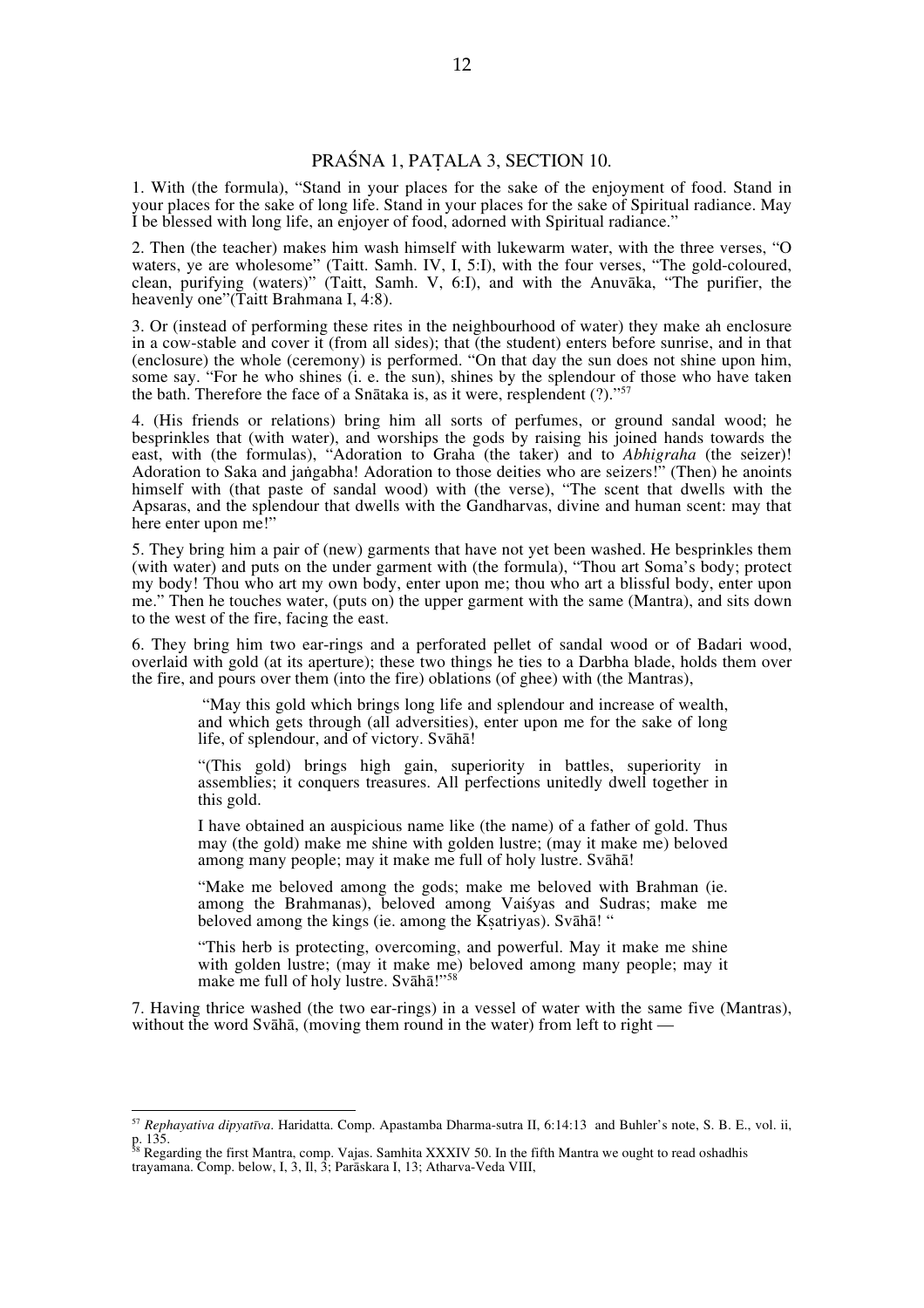# PRAŚNA 1, PAṬALA 3, SECTION 11.

1. He puts on the two ear-rings, the right one to his right ear, the left one to his left ear, with (the verse which he repeats for each of the two earrings), "Virāj and Svarāj, and the aiding powers that dwell in our house, the prosperity that dwells in the face of royalty: therewith unite me."

2. With (the Mantra), "With the seasons and the combinations of seasons, for the sake of long life, of splendour, with the nourishment that dwells in the year: therewith we make them touch the jaws<sup> $559$ </sup>— he clasps the two ear-rings.

3. With (the Mantra), "This herb is protecting, overcoming, and powerful. May it make me shine with golden lustre; May it make me beloved among many people, may it make me full of holy lustre. Thou art not a bond<sup>"60</sup>— he ties the bead (of wood, mentioned above, Section 10. Sutra 6) to his neck.

4. He puts on a wreath with the two (verses), "Beautiful one, elevate thyself to beauty, beautifying my face. Beautify my face and make my fortune increase"— (and), "(The wreath) which Jamadagni has brought to śrāddha to please her, that I put on (my head) together with fortune and splendour."<sup>61</sup>

5. "The ointment coming from the *Trikakud* (mountain)<sup>62</sup>, born on the Himavat, therewith I anoint you (ie. the eyes), and with fortune and splendour. (I put ?) into myself the demon of the mountain (?)" — with (this verse) he anoints himself with *Traikakuda* ointment, (or) if he cannot get that, then with some other (ointment).

6. With (the verse), ".My mind that has fled away"(Taitt. Samhita VI, 6:7:2) he looks into a mirror.

7. With (the formula), "On the impulse of the god," &c., he takes a staff of reed<sup>63</sup> (which somebody hands him), and with (the formula), "Thou art the thunderbolt of Indra. O Aśvins, protect me!"— he thrice wipes it off, upwards from below.

8. With (the formula), "Speed! Make speed away from us those who hate us, robbers, creeping things, beasts of prey, Rakṣasas, Pisācas. Protect us, O staff, from danger that comes from men; protect us from every danger; from all sides destroy the robbers "— (and with the verse), "Not naked (ie. covered with bark) thou art born on all trees, a destroyer of foes. Destroy all hosts of enemies from every side like Maghavan (Indra)"—he swings (the staff) three times from left to right over his head.

9. With (the formula), "The divine standing places are you. Do not pinch me"— he steps into the shoes. (Aśvalāyana III, 8:19; Parāskara  $\overline{II}$ , 6:30)

10. With (the formula), "Prajāpati's shelter art thou, the Brahman's covering"—he takes the parasol. (Aśvalāyana III, 8:19; Parāskara II, 6:29.)

11. With the verse, "My staff which fell down in the open air to the ground, that I take up again for the sake of long life,<sup>64</sup> of holiness, of holy lustre"— he takes up his staff, if it has fallen from his hand.

#### **End of the Third PAṬALA.**

<sup>&</sup>lt;sup>59</sup> The end of the Mantra is corrupted. We ought to read, as Dr. Kirste has shown, tena samhanu krinmasi (Av. V,28:13). Matridatta says, *samgrihnīte~pidhānenāpi dadhāti pratigrahasamgrahanayoh samyuktatvād* 

*ekāpavargatvāt.* <sup>60</sup> The Mantra, with the exception of the last words, is identical with the last verse of Section 10, Sutra 6. Here the MSS. again have osadhe for osadhis.

<sup>&</sup>lt;sup>61</sup> Comp. Atharva-Veda VI:137: yam Jamadagnir akhanad duhitre, etc.; Parāskara II, 6:23.<br><sup>62</sup> Regarding the *Traikakuda* salve, comp. Zimmer, Altindisches Leben, p. 69, and see Atharva-Veda IV. 9, 9.<br><sup>63</sup> He takes the st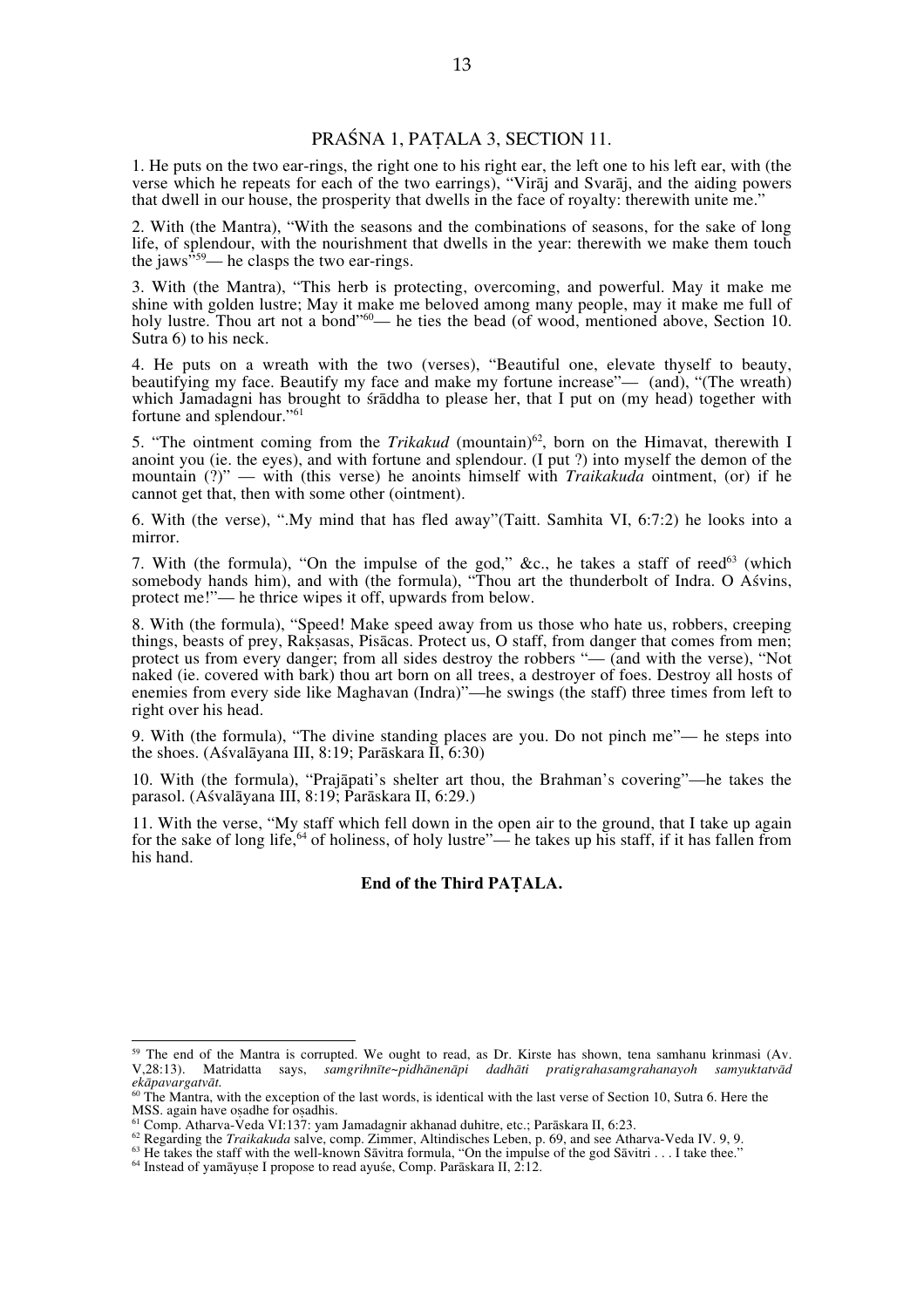# PRAŚNA I, PAṬALA 4: SECTION 12.

1. They bring him a chariot, (or) a horse, or an elephant.

2. "Thou art the (Sāman called) Rathantara; thou art the Vāmadevya; thou art the Brihat" the (verse), "The two Aṅkas, the two Nyankas" (Taitt. Samhita 1,7,7,2); (the verse), "May this your chariot, O Aśvins, not suffer damage, neither in pain nor in joy. May it make its way without damage, dispersing those who infest us ;"(and the formula), "Here is holding, here is keeping asunder; here is enjoyment, here may it enjoy itself" with (these texts) he ascends the chariot, if he enters (the village) on a chariot. (Comp. Parāskara III, 14:3-6.)

3. "A horse art thou, a steed art thou"— with these eleven "horses" names"65 (Taitt. Samh. VII, 1, I 2) (he mounts) the horse, if (he intends to enter the village) on horseback.

4. With (the formula), "With Indra's thunderbolt I bestride thee; carry (me); carry the time; carry me forward to bliss. An elephant art thou. The elephant's glory art thou. The elephant's splendour art thou. May I become endowed with the elephant's glory, with the elephant's splendour"— the mounts) the elephant, if (he intends to proceed to the village) on it. (Parāskara 3,15,I seq.)

5. He goes to a place where they will do honour to him. (Aśvalāyana III,9,3; Saṅkhāyana  $3,1,14$ ).

6. With (the verse), "May the quarters (of the horizon) stream together with me; may all delight assemble (here). May all wishes that are dear to us, come near unto us; may (our) dear (wishes) stream towards us"— he worships the quarters of the horizon.

7. While approaching the person who is going to do honour to him, he looks at him with (the words), "Glory art thou; may I become glory with thee."

8. Then (the host who is going to offer the Argha reception to the Snātaka), having prepared the dwelling place (for his reception), says to him. "The Argha (will be offered)! "

9. (The guest) replies, "Do so!"

10. They prepare for him (the *Madhu-pārka* or "honey mixture") consisting of three or of five substances. (Parāskara I,3,5; Aśvalāyana I,24,5 seq.)

11. The three substances are:— curds, honey, and ghee.

12. The five substances are: curds, honey, ghee, water, and ground grains.

13. Having poured curds into a brass vessel, he pours honey into it, (and then the other substances stated above).

14. Having poured (those substances) into a smaller vessel, and having covered it with a larger (cover than the vessel is), (the host) makes (the guest) accept (the following things) separately, one after the other, viz. a bunch of grass (to sit down on), water for washing the feet, the Argha water, water for sipping, and the honey-mixture (Madhu-parka). (Parāskara, loc. cit.; Aśvalāyana, loc. cit., 7)

15. Going after (the single objects which are brought to the guest, the host) in a faultless, not faltering  $(2^{66})$  voice, announces (each of those objects to the guest).

16. The bunch of grass (he announces by three times saying), "The bunch of grass!

17. (The guest) sits down thereon facing the east, with (the formula), "A giver of royal power art thou, a teacher's seat; may I not withdraw from thee."

18. (The host) then utters to him the announcement, "The water for washing the feet!"

<sup>&</sup>lt;sup>65</sup> In this Sutra three "horses names are given as the Pratīka of the Yajus quoted, "Thou art aśva, thou art haya, thou art maya." Matridatta observes that the third of them is not found in the Taittiriya Samhita, which gives only ten, and not eleven, horses' names

<sup>66</sup> The text is corrupt and the translation very doubtful. The MSS. have, *anusamvrijina* so'nupakincaya vaca: Matridatta's note, which is also very corrupt, runs thus: *anusamvrajina saha kūrcādinā dravyeṇa tad agrataḥ* krtvānuganta. anusamvrtjineti pramāda-pāthah. sampradātānupakiñcaya na vidyata upaghātikā vāg yasya seyam *anupakiñca vāk . . kecid anusamvrijineti (anusaµvrajineti, Dr. Kirste) pāṭhāntaram krtvā vagviśeṣanam icchanti*  yathā mṛṣṭhā vāk samskṛta vāk taihā ceti. apare yathāpaṭham evartham icchanti. - Perhaps we may correct, *anusamvṛjināyanupakiñcayā vāca*. Comp. below, 1, 4:13, 16.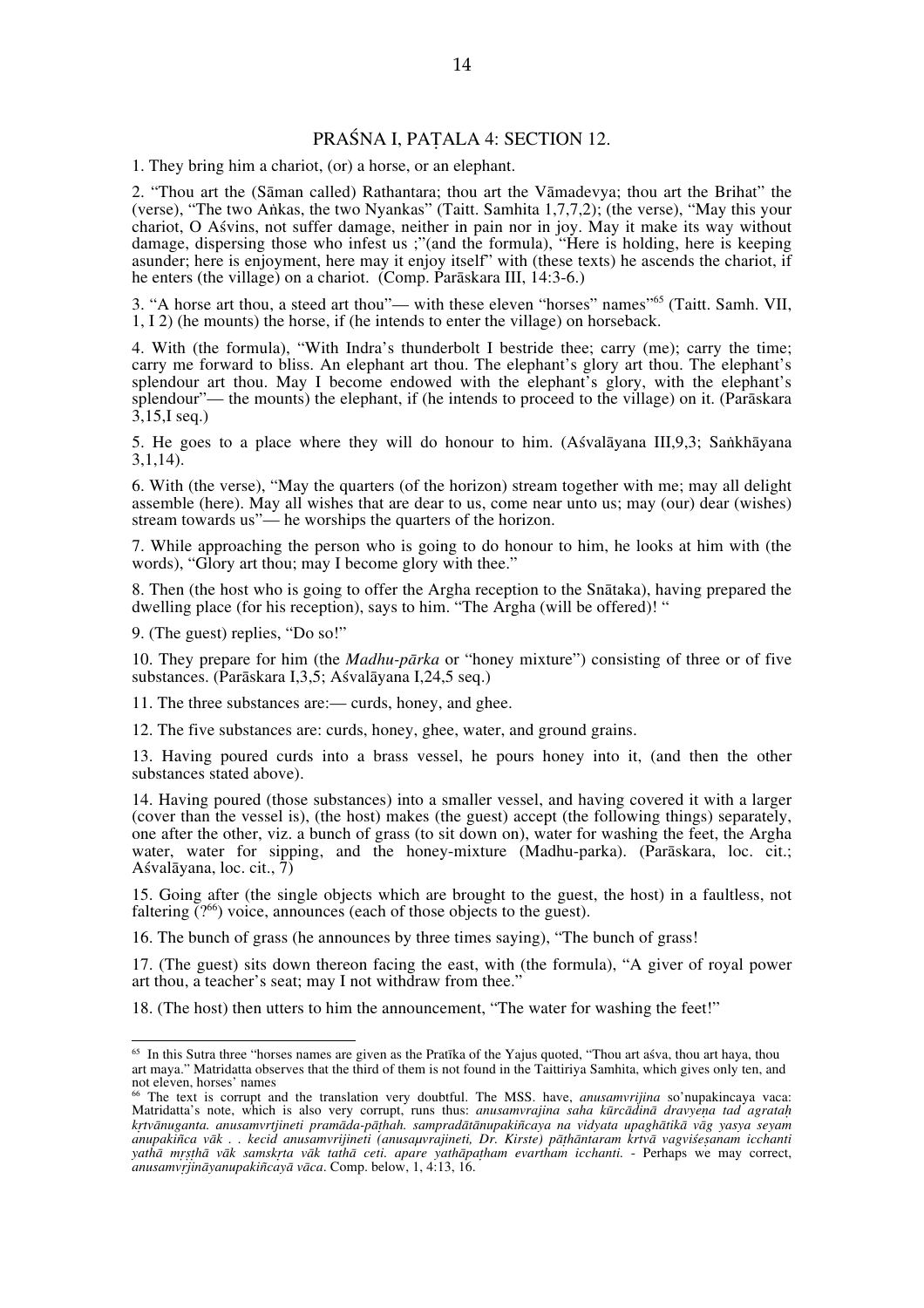19. With that (water) a śūdra or a śūdra woman washes his feet; the left foot first for a Brahmana, the right for a person of the two other castes. (Parāskara I, 3,10. 11; Aśvalāyana I, 24:11.)

### PRAŚNA 1, PAṬALA 4. SECTION 13.

1. With (the formula), "The milk of Viraj art thou. May the milk of Pādya Viraj (dwell) in me"— (the guest) touches the hands of the person that washes his feet, and then he touches: himself with (the formula), "May in me dwell brilliance, energy, strength, life, renown, splendour, glory, power!" (Sankhayana III, 7:5, &c.)

2. (The host) then makes to him the announcement, "The Argha water!"

3. (The guest) accepts it with (the formula), "Thou camest to me with glory. Unite me with brilliance, splendour, and milk. Make me beloved by all creatures, the lord of cattle." (Paraskara I, 3, 15.)

4. "To the ocean I send you, the imperishable (waters); go back to your source. May I not suffer loss in my offspring. May my nourishment not be shed"— this (verse the guest) recites over the remainder (of the Argha water), when it is poured out (by the person who had offered it to him). (Paraskara I,3,14.)

5. Then he utters to him the announcement, "The water for sipping! "

6. With (the formula), "Thou art the first layer for Ambrosia," — he sips water. (Asvalayana I, 21:13.)

7. Then he utters to him the announcement, The honey-mixture! "

8. He accepts that with both hands with the Savitra (formula), and places it on the ground with (the formula), "I place thee on the navel of the earth in the abode of Ida." He mixes (the different substances) three times from left to right with his thumb and his fourth finger, with (the formula), "What is the honeyed, highest form of honey which consists in the enjoyment of food, by that honeyed, highest form of honey may I become highest, honeyed, and an enjoyer of food." He partakes of it three times with (the formula), "I eat thee for the sake of brilliance, of luck, of glory, of power, and of the enjoyment of food," and gives the remainder to a person who is kindly disposed towards him.<sup>67</sup>

9. Or he may consume the whole (Madhuparka). Then he sips water with (the formula), "Thou art the covering of Ambrosia." (Asvalayana I, 21:27:28.)

10. Then he utters to him the announcement, "The cow!"<sup>68</sup>

11. That (cow) is either killed or let loose.

12. If he chooses to let it loose, (he murmurs), "This cow will become a milch cow. The mother of the Rudras, the daughter of the Vasus, the sister of the Adityas, the navel of immortality. To the people who understand me, I say, Do not kill the guiltless cow, which is Aditi! Let it drink water! Let it eat grass" — (And) gives order (to the people), "Om! Let it loose."

13. If it shall be killed, (he says), "A cow are you; sin is driven away from you. Drive away my sin and the sin of (host's name)………...! Kill ye him whoever hates me. He is killed whosoever hates me. Make (the cow) ready!"

14. If (the cow) is let loose, a meal is prepared with other meat, and he announces it (to the guest) in the words, "It is ready!" (Gobhila I, 3;16 seq.; Apastamba II, 2:3:11.)

15. He replies — "It is well prepared; it is the Viraj; it is food. May it not fail! May I obtain it! May it give me strength! It is well prepared! " — and adds, "Give food to the Brahmanas"

16. After those (Brahmanas) have eaten, (the host) orders blameless  $(2^{69})$  food to be brought to him (ie. to the guest).

67 Paraskara I:3:18 seq; Asvalayana I, 21:15 seq.— The Savitra formula is, "On the impulse of the god Savitra . . . I take thee." Comp. above, I, 3, 11:7.

<sup>68</sup> Asvalayana I, 21:30 seq.; Paraskara I, 3:26 seq.; Sankhayana II, 15:2:3 note; Gobhila IV, 10:18 seq.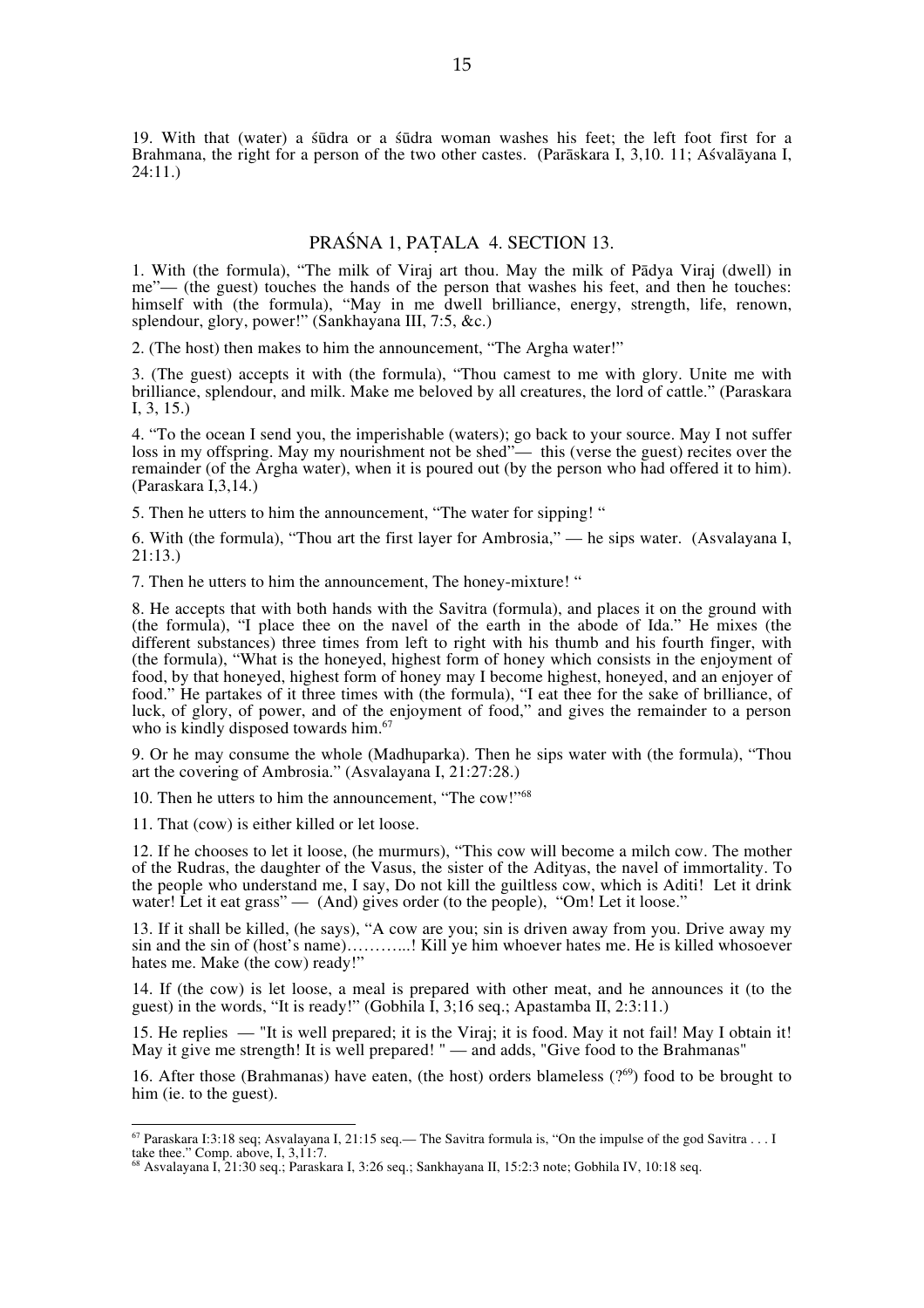17. He accepts that with (the formula), "May the heaven give it to thee; may the earth accept it. May the earth give it to thee; may breath accept it. May breath eat thee; may breath drink thee".

18. With (the verse):— "May Indra and Agni bestow vigour on me" (Taitt. Samh. III, 3, 3, 3) he eats as much as he likes, and gives the remainder to a person who is kindly disposed towards him.

19. If he desires that somebody may not be estranged from him, he should sip water with (the Mantra):—

"Whereon the past and the future and all worlds rest, therewith I take hold of thee; I (take hold) of thee; through the Brahman I take hold of thee for myself, ……….! "

# PRAŚNA 1, PAṬALA 4. SECTION 14.

1. And should, after that person has eaten, seize his right hand

2. If he wishes that one of his companions, or a pupil, or a servant should faithfully remain with him and not go away, he should bathe in the morning, should put on clean garments, should show patience (with that servant, &c.) during the day, should speak (only) with Brahmanas, and by night he should go to the dwelling-place of that person, should urinate into a horn of a living animal, and should three times walk round his dwelling place, sprinkling (his urine) round it, with (the Mantra),

"From the mountain (I sever ?) thee, from thy brother, from thy sister, from all thy relations. *Parisidah klesvati* (i.e. kvaisyasi ?) *sāsvat parikupilena Parisidah kleśyati saṃkrāmenavicchidā, ūlena parimiḍho'si parimīḍho'sy ūlena"*. 70

2. He puts down the horn of the living animal in a place which is generally accessible.

4. One whose companions, pupils, or servants use to run away, should rebuke them with (the Mantra), "May he who calls hither (?), call you hither! He who brings back, has brought you back (?). May the rebuke of Indra always rebuke you. If you, who worship your own deceit, despise me (?), so-and-so may Indra bind you with his bond, and may he drive you back again to me $\cdot$ <sup>71</sup>

5. Then he enters his house, puts a piece of Sidhraka wood on (the fire), and sacrifices with the on drawing verse, "Back-bringer, bring them back"(Taitt. Samh. 3,3,10.I).

6. Now (we shall explain) how one should guard his wife.

7. One whose wife has a paramour, should grind big centipedes (?) to powder, and should insert (that powder), while his wife is sleeping, into her vagina, with the Mantra, "Indra ……………… from other men than me."72

8. now (follows the sacrifice for procuring) prosperity in trade.

9. He cuts off (some portion) from (every) article of trade and sacrifices it —

69 The meaning of *anusaṃvṛjinam* (comp. above, I, 4:12:15) is uncertain. See the commentary, p. 120 of Dr. Kirste's edition.

 $\frac{70}{10}$  Mātridatta: "The description of the Samavartana is finished. Now some ceremonies connected with special wishes of the person who has performed the Samavartana and has settled in a house, will be described. "In my opinion, it would be more correct to consider Sutra 18 of the preceding section as the last of the aphorisms that regard the Samavartana. With Sutra 2 compare Paraskara III, 7; Apastamba VIII, 23, 6. It seems impossible to attempt to translate the hopelessly corrupt last lines of the Mantra.

<sup>71</sup> A part of this Mantra also is most corrupt. In the first line I propose to write, *nivarto vo nyavīvṛitat*. With the last line comp. Pāraskara III, 7:3. I think that the text of Pāraskara should be corrected in the following way: *pari tva hvalano hvalan nivartas tva nyavīvṛitat, indraḥ pāśena sitvā tva mahyam . . .* (three syllables) *ānayet*. The Apastambīya mantrapāṭha, according to Dr.Winternitz's copy. gives the following text: *anupohvad anuhvayo vivartto*  vo nyavīvridhat. Aindrah parikrośo tu vah parikrosatu sarvatah. yadi mām atimanyādvā ā devā devavattara indrah

pāśena sitkā vo mahyam id vaśam ānayat Svāhā.<br><sup>72</sup> On sthūrā driḍha[h] Mātridatta says, *sthūra driḍhaḥ sthūrāḥ śatapadyaḥ.* A part of the Mantra is untranslatable on account of the very corrupt condition of the text. The Apastambiya Mantrapatha reads, *indrayasya phaligam anyebhyah purushebhyonyathmat.* The meaning very probably is that Indra is invoked to keep away from the woman the penis (śepha) of all other men except her husband's.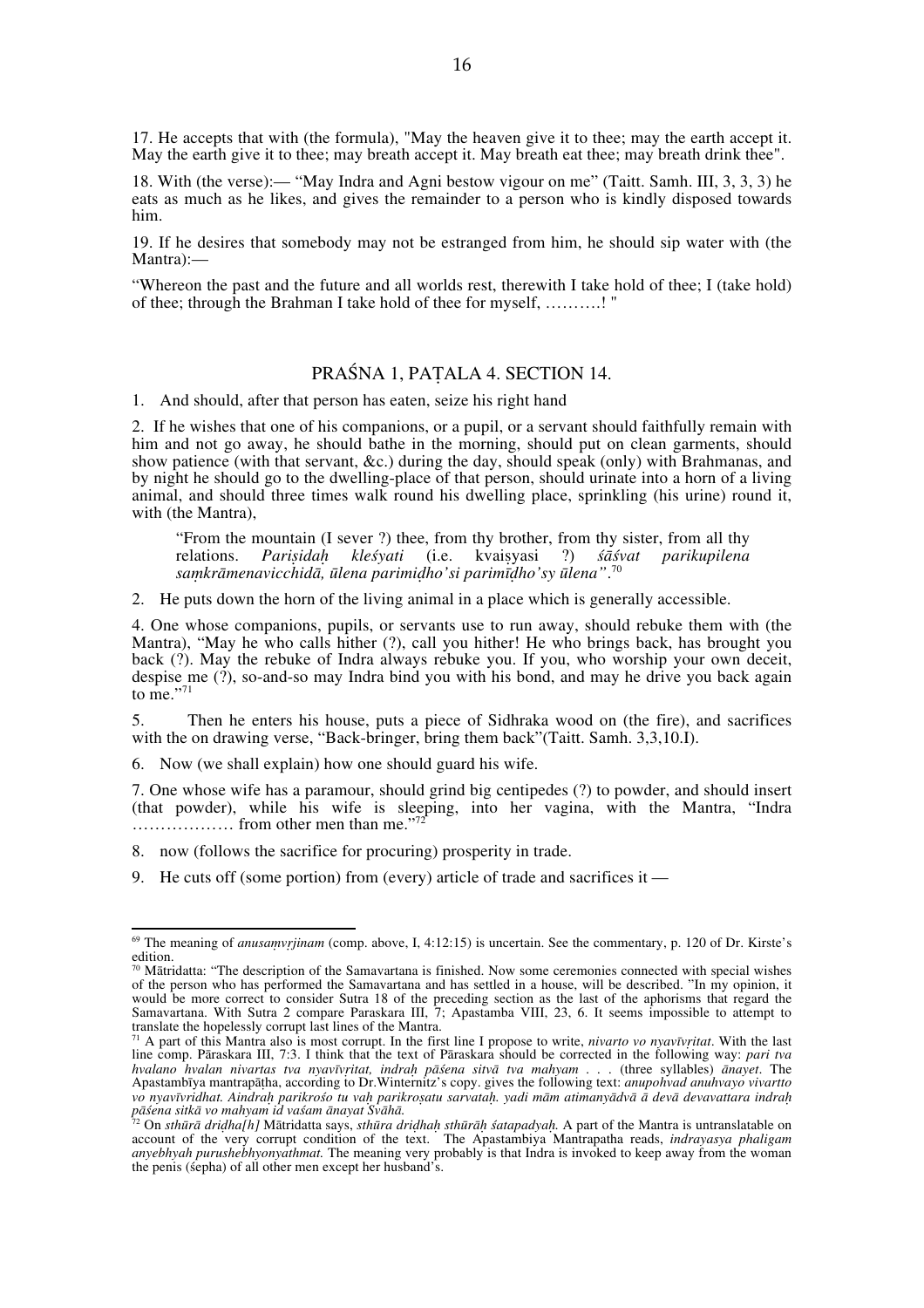# PRAŚNA 1, PAṬALA 4. SECTION 15.

1. With (the verse), "If we trade, O gods, trying by our wealth to acquire (new) wealth, O gods, may Soma thereon bestow splendour, Agni, Indra, Brihaspati, and Isana. Svāhā!" (comp. Atharva-veda III, rs, 5; Gobhila IV, 8:19)

2. Now (follows) the way for appeasing anger.

3. He addresses the angry person with (the verses), "The power of wrath that dwells here on thy forehead, destroying thy enemy (?), may the chaste, wise gods take that away. If thou shootest, as it were, the thought dwelling in thy face, upwards to thy forehead, I loosen the anger of thy heart like the bow-string of an archer. Day, heaven, and earth we appease thy anger, as the womb of a she-mule (cannot conceive)."<sup>73</sup>

4. Now (follows) the way for obtaining the victory in disputes.

5. He puts wood on the fire at night-time in an inner apartment, performs the rites down to the Vyahrti oblations, and sacrifices small grains<sup>74</sup> mixed with  $\AA$ jya, with (the verse), "Tongueless one, thou who art without a tongue! I drive thee away through my sacrifice, so that I may gain the victory in the dispute, and that so-and-so. may be defeated by me. Svāhā!"

6. Then in the presence (of his adversary), turned towards him, he recites (the verses): "I take away the speech from thy mouth, (the speech) that dwells in thy mind, (the speech) from thy heart. Out of every limb I take thy speech. Wheresoever thy speech dwells, thence I take it away.

 "Rudra with the dark hair-lock! Hero! At every contest strike down this my adversary, as a tree (is struck down) by a thunderbolt.

Be defeated, be conquered, when thou speakest. Sink down under the earth, when thou speakest, struck down by me irresistibly (?) with the hammer of . . . (?). That is true what I speak. Fall down, inferior to me, so-and-so.!"

7. He touches the assembly-hall (in which the contest is going on), and murmurs, "The golden armed, blessed (goddess), whose eyes are not faint,<sup>76</sup> who is decked with ornaments, seated in the midst of the go-gods, has spoken for my good. Svāhā!"

8. "For me have the high ones and the low ones, for me has this wide earth, for me have Agni and Indra accomplished my divine aim<sup>"77</sup>— with (this verse) he looks at the assembly, and murmurs (it) turned towards (the assembly).

#### **End of the Fourth PAṬALA.**

#### PRAŚNA I. PAṬALA 5. SECTION 16. *This chapter contains different Prayascittas.*

1. When he has first seen the new moon, he sips water, and holding (a pot of) water (in his hands) he worships (the moon) with the four (verses), "Increase" (Taitt. Samh. I, 4:32); "May thy milk" (ibid. IV, 2:7:4), "New and new again (the moon) becomes, being born" (ibid. II, 4:14:1), "That Soma which the Adityas make swell" (ibid. II, 4:14:1).

2. When he has yawned, he murmurs, "(May) will and insight (dwell) in me." (Asvalayana Grhya III, 6:7)

3. If the skirt (of his garment) is blown upon him (by the wind), he murmurs, "A skirt art thou. Thou art not a thunderbolt. Adoration be to thee. Do no harm to me."

73 Paraskara III, 13, 5. Possibly we ought to correct *mṛddhasya* into *mṛidhrasya*. *Avadyām* ought to be *ava gyām*; see

Tharva-Veda VI:12:1.<br>
The commentary explains kaṇas (small grains) as oleander (karavīra) seeds.<br>
<sup>75</sup> Paraskara III, 1 3, 6. The text of the Mantras is corrupt.<br>
<sup>76</sup> Probably we should write ajītākṣī.

<sup>76</sup> Probably we should write ajītākṣī. 77 Mātridatta says, *prativādinan abhijapaty eva.*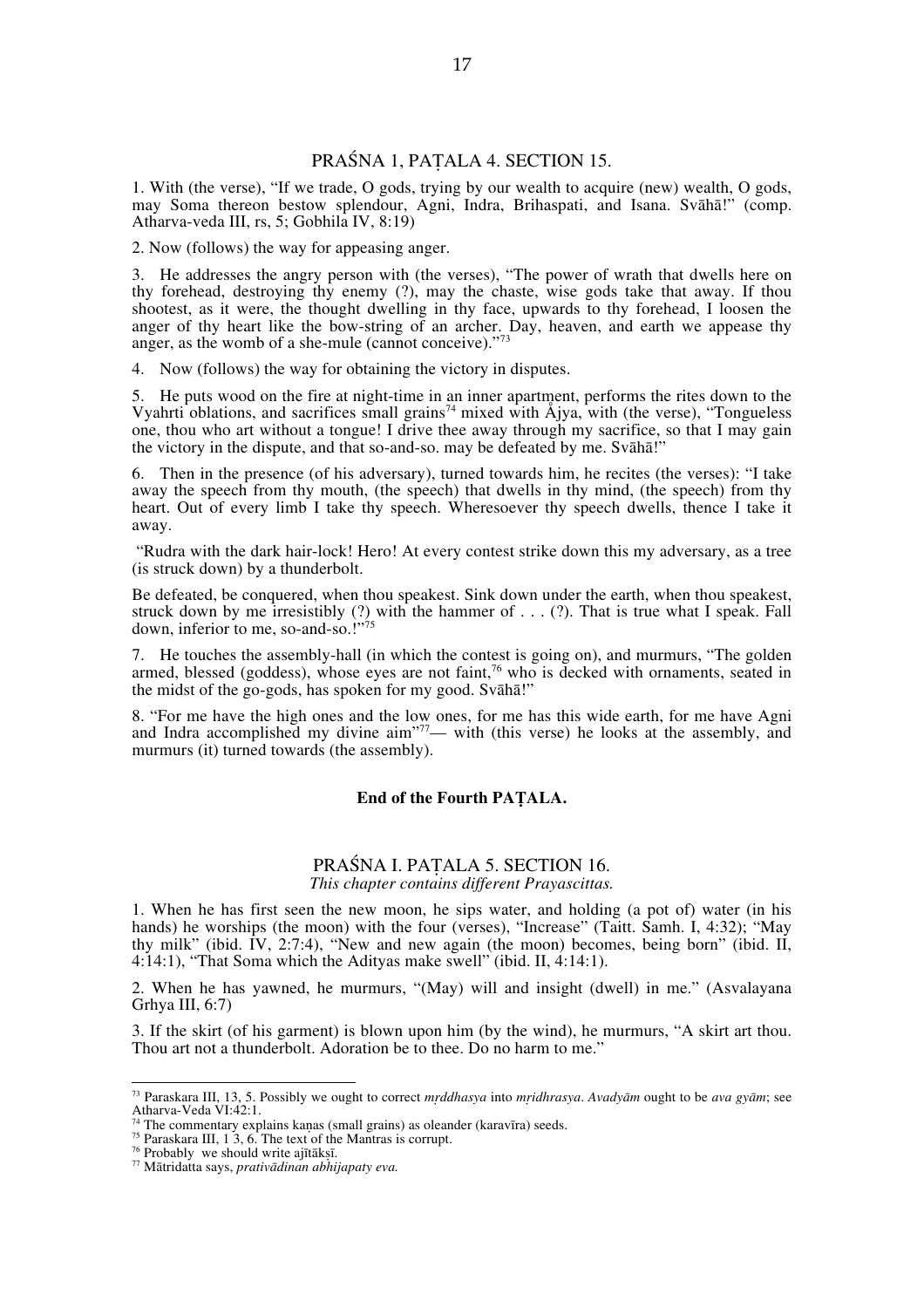4. He should tear off a thread (from that skirt) and should blow it away with his mouth.

5. If a bird has befouled him with its excrements, he murmurs, "The birds that timidly fly together with the destroyers, shall pour out on me happy, blissful splendour and vigour." Then let him wipe off that (dirt) with something else than his hand, and let him wash himself with water.

6. "From the sky, from the wide air a drop of water has fallen down on me, bringing luck. With my senses, with my mind I have united myself, protected by the prayer that is brought forth by the righteous ones<sup> $378$ </sup> — this (verse) he should murmur, if a drop of water unexpectedly falls down on him.

7. If a fruit has fallen down from the top of a tree, or from the air, it is Vayu (who has made it fall). Where it has touched our bodies or the garment, (there) may the waters drive away destruction "— this (verse) he should murmur, if a fruit unexpectedly falls down on him. "Adoration to him who dwells at the cross-roads, whose arrow is the wind, to Rudra! Adoration to Rudra who dwells at the cross-roads!"<sup>79</sup> — this (formula) he murmurs when he comes to a cross-road;

9. "Adoration to him who dwells among cattle, whose arrow is the wind, to Rudra! Adoration to Rudra who dwells among cattle!"— thus at a dung-heap;

10. "Adoration to him who dwells among the serpents, whose arrow is the wind, to Rudra! adoration to Rudra who dwells among the serpents!" — thus at a place that is frequented by snakes.

11. "Adoration to him who dwells in the air, whose arrow is the wind, to Rudra! Adoration to Rudra who dwells in the air l"— this (formula) let him recite, if overtaken by a tornado.

12. "Adoration to him who dwells in the waters, whose arrow is the wind, to Rudra! Adoration to Rudra who dwells in the waters!"— this (formula) he murmurs when plunging into a river which is full of water.

13. "Adoration to him who dwells there, whose arrow is the wind, to Rudra! Adoration to Rudra who dwells there!"— this (formula) he murmurs when approaching a beautiful place, a sacrificial site, or a fig tree.

14. If the sun rises whilst he is sleeping, he shall fast that day and shall stand silent during-that day;

15. The same during the night, if the sun sets whilst he sleeps. $80$ 

16. Let him not touch a sacrificial post. By touching it, he would bring upon himself (the guilt of) whatever faults have been committed at that sacrifice. If he touches one (sacrificial post), he should say, "This is thy wind;" if two (posts), "These are thy two winds:" if many (posts), "These are thy winds."

17. "The voices that are heard after us (?) and around us, the praise that is heard, and the voices of the birds, the deer's running (?) athwart: that we fear(?) from our enemies<sup> $\frac{1}{10}$ </sup> — this (verse) he murmers- when setting out on a road.

18. "Like an Udgatri, O bird, thou singest the Saman; like a Brahman's son thou recitest thy hymn, when the Soma is pressed. "A blessing on us, O bird; bring us luck and be kind towards us!"82 — (This Mantra) he murmurs against an inauspicious bird.

19. "If you raise your divine voice, entering upon living beings, drive away our enemies by your voice O death, lead them to death!"— (thus) against a solitary jackal.<sup>83</sup>

<sup>&</sup>lt;sup>78</sup> Atharva-Veda, 124:1. Read *sukritam kritena*.<br><sup>79</sup> Atharva-veda VI, 124:2 The Atharva-Veda shows the way to correct the corrupt third Pada. 8 seq. Comp. Paraskara III, I 5:7 seq.

<sup>80 (</sup>Apastamba II, 5;12:13:14 ; Gobhila III, 3:34 &c. 16. Gobhila III, 3, 34)

<sup>81</sup> The mantra is very corrupt. Perhaps *anihutam* should be corrected into *anuhatam*, which is the reading of the Apastambiya Mantrapatha. In the last Pada *bhayāmasi* is corrupt; the meaning seems to be, that we (avert from ourselves and) turn it to our enemies. Probably Dr. Kirste is right in reading *bhajāmasi.*<br><sup>82</sup> Comp. Rig-Veda II 43:2.<br><sup>83</sup> As to *eka śrika* — solitary jackal; comp. Buhlers note on Apastamba 1:3;10:17 (S. B. E 11 38).

*śrigālo mṛga śabdam kurvāna ekasśika ity ucyate*.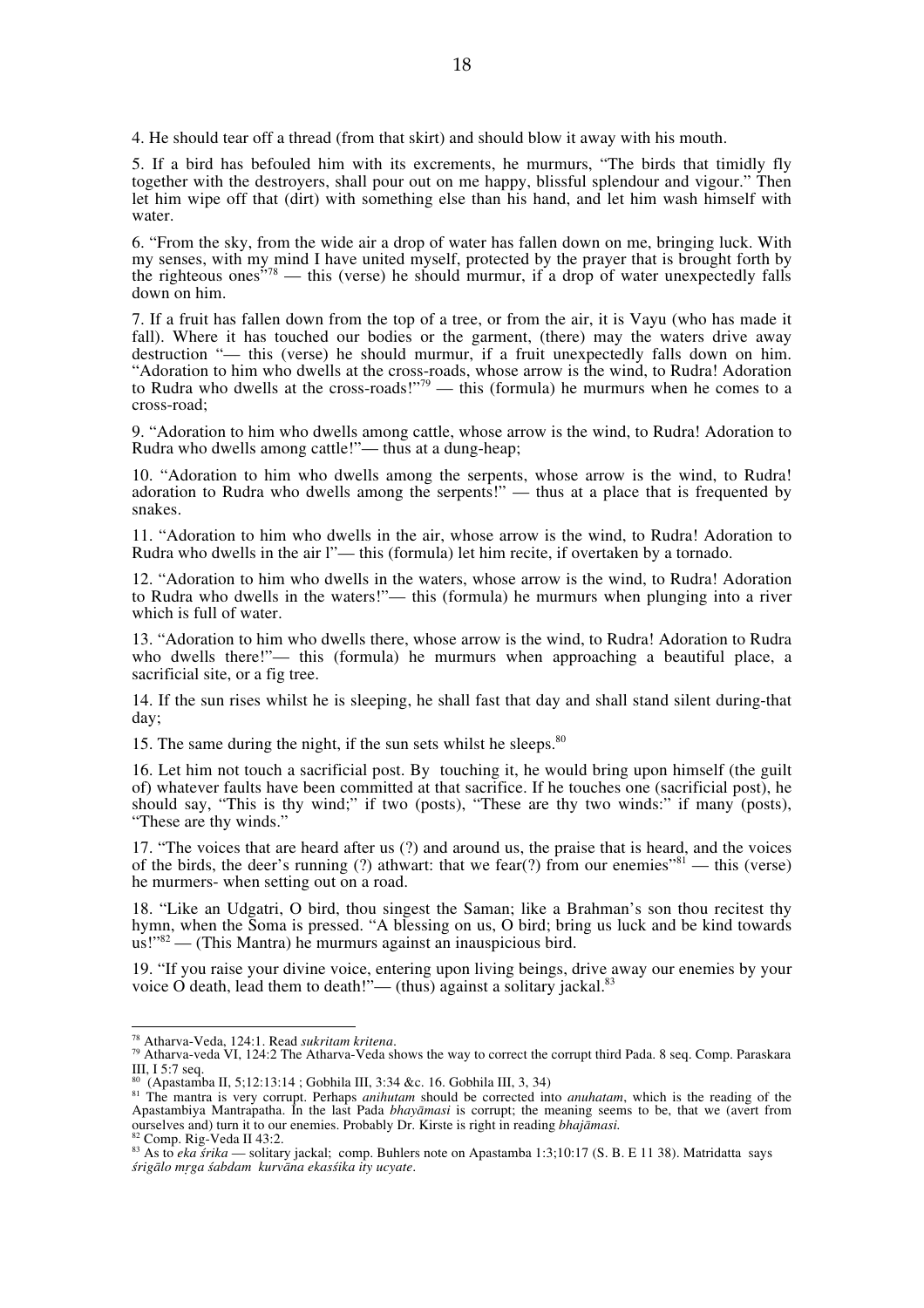20. Then he throws before the (jackal, as it were), a fire-brand that burns at both ends, towards that region (in which the jackal's voice is heard) with (the words), "Fire! Speak to the fire! Death! Speak to the death!" Then he touches water.

21. And worships (the jackal) with the Anuvāka, 'Thou art mighty, thou carriest away' (Taitt. Samhitā I, 3, 3).

# PRAŚNA 1, PAṬALA 5. SECTION 17

1. A she-wolf (he addresses) with (the verse), 'Whether incited by others or whether on its own accord the Bhayedaka (? Bhayodaka, var. lect.) utters this cry, may Indra and Agni, united with Brahman, render it blissful to us in our house.'

2. A bird (he addresses) with (the verse), 'Thou fliest stretching out thy legs; the left eye. . .; may nothing here suffer harm (through thee);'

3. An owl (pingala) with (the verse), 'The bird with the golden wings flies to the abode of the gods. Flying round the village from left to right portend us luck by thy cry, O owl!'

4. 'May my faculties return into me; may life return, prosperity return; may the divine power return into me; may my.- goods return to me.

'And may these fires that are stationed on the (altars called) Dhishnyās, be in good order here, each in its right place. Svāhā!

'My self has returned, life has returned to me,; breath has returned, design has returned to me. (Agni) Vaisvānara, grown strong with his rays, may he dwell in my mind, the standard of immor- tality. Svāhā!

The food which is eaten in the evening, that does not satiate in the morning him whom hunger assails. May all that (which we have seen in our dreams), do no harm to us, for it has not been seen by day. To Day Svāhā!" — with these (verses) he sacrifices sesame seeds mixed with ājya, if he has seen a bad dream.

5. Now the following expiations for portents are prescribed.<sup>84</sup> A dove sits-down on the hearth, or the bees make honey in his house, or a cow (that is not a calf) sucks another cow, or a post puts forth shoots, or an anthill has arisen (in his house): cases like these (require the following expiation):—

6. He should bathe in the morning should put on clean garments, should show patience (with everybody) during the day, and should speak (only) with Brahmanas. Having put wood on the fire in an inner apartment, and having performed the rites down to the Vyahrti oblations, he sacrifices with (the verses), "This, O Varuna," &c. see above I:2:8:16 down to the end of the Sutra). Then he serves food to the Brahmanas and causes them to say, "An auspicious day! Hail! Good luck!"

### PRAŚNA 1, PAṬALA 5. SECTION 18.

1. "May Indra and Agni make you go. May the two Asvins protect you. Brihaspati is your herdsman. May Pushan drive you back again"— this (verse) he recites over the cows when they go away (to their pasture-grounds), and (the verse), "May Pushan go after our cows". (Taitt. Samh. IV, 1:11:2).85

2. With (the verse), "These cows that have come hither, free from disease and prolific, may they swim (full of wealth) like rivers; may they pour out (wealth), as (rivers discharge their floods) into the ocean".— he looks at the cows, when they are coming back.

84 Sankhayana V:5:8:11; Asvalayana III, 7, &c. *Kuptva* is corrupt; we should expect a locative. He ought to correct *kuptvami* as Dr. Kirste has observed, comp. Apastamba-Grhya III, 23:9 85 Comp. Sankhayana III:9; Gobhila III:6; Asvalayana 2;10.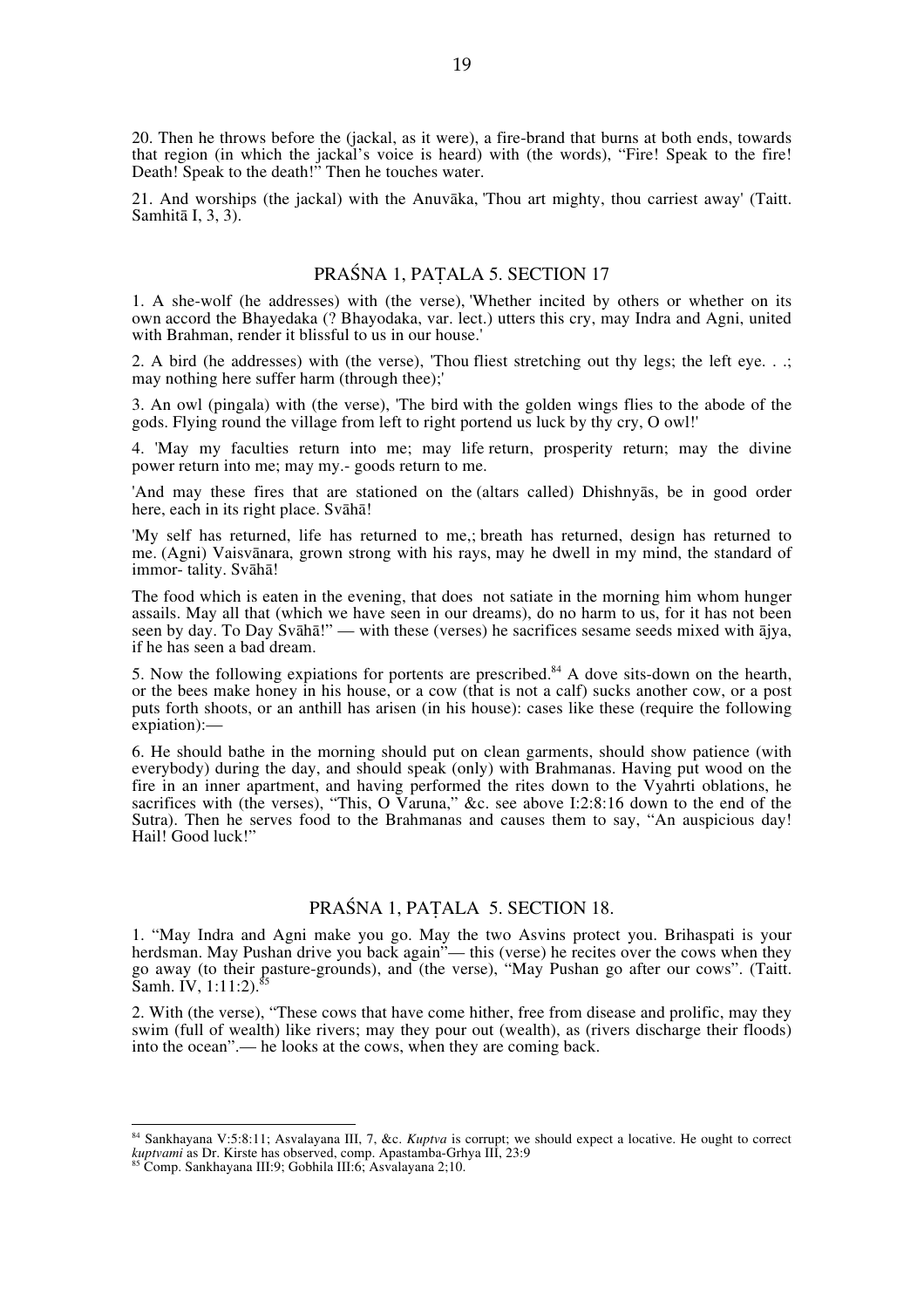3. With (the formula), "You are a stand at rest; may I (?) become your stand at rest. You are immovable. Do not move from me. May I not move from you, the blessed ones"— (he looks at them) when they are standing still

4. With (the formula), "I see you full of nourishment. Full of nourishment you shall see me"— (he looks at them) when they are gone into the stable, and with (the formula), "May I be prosperous through your thousandfold prospering."

5. Then having put wood on the fire amid the cows, and having performed the rites down to the *Vyahrti* (oblations), he makes oblations of milk with (the verses), "Blaze brightly, O Jatavedas, driving destruction away from me. Bring me cattle and maintenance from all quarters of the heaven. Svāhā! May Jatavedas do no harm to us, to cows and horses, to men and to all that moves. Come hither, Agni, fearlessly; make me attain to welfare! Svāhā!" — And with (the two verses?. "This is the influx of the waters," and "Adoration to thee, the rapid one, the shining one" (Taitt. Samh. IV, 6:1: 3).

7. (Then follow oblations with the verses), "This, O Varuna" (&c.; see I, 2:8:16: down to the end of the Sutra).

#### **End of the Fifth PAṬALA.**

# PRAŚNA 1, PAṬALA 6, SECTION 19.

1. After he has returned from the teacher's house, he should support his father and mother.

2. With their permission he should take a wife belonging to the same caste and country, a "naked girl"<sup>86</sup>, a virgin who should belong to a different Gotra (from her husband's).

3. Whatever he intends to do (for instance, taking a wife), he should do on an auspicious day only, during one of the following five spaces of time, viz. in the morning, the forenoon, at midday, in the afternoon, or in the evening. $8$ 

4. Having put wood on the fire, and having performed (the preparatory rites) down to the laying of (three) sticks round (the fire, the bridegroom) looks at the bride who is led to him, with (the verse), "Auspicious ornaments does this woman wear. Come up to her and behold her. Having blessed her with good fortune, go away back to your houses."

5. To the right of the bridegroom the bride sits down.

6. After she has sipped water, she touches him, and he sprinkles (water) round (the fire) as above.

7. After he has performed the rites down to the oblations made with the Vyahritis, he sacrifices with (the following mantras):—

"May Agni come hither, the first of gods. May he release the offspring of this wife from the fetter of death. That may this king Varuna grant, that this wife may not weep over distress (falling to her lot) through her sons. Svāhā!"

"May Agni Garhapatya protect this woman. May he lead her offspring to old age. With fertile womb may she be the mother of living children. May she experience delight in her sons. Svāhā!"

"May no noise that comes from thee, arise in the house by night. May the (she-goblins called) the weeping ones take their abode in another (woman) than thee. Mayst thou not be beaten at thy breast by (the she-goblin) Vikesi ("the roughhaired one"). May thy husband live, and mayst thou shine in thy husband's world, beholding thy genial offspring! Svāhā!"

"May Heaven protect thy back, Vayu thy thighs, and the two Asvins thy breast. May Savitri protect thy suckling sons. Until the garment is put on (thy sons ?), may Brihaspati guard (them ?), and the Visvedevas afterwards. Svaha!"

<sup>86</sup> *Sajātām, savarṇām samānābhijanām ca* — Matridatta. A "naked girl" is one who is premenstrual. Comp Gobhila 3:4:6.

<sup>87</sup> One nāḍika before and after the sandhya.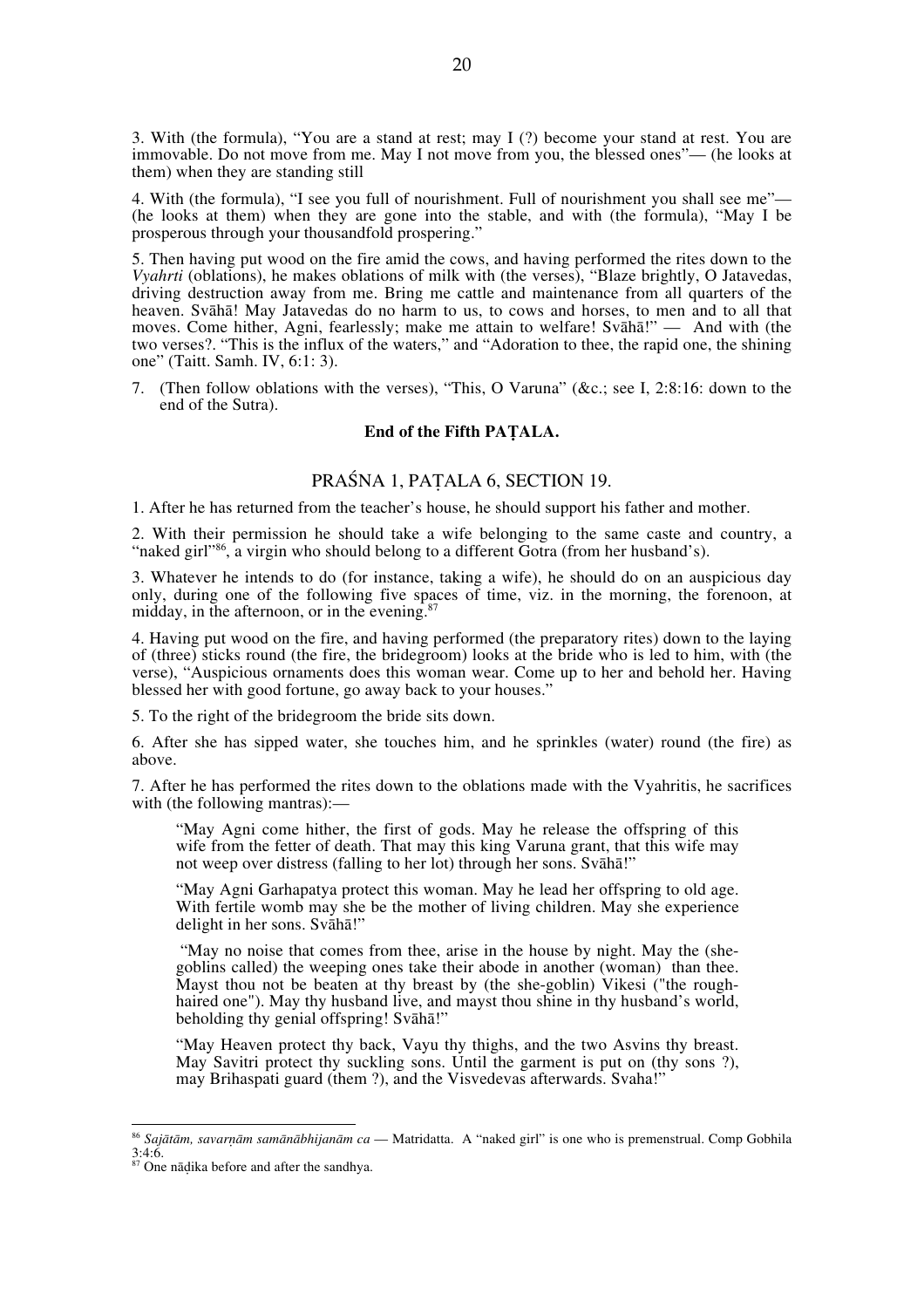"Childlessness, the death of sons, evil, and distress, I take (from thee), as a wreath (is taken) from the head, and (like a wreath) I put all evil on (the head of) our foes. Svāhā!"

"With this well-disposed prayer which the gods have created kill the Pisacas that dwell in thy womb. The meat-devouring death-bringers I cast down. May thy sons live to old age. Svāhā!"

8. After he has sacrificed with (the verses), "This, O Varuna," "For this I entreat thee," "Thou Agni," "Thus thou, Agni" "Thou, Agni, art quick", Prajapati"— he makes her tread on a stone, with (the verse), "Tread on this stone; like a stone be firm. Overcome those who seek to do thee harm; overcome thy tribulations."

9. To the west of the fire he strews two layers of northward-pointed Darbha grass, the one more to the west, the other more to the east. On these both (the bridegroom and the bride) station themselves, the one more to the west, the other more to the east.

#### PRAŚNA I. PAṬALA 6. SECTION 20.

1. Facing the east, while she faces the west, or facing the west, while she faces the east, he should seize her hand. If he desires male children, let him seize her thumb; if he desires (to generate) female children, her other fingers; if he desires (to generate) both (male and female children), let him seize the thumb together with the other fingers, (so as to seize the hand) up to the hairs (on the hair-side of the hand). (He should do so with the two Mantras), "Sarasvati! Promote this (our undertaking), O gracious one, rich in food, thou whom we praise first of all that is". "I seize thy hand that we may be blessed with offspring, that we may live together until old age. Bhaga Aryaman, Savitri, Purandhi, the gods have given thee to me that we may perform our duties as householders."<sup>88</sup>

2. He makes her turn round, from left to right, so that she faces the west, and recites over her (the following texts):—

 "With no evil eye, not bringing death to thy husband, bring luck to the cattle, be full of joy and vigour. Give birth to living children, give birth to heroes, be friendly. Bring us luck, to men and animals."<sup>89</sup>

"Thus, Pushan, lead her to us, the highly blessed one, into whom men pour forth their sperm, *yā na ūrū uśati visrayātai (read, viśrayātai), yasyām uśantaḥ praharema śepham.* "Soma has acquired thee first (as his wife); after him the Gandharva has acquired thee. Thy third husband is Agni; the fourth am I, thy human husband.

"Soma has given her to the Gandharva; the Gandharva has given her to Agni. Agni gives me cattle and children, and thee besides."

 "This am I, that art thou; the heaven I, the earth thou; the Melody I, the Words thou. Come! Let us join together. Let us unite our seed that we may generate a male child, a son, for the sake of the increase of wealth, of blessed offspring, of strength."

"Bountiful Indra, bless this woman with sons and with a happy lot. Give her ten sons; let her husband be treated as the eleventh."

3. After he has made her sit down in her proper place (see Sūtra 5 of the preceding section), and has sprinkled ājya into her joined hands, he twice pours fried grain into them, with (the verse),

<sup>88</sup> Sankhayana 1:13:2; Asvalayana I, 7:3 seq., &c. The text of the first Mantra ought to be corrected according to Pāraskara I, 7:2; in the second Mantra we ought to read *yathāsaḥ* instead of *yathasat*; comp. Rig-veda X, 85:36; Paraskara 1:6. The bridegroom and the bride, of course, are to face each other; thus, if the bridegroom stands on the eastern layer of grass (Sūtra 9 of the preceding section), he is to face the west; if on the western, he is to face the east.<br><sup>89</sup> The words, *agrena dakṣinam aṃśam . . . abhyāvartya*, evidently have the same meaning which elsewhere (Sankhayana II:3:2), dakshinam bāhum anvāvrtya. With the first Mantra comp. Rig-veda X, 85:44; Paraskara I, 4:16; with the second, Rig-veda, loc. cit., 37; Paraskara, loc. cit.; with the follouing ones, Rig-veda X. 85:40, 41, 45; Paraskara, 1:4,16; 6, 3, etc..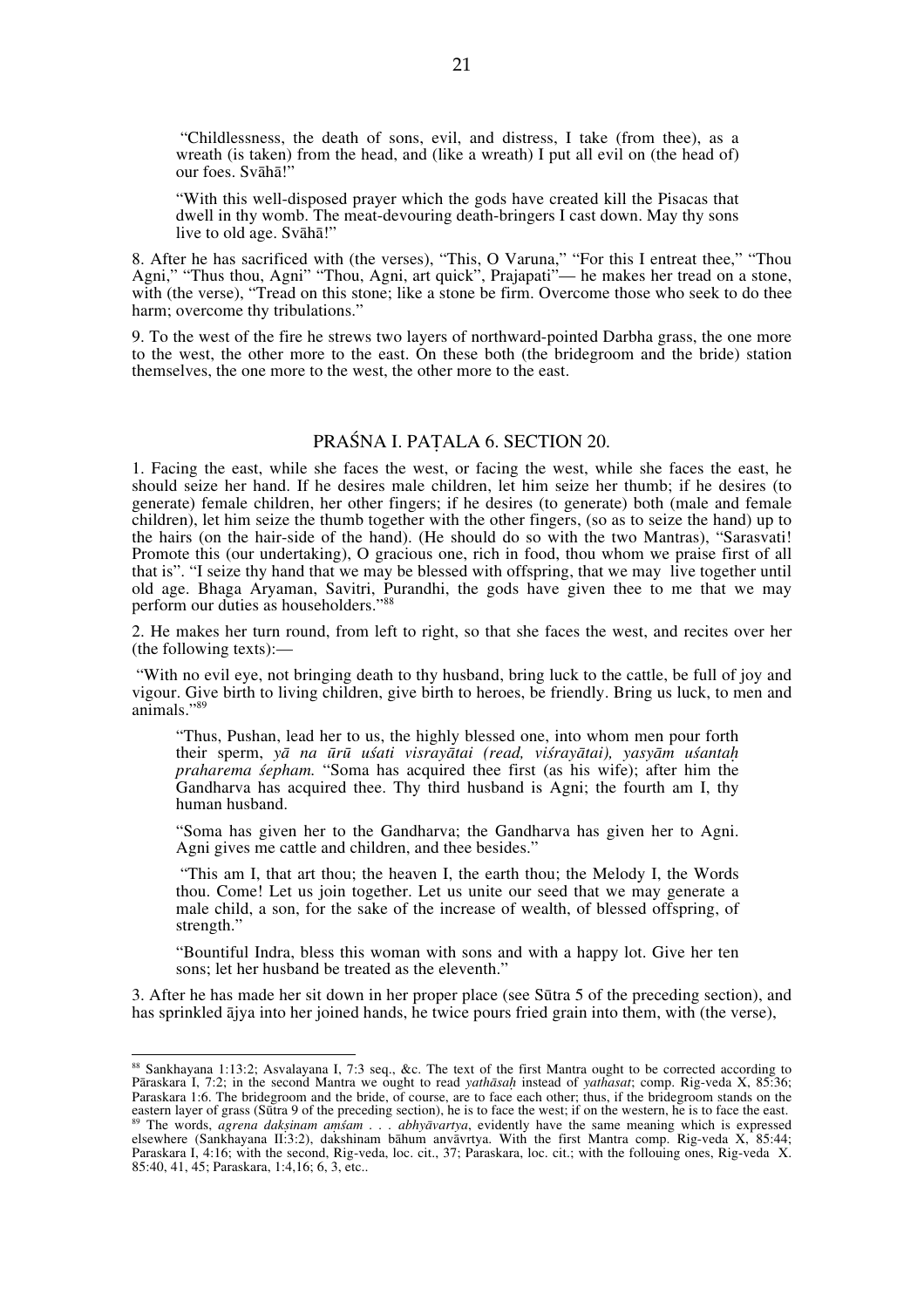"This grain I pour (into thy hands): may it bring prosperity to me, and may it unite thee (with me). May this Agni grant us that".

4. After he has sprinkled (ājya) over (the grain in her hands), he sacrifices (the grain) with her joined hands (which he seizes), with (the verse), "This woman offering grain into the fire, prays thus, "May my husband live long; may my relations be prosperous. Svāhā!"

5. Having made her rise with (the verse which she recites), "Up! with life" (Taitt. Samh. I, 2:8:I), and having circumambulated the fire (with her) in a clockwise direction, with (the verse), "May we find our way with thee through all hostile powers, as through streams of water"— he pours fried grain (into her hands, and sacrifices them), as before.

6. Having circumambulated (the fire) a second time, he pours fried grain (into her hands, and sacrifices them), as before.

7. Having circumambulated (the fire) a third time, he sacrifices to (Agni) Svishtakrit.

8. Here some add as subordinate oblations the Jaya; Abhyatana, and. Rashtrabhrit (oblations) as above.

9. To the west of the fire he makes her step forward in an easterly or a northerly direction the (seven) "steps of Vishnu."

10. He says to her, "Step forward with the right (foot) and follow with the left. Do not put the left (foot) before the right."

# PRAŚNA 1, PAṬALA 6, SECTION 21.

1. (He makes her step forward, and goes with her himself), with (the mantras), "One (step) for nourishment, may Vishnu guide thee; two (steps) for health, may Vishnu guide thee; three (steps) for vows, may Vishnu guide thee; four (steps) for happiness, may Vishnu guide thee; five (steps) for cattle, may Vishnu guide thee; six (steps) for the prospering of wealth, may Vishnu guide thee; seven (steps) for the sevenfold Sacrificial duties, may Vishnu guide thee."

2. After the seventh step he makes her abide (in that position) and murmurs, "With seven steps we have become friends. May I attain friendship with thee. May I not be separated from thy friendship. Mayst thou not be separated from my friendship."

3. He then puts his right foot on her right foot, moves his right hand down gradually over her right shoulder, and touches the place of her heart as above,

4. And the place of her navel with (the formula), "Thou art the knot of all breath; do not loosen thyself."

5. After he has made her sit down to the west of the fire, so that She faces the east, he stands to the east (of his bride), facing the west, and besprinkles her with water, with the three verses, "O waters, ye are wholesome" (Taitt. Samh. IV:I:5:I), with the four verses, "The gold-coloured, clean, purifying waters "(V, 6,I), and with the Anuvaka, "The purifier, the heavenly one" (Taitt. Brahmana I, 4:8).

6. Now they pour seeds (of rice, &c.) on (the heads of the bridegroom and bride).<sup>90</sup>

#### **End of the Sixth PAṬALA.**

# PRAŚNA I. PAṬALA 7. SECTION 22.

1. Then they let her depart (in a vehicle from her father's house), or they let her be taken away.

2. Having put (the fire into a vessel) they carry that (nuptial) fire behind (the newly-married couple).

3. It should be kept constantly.

90 Mātridatta explains adhiśrayanti by *vapanti jāyā-patyo<sup>ḥ</sup> <sup>ś</sup>irasi kṣipanti.*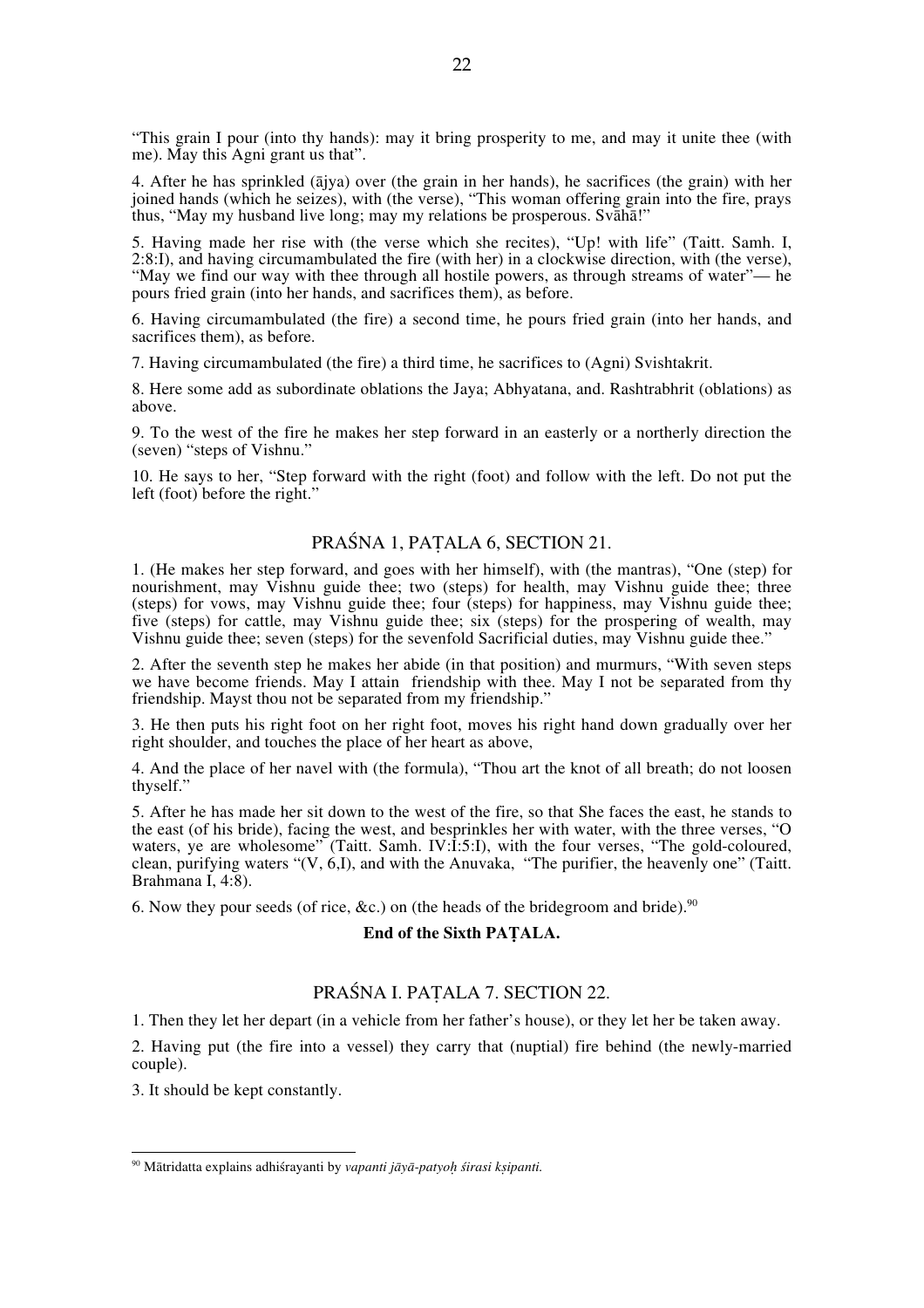4. If it goes out, (a new fire) should be kindled by attrition,  $9<sup>1</sup>$  or it should be fetched from the house of a Srotriya.

5. Besides, if (the fire) goes out, the wife or the husband should fast.

6. When (the bridegroom with his bride) has come to his house, he says to her, "Cross (the threshold) with thy right foot first; do not stand on the threshold."

7. In the hall, in its easterly part, he puts down the fire and puts wood on it.

8. To the west of the fire he spreads out a red bull's skin with the neck to the east, with the hair outside.

9. On that (skin) they both sit down facing the east or the north so that the wife sits behind her husband, with (the verse), "Here may the cows sit down, here the horses, here the men. Here may also Pushan with a thousand (sacrificial) gifts sit down."<sup>92</sup>

10. They sit silently until the stars appear.

11. When the stars have appeared, he goes forth from the house (with his wife) in an easterly or northerly direction, and worships the quarters (of the horizon) with (the hemistich), "Ye goddesses, ye six wide ones" (Taitt. Samh. IV, 7:14:2).

12. (He worships) the stars with (the Pada), "May we not be deprived of our offspring "

13. The moon with (the Pada), "May we not get into the power of him who hates us, O king Soma! "

14. He worships the seven Rishis (ursa major) with (the verse) —

"The seven Rishis who have led to firmness she Arundhati, who stands first among the six Krttikas (pleiads):— may she, the eighth one, who leads the conjunction of the (moon with the) six Krittikas, the first (among conjunctions) shine upon us!"

Then he worships the polar star with (the formula):—

 "Firm dwelling, firm origin. The firm one art thou, standing on the side of firmness. Thou art the pillar of the stars; thus protect me against my adversary. Adoration be to the Brahman, to the firm, immovable one! Adoration be to the Brahman's son, Prajapati! Adoration to the Brahman's children."

"To the thirty-three gods! Adoration to the Brahman's children and grandchildren, to the Angiras!" "He who knows thee (the polar star) as the firm, immovable Brahman with its children and with its grandchildren, with such a man children and grandchildren will firmly dwell, servants and pupils, garments and woollen blankets, bronze and gold, wives and kings, food, safety, long life, glory, renown, splendour, strength, holy lustre, and the enjoyment of food. May all these things firmly and immovably dwell with me!"

### PRAŚNA 1, PAṬALA 7, SECTION 23.

1. (Then follow the Mantras), "I know thee as the firm Brahman. May I become firm in this world and in this country. I know thee as the immovable Brahman. May I not be moved away from this world and from this country. May he who hates me, my rival, be moved away from this world and from this country. I know thee as the unshaken Brahman. May I not be shaken off from this world and from this country. May he who hates me, my rival, be shaken off from this world and from this country. I know thee as the unfailing Brahman. May I not fall from this world and from this country. May he who hates me, my rival, fall from this world and from this country. "I know thee as the nave of the universe. May I become the nave of this country. I know thee as the centre of the universe. May I become the centre of this country. I know thee as the string that holds the universe. May I become the string that holds this country. I know thee

<sup>91 &</sup>quot;If the fire on which they had put wood, was a fire produced by attrition, (the new fire) should (also) be kindled by attrition. If it was a common (laukika) fire that they had fetched, (the new fire) should be fetched from a Srotriya's house. Thereby it is shown that the common fire at the Upanayana ceremony, &c., should be fetched only from a Srotriya's house." Mātridatta.<br>
92 Comp. Paraskara I, 8:10, and the readings quoted there from the Atharva-veda. 12:13. These are the two last Padas

of the verse of which the first hemistich is quoted in Sūtra 11.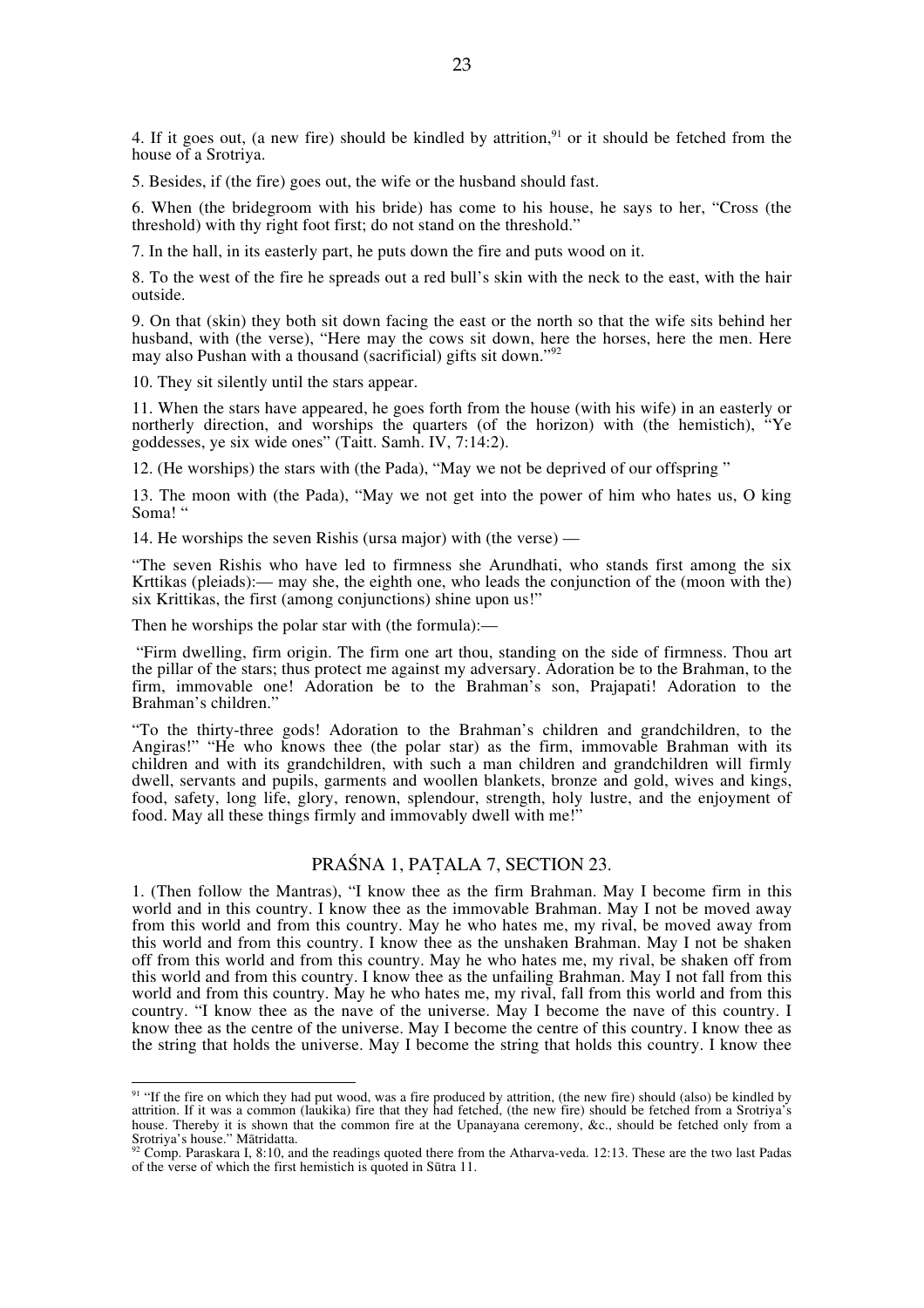as the pillar of the universe, May I become the pillar of this country. I know thee as the navel of the universe. May I become the navel of this country. As the navel is the centre of the Pranas, thus I am the navel. May hundred-and-onefold evil befall him who hates us and whom we hate; may more than hundred-and-onefold merit fall to my lot!"

2. Having spoken there with a person that he likes, and having returned to the house, he causes her to sacrifice an oblation of cooked food.

3. The wife husks (the rice grains of which that Sthālipaka is prepared).

4. She cooks (that Sthālipaka), sprinkles (Åjya) on it, takes it from the fire, sacrifices to Agni, and then sacrifices to Agni Svistakrit.

5. With (the remains of) that (Sthālipaka) he entertains a learned Brāhmaṇa whom he reveres.

6. To that (Brāhmana) he makes a present of a bull. $93$ 

7. From that time he constantly sacrifices (*yajate*) on the days of the full and of the new moon an offering of cooked food sacred to Agni.

8. In the evening and in the morning he constantly sacrifices (*juhoti*) with his hand (and not with the *Darvi*) the two following oblations of rice or of barley: "To Agni Svāhā! To Prajapati Svāhā!"

9. Some (teachers) state that in the morning the former (of these oblations) should be directed to Sūrya.

10. Through a period of three nights they should eat no saline food, should sleep on the ground, wear ornaments, and should not have sex.

11. In the fourth night, towards morning, he puts wood on the fire, performs the (regular) ceremonies down to the (regular) expiatory oblations, and sacrifices nine expiatory oblations<sup>94</sup> (with the following Mantras):—

# PRAŚNA 1, PAṬALA 7. SECTION 24.

1. "Agni! Expiation! Thou art expiation. I, the Brahmana, entreat thee, desirous of protection. What is harmfull to her, drive that away from here. Svāhā! "Vayu! Expiation! Thou art expiation. I, the Brahmana, entreat thee, desirous of protection. What is blameful in her, drive that away from here. Svāhā! "Sun! Expiation! Thou art expiation. I, the Brahmana, entreat thee, desirous of protection. What dwells in her that is fatal to her husband, drive that away from here. Svāhā! "Sun! Expiation! &c. "Vayu! Expiation! &c. "Agni! Expiation! &c. "Agni! Expiation! &c. Vayu! Expiation! &c. "Sun! Expiation ! &c."

2. Having sacrificed (these oblations), he then pours the remainder as an oblation on her head, with (the formulas), "Bhuh! I sacrifice fortune over thee. Svaha! Bhuvah! I sacrifice glory over thee. Svāhā! Suvah! I sacrifice beauty over thee. Svāhā! Bhur bhuvah suvah! I sacrifice brightness over thee. Svāhā!"

3. There (near the sacrificial fire) he places a water-pot, walks round the fire (and that waterpot) clockwise, makes (the wife) lie down to the west of the fire, facing east or north, and touches her pudenda, with (the formula), "We touch thee with the five-forked, auspicious, unhostile (?), thousandfold blessed, glorious hand that thou mayst be rich in offspring!

4. He then cohabits with her with (the formula), "United is our Self, united our hearts, united our navel, united our skin. I will bind thee with the bond of love; that shall be insoluble."

<sup>93</sup> To one whom he reveres, he presents a bull. The commentator observes that some authorities make one Sutra of the two, so that the Brahmana who receives the food and the one to whom the bull is given, could be the same person.

<sup>&</sup>lt;sup>94</sup> According to the commentary he performs the regular ceremonies down to the oblation offered with the Mantra, "Thus thou, Agni "(see above, I, 3, 5, and compare Paraskara I, 2: 8). Mātridatta says, *prayascitti-paryantam kritvā sa tvam sno Agna ity etadantam kṛttva nava prayaścittir juhoti . . . vyāhriti paryantam kṛtva imam me Varuṇeti catasro* (I, 3, 5) *hutvaitā juhoti.*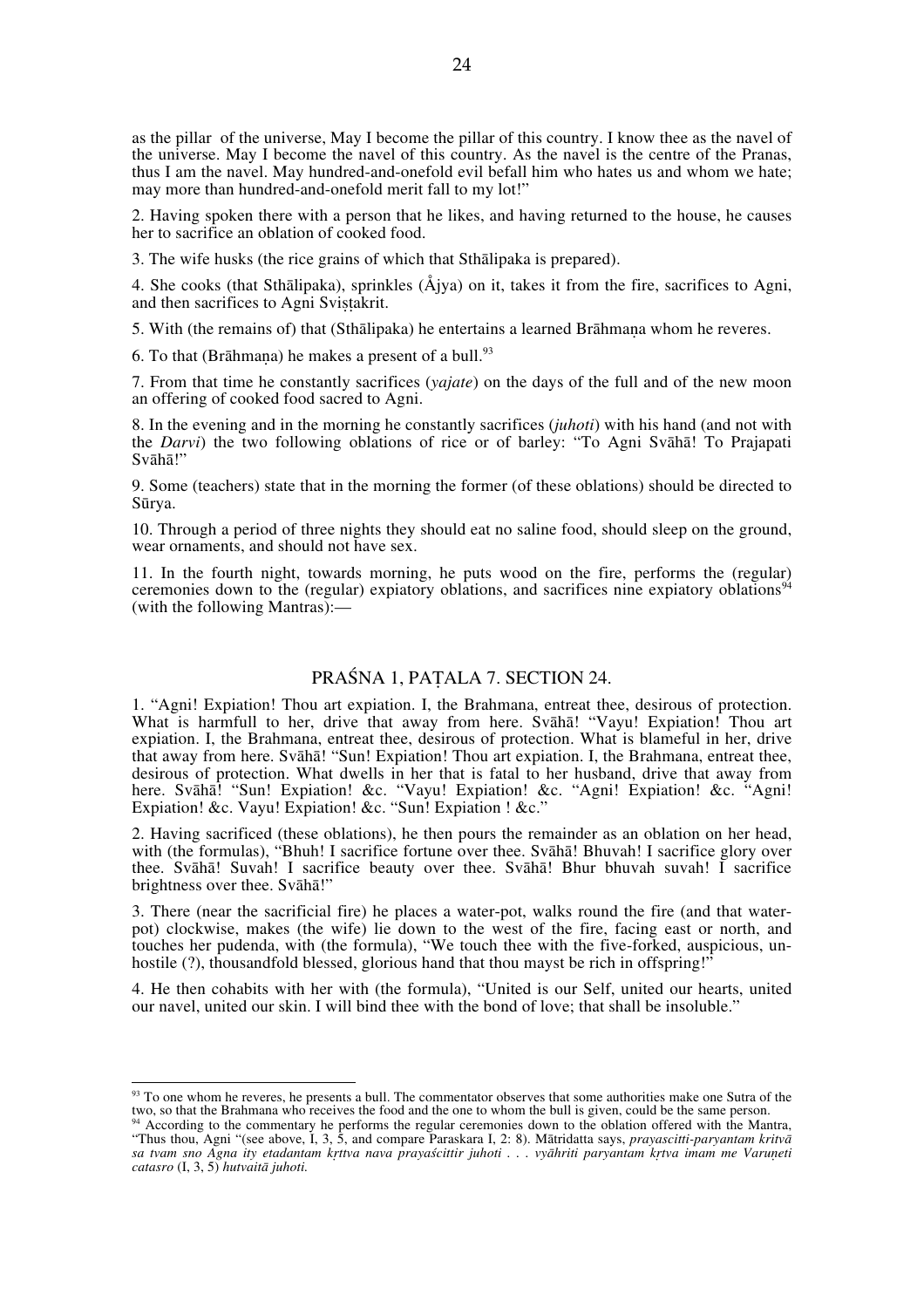5. He then embraces her with (the formula), "Be devoted to me; be my companion. What dwells in thee that is fatal to thy husband, that I make fatal to thy paramours. Bring good-fortune to me; be a sharp-cutting (destroyer) to thy paramours."

6. He then seeks her mouth with his mouth with (the two verses), "Honey! Lo! Honey! This is honey! my tongue's speech is honey; in my mouth dwells the honey of the bee; on my teeth dwells concord. The (magic charm of) concord that belongs to the caravaka birds, that is brought out of the rivers, of which the divine Gandharva is possessed, thereby we are concordant."95

7. A woman who is menstruating, keeps through a period of three nights the observances prescribed in the Brāhmana.<sup>96</sup>

8. In the fourth night (the husband) having sipped water, calls (the wife) who has taken a bath, who wears a clean dress and ornaments, and has spoken with a Brahmana, to himself (with the following verses):—

# PRAŚNA 1, PAṬALA 7. SECTION 25.

1. (a) "May Vishnu make thy womb ready; may Tvashtri frame the shape (of the child); may Prajapati pour forth (the sperm); may Dhatri give thee conception!

(b) "Give conception, Sinivali; give conception, Sarasvati! May the two Asvins, wreathed with lotus, give conception to thee!"

(c) "The embryo which the two Asvins produce with their golden kindling-sticks: that embryo we call into thy womb, that thou mayst give birth to it after ten months."

(d) "As the earth is pregnant with Agni, as the heaven is with Indra pregnant, as Vayu dwells in the womb of the regions (of the earth), thus I place an embryo into thy womb."

 (e) "Open thy womb; take in the sperm; may a male child, an embryo be begotten in the womb. The mother bears him ten months; may he be born, the most valiant of his kin."

(f) "May a male embryo enter thy womb, as an arrow the quiver; may a male be born here, thy son, after ten months."

(g) "I do with thee (the work) that is sacred to Prajapati; may an embryo enter thy womb. May a child be born without deficiency, with all its limbs, not blind, not lame, not sucked out by Pisacas."

(h) "By the superior powers which the bulls shall produce for us, thereby become thou pregnant; may he be born, the most valiant of his kin."

(i) "Indra has laid down in the tree the embryo of the sterile cow and of the cow that prematurely produces; thereby become thou pregnant; be a well breeding cow"— And (besides with the two Mantras), "United are our names "(above, 24:4), and, "The concord of the cakravaka birds" (24:6).

2. (He should cohabit with her with the formulas), "Bhuh! Through Prajapati, the highest bull, I pour forth (the sperm); conceive a valiant son, so-and-so.!— Bhuvah! Through Prajapati, &c.— Suvah! Through Prajapati, &c."Thus he will gain a valiant son.

3. The Mantras ought to be repeated whenever they cohabit, according to Ātreya,

4. Only the first time and after her monthly courses, according to Bādarāyana.

<sup>&</sup>lt;sup>95</sup> With the first verse comp. Taitt. Samh. VII, 5:10:1; Katyayana XIII, 3:21; Lātyāyana IV, 3,18.<br><sup>96</sup> Taitt. Samhita II, 5:1:5, 6 Therefore one should not speak with a woman that has her monthly courses, nor sit together with her, nor eat food that she has given him, &c.

<sup>97</sup> 1 (a— c). Rig-veda X, 184:1— 3; comp. S.B.E., vol. xv, p. 22 I. (d-f). Sankhayana-Grihya 1: 19. It should be observed that the text of Hiranyakesin has in the beginning of (e) quite the same blunder which is found also in the Sankhayana MSS., yasya instead of vyasya.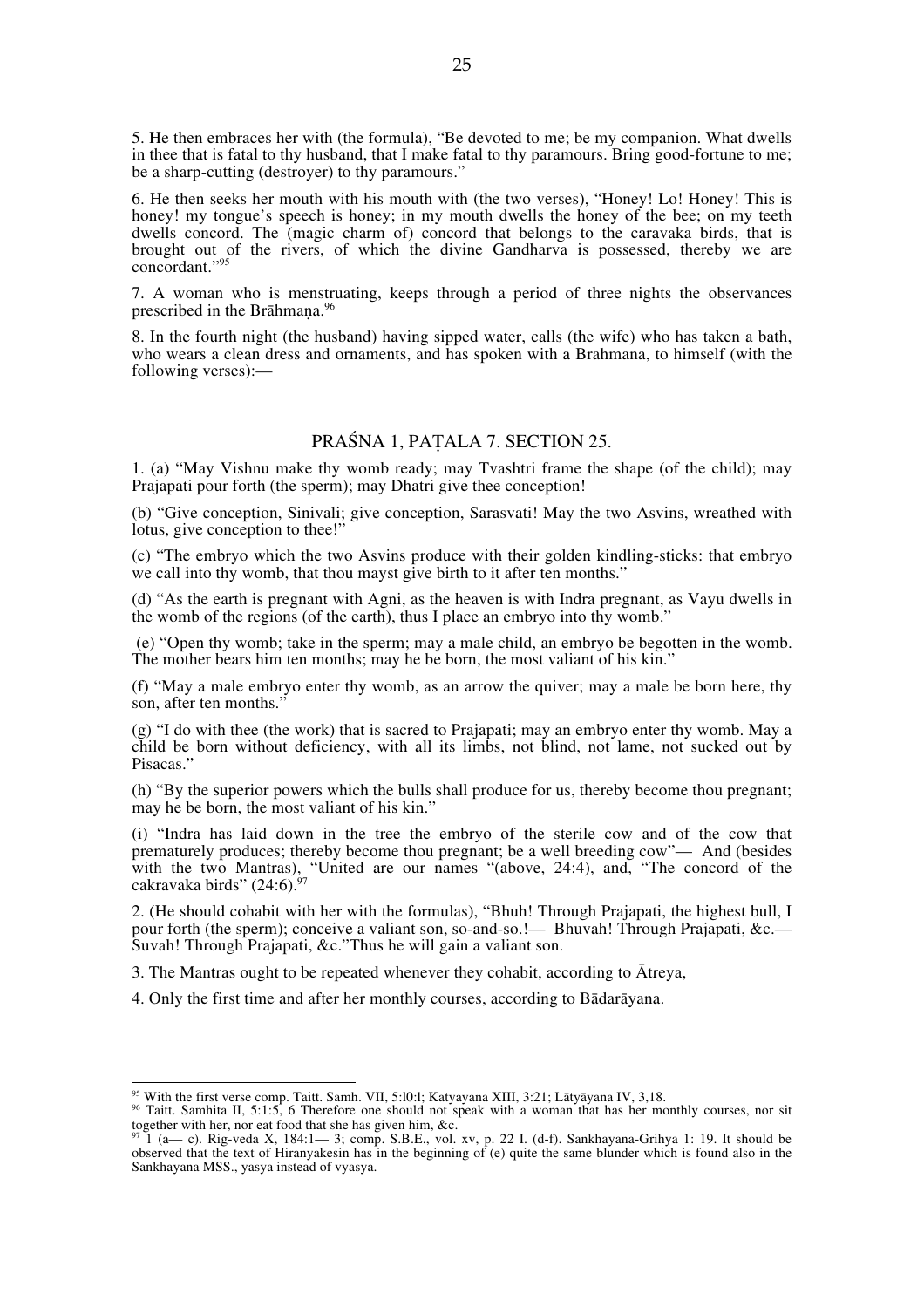# PRAŚNA 1, PAṬALA 7. SECTION 26

This chapter is left out in Mātridatta's commentary; it seems to be a later addition.

1. The fire which (the sacrificer keeps) from the time of his marriage, is called the *Aupāsana* (or sacred domestic fire)

2. With this fire the sacred domestic ceremonies are performed.

3. On account of his worship devoted to this (fire the sacrificer) is considered as an *ahitagni* (i. e. as one who has set up the Śrauta fires), and on account of his fortnightly Charu sacrifices (on the days of the new and full moon) as one who offers the sacrifices of the new and full moon (as prescribed in the Śrauta ritual); so (is it taught).

4. If (the service at the domestic fire) has been interrupted for twelve days, the sacrificer ought to set the fire up again.

5. Or he should count all the sacrifices (that have been left out), and should offer them.

6. (The *punarādhāna* or repeated setting up of the fire is performed in the following way): in an enclosed space, having raised (the surface), sprinkled it (with water), strewn it with sand, and covered it with Udumbara or Plaksa branches, he silently brings together the things belonging to (the sacri fice) according as he is able to get them, produces fire by attrition out of a sacrificially pure piece of wood, or gets a common fire, places it in a big vessel, sets it in a blaze, and puts (fuel) on it with the words, "Bhuh! Bhuvah! Suvah! Om! Fixity!"

7. He then puts wood on the fire, performs (the rites) down to the *Vyahriti* oblations, and offers two "*minda* oblations "(i. e. oblations for making up for defects) with (the two Mantras), "If a defect (*mindā*) has arisen in me,"(and),"Agni has given me back my eye" (Taitt. Samh. III,  $2:5:4$ ).

8. He offers three *tantu* oblations "with the Mantras, "Stretching the weft (*tantu*) "(Taitt. Samh. III,  $4:2 \sim 2$ ), "Awake, Agni!"(IV, 7:13, 5), "The thirty-three threads of the weft" (I,  $5:10:4$ )

9. He offers four abhyavārtin oblations "with (the Mantras), "Agni who turns to us (abhyavārtin)!" "Agni Angiras!" "Again with essence," "With wealth" (Taitt. Samh. IV. 2:1, 2. 3).

10. Having made oblations with the single Vyahritis and with (the three Vyahritis together), and having made an oblation with the verse, "Thou art quick, Agni, and free from imprecation. Verily (*satyam*) thou art quick. Held by us in our quick mind (*manas*), with thy quick (mind) thou carriest the offering (to the gods). Being quick bestow medicine on us! Svāhā!"— this (last) oblation contains an allusion to the mind (*manas*), it refers to Prajāpati, and alludes to the number seven (?),— he quickly repeats in his mind the *dasahotri* formula (Taitt. Arany. III, I, I). Then he makes the *sagraha* oblation(?); (then follow the oblations), "This, O Varuna"(&c.; see I, 2:8:16:down to the end of the Sūtra). Then he serves food to the Brahmaṇas and causes them to say, "An auspicious day! Hail! Good luck!" He then performs in the known way the sacrifice of cooked food to Agni.<sup>98</sup>

11. Here he gives an optional gift to his Guru: a pair of clothes, a milch cow, or a bull.

12. If he sets out on a journey, he makes the fire enter himself or the two kindling-sticks in the way that has been described (in the Srauta-sūtra). (Comp. Sankhāyana V:1:1.)

13. Or let him make it enter a piece of wood, in the same way as into the kindling-sticks.

14. A piece of Khadira wood, or of Palasa, or of Udumbara, or of Asvattha wood—

15. With one of these kinds of wood he fetches, here he turns in (on his journey), fire from the house of a Srotriya, and puts the (piece of wood) into which his fire has entered, on (that fire),

98 As to the Mantra, "Thou art quick, &c.," comp. above, I,1,3,5: and the note on Sankhayana I, 9,12:I cannot see why the oblation made with this Mantra is called saptavatī — alluding to the number seven); possibly we ought to read *satyavatī* (containing the word satyam, "verily"). Can the words sagraham hutvā mean, "having performed the worship of the planets (graha) at his sacrifice "?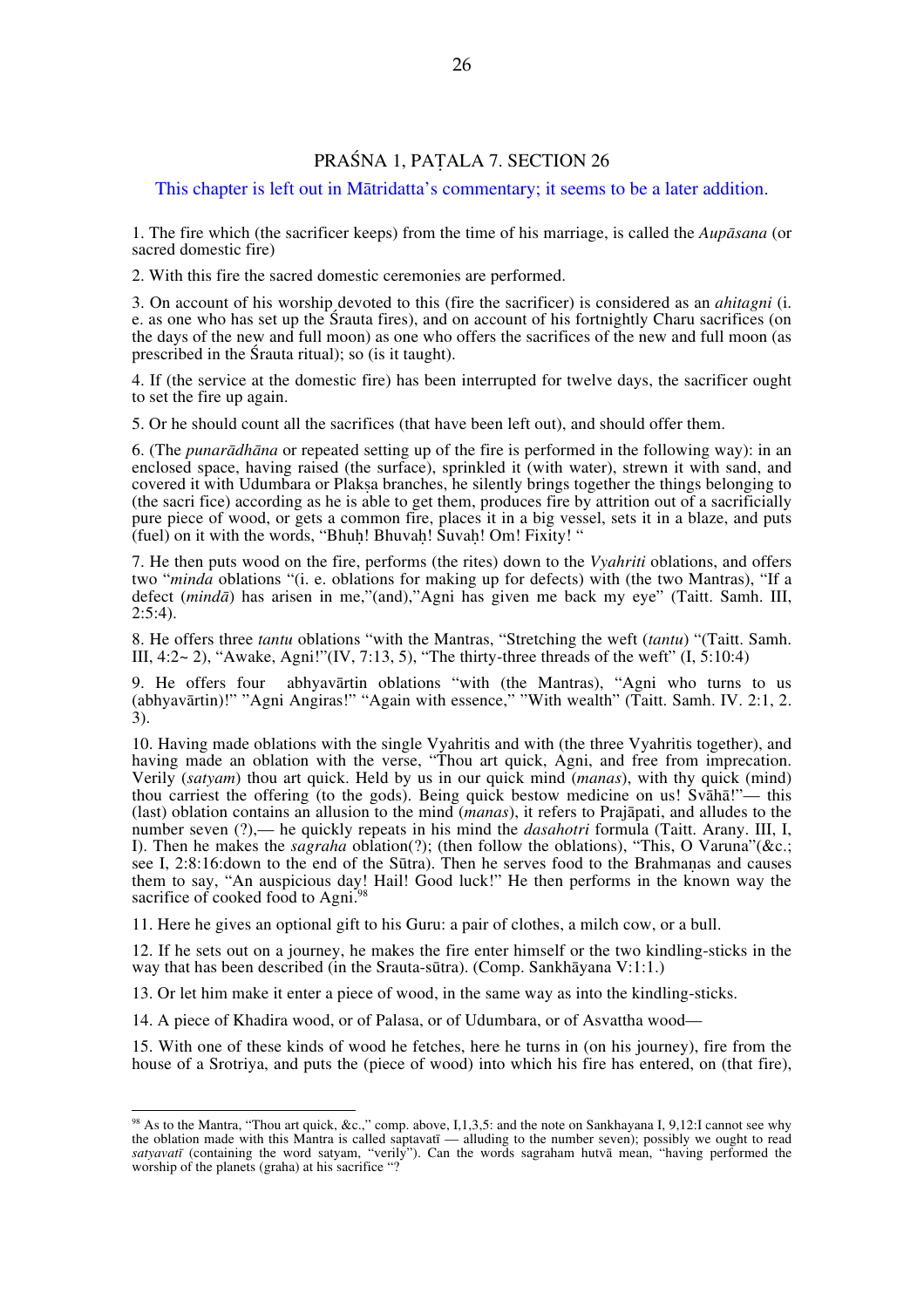with the two verses, "He who has received the oblations "(Taitt. Samh. IV, 6:5:3), and "Awake!"(IV, 7:13:5)

16. The way in which he sacrifices has been explained (in the Srauta-sūtra).

17. If one half-monthly sacrifice has been omitted, he should have a sacrifice to (Agni) Pathikrit performed over this (fire). If two (half-monthly sacrifices), to (Agni) Vaiśvānara and Pathikṛt. If more than two, (the fire) has to be set up again.

18. If the fire is destroyed or lost, or if it is mixed with other fires, it has to be set up again.

#### PRAŚNA I. PAṬALA 8. SECTION 27.

1. If he will have a house built, he should during the northerly course of the sun, in the time of the waxing moon, under the constellation Rohini and under the three constellations designated as *Uttara* (*Uttara-Phalguni, Uttara-Ashadha*, *Uttara-Proshtapada*) put wood on the fire, perform the rites down to the Vyahriti oblations, and should sacrifice with (the verses), "This, O Varuna" (&c.; see I, 2:8:16 down to the end of the Sutra). Then he serves food to the Brahmanas and causes them to say, "An auspicious day! Hail! Good luck!" He puts on a garment that has not yet been washed, touches water, takes a shovel with (the formula), "On the impulse of the god Savitri" (Taitt. Samh. 1:3:1:1, draws lines thrice from the left to the right round (the places where the pits for the posts shall be dug) with (the formula), "A line has been drawn" (Taitt. Samh. 1:3:1:1), digs the pits (in which the posts shall be erected) as it is fit, and casts the earth (dug out of those pits) towards the inside (of the building ground).

2. He erects the southern door-post with (the verse), "Here I erect a firm house; it stands in peace, streaming ghee. Thus may we walk in thee, O house, blessed with heroes, with all heroes, with unharmed heroes."

3. The northern (door-post) with (the verse), "Stand here firmly, O house, rich in horses and cows, rich in delight; rich in nourishment, overflowing with milk be set up, for the sake of great happiness."

4. With (the verse), "To thee (may) the young child (go), to thee the calf with its companion, to thee the golden cup; to thee may they go with pots of curds he touches the two posts, after they have been erected.

5. In the same way (Sutras 2. 3) he erects the two chief posts,

6. And touches them as above (Sūtra 4).

7. He fixes the beam of the roof on the posts with (the formula), "Rightly ascend the post, O beam, erect, shining, drive of the enemies. Give us treasures and valiant sons."

8. When the house has got its roof, he touches it with (the verse), "thou hast been erected by the gods in the beginning; clothed in grass, cheerful thou art; bring us bliss, to humankind and animals."99

9. Then, under the constellation Anurādha, the ground (on which the house stands) is expiated (in the following way).

10. By night he puts wood on the fire in an inner room (of the house), performs the rites down to the Vyahriti oblations, and sacrifices (with the following mantras):—

# PRAŚNA 1, PAṬALA 8, SECTION 28.

1. The two verses commencing "Vastoshpati!"Taitt. Samh. III, 4:10:1).

"Vastoshpati! Be our furtherer; make our wealth increase in cows and horses, O Indu (i.e. Soma). Free from decay may we dwell in thy friendship; give us thy favour, as a father to his sons. Svāhā!"

99 Comp. Atharva-veda 3:11:5 this text shows the way to correct the blunders of Hiranyakesin Mss.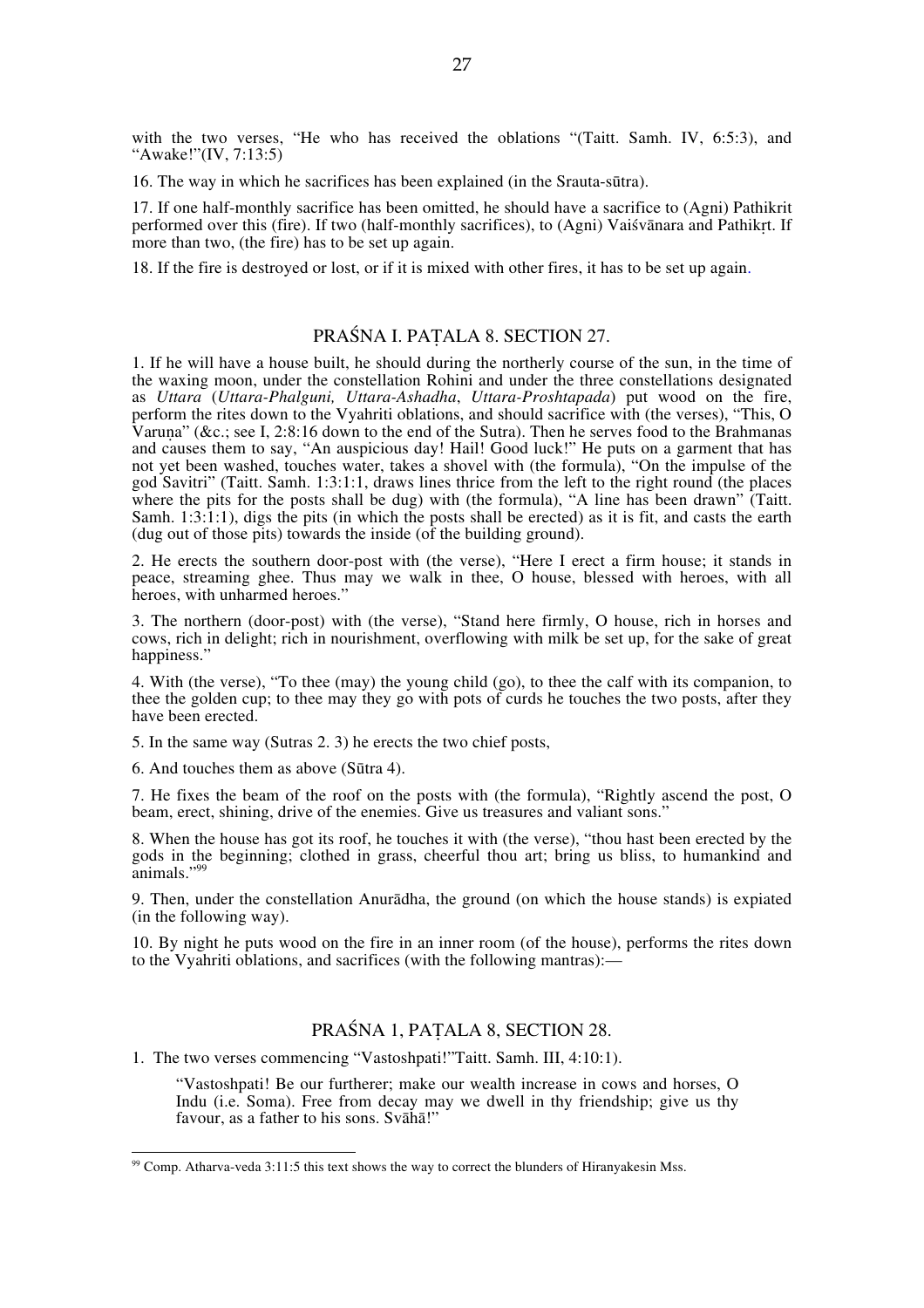"May death go away; may immortality come to us. May Vivasvat's son (Yama) protect us from danger. May wealth, like a leaf (that falls) from a tree, fall down over us. May Sabhapati (i.e. Indra) be with us. Svaha!"

 "Go another way, O death, that belongs to thee, separated from the way of the gods. Vastoshpati! To thee who hears us, I speak: do no harm to our offspring nor to our heroes. Svāhā!"

 "To this most excellent place of rest we have gone, by which we shall victoriously gain cows, treasures, and horses. May wealth, like a leaf (that falls) from a tree, fall down over us. May Saci-pati be with us. Svāhā!"

"This, O Varuna" (&c.; see chap. 27, Sūtra I, down to): "Hail! Good luck!"<sup>100</sup>

2. In this way the ground (on which the house stands) should be harmonised every year;

3. Every season, according to some (teachers).

# PRAŚNA 1, PAṬALA 8. SECTION 29.

1. "House, do not fear, do not tremble; bringing strength we come back. Bringing strength, gaining wealth, wise I come back to the house, rejoicing in my mind."

 Of which the traveller thinks, in much joy dwells, the house I call. May it know us as we know it."

 "Hither are called the cows; hither are called goats and sheep; and the sweet essence of food is called hither to our house."

 "Hither are called many friends, the sweet companionship of friends. May our dwellings always be unharmed with all our men."

 "Rich in nourishment, rich in milk, refreshing, full of joy and mirth, free from hunger (?) and thirst, O house, do not fear us"— with (these verses) he approaches his house (when returning from a journey). (Sankhayana-Grihya III, 7:2; Atharva-veda VII, 60.)

2. "To thee I turn for the sake of safety, of peace. The blissful one! The helpful one! Welfare! Welfare! "- with (this formula) he enters.

3. On that day, on which he has arrived, he should avoid all quarrelling.

4. "The joyful house I enter which does not bring death to men; most manly (I enter) the auspicious one. Bringing refreshment, with genial minds (we enter the house); joyfully I lie down in it"— with (this verse) he lies down.

5. "May we find our way with thee through all hostile powers, as through streams of water " with (this verse) he looks at his wife; he looks at his wife.<sup>101</sup>

#### **End of the First PRAŚNA.**

### PRAŚNA 2. PAṬALA 1. SECTION 1

1. Now (follows) the *Simantonnayana* (or parting of the pregnant wife's hair).

2. In the fourth month of her first pregnancy, in the fortnight of the increasing moon, under an auspicious constellation he puts wood on the fire, performs the rites down to the Vyahriti oblations, and makes four oblations to Dhātri with (the verse), "May Dhatri give us wealth "(and the following three verses, Taitt. Samh. I I I, 3, I I, 2. 3).

100 Comp. Rig-veda 7:54: 2; Taitt. Brahm. III, 7:14:4; Rig-veda X, 18:I; Tait. Brahm 3: 7:14:5 101 Comp. above, chap. 20 Sūtra 5; Rig-veda II, 7:3.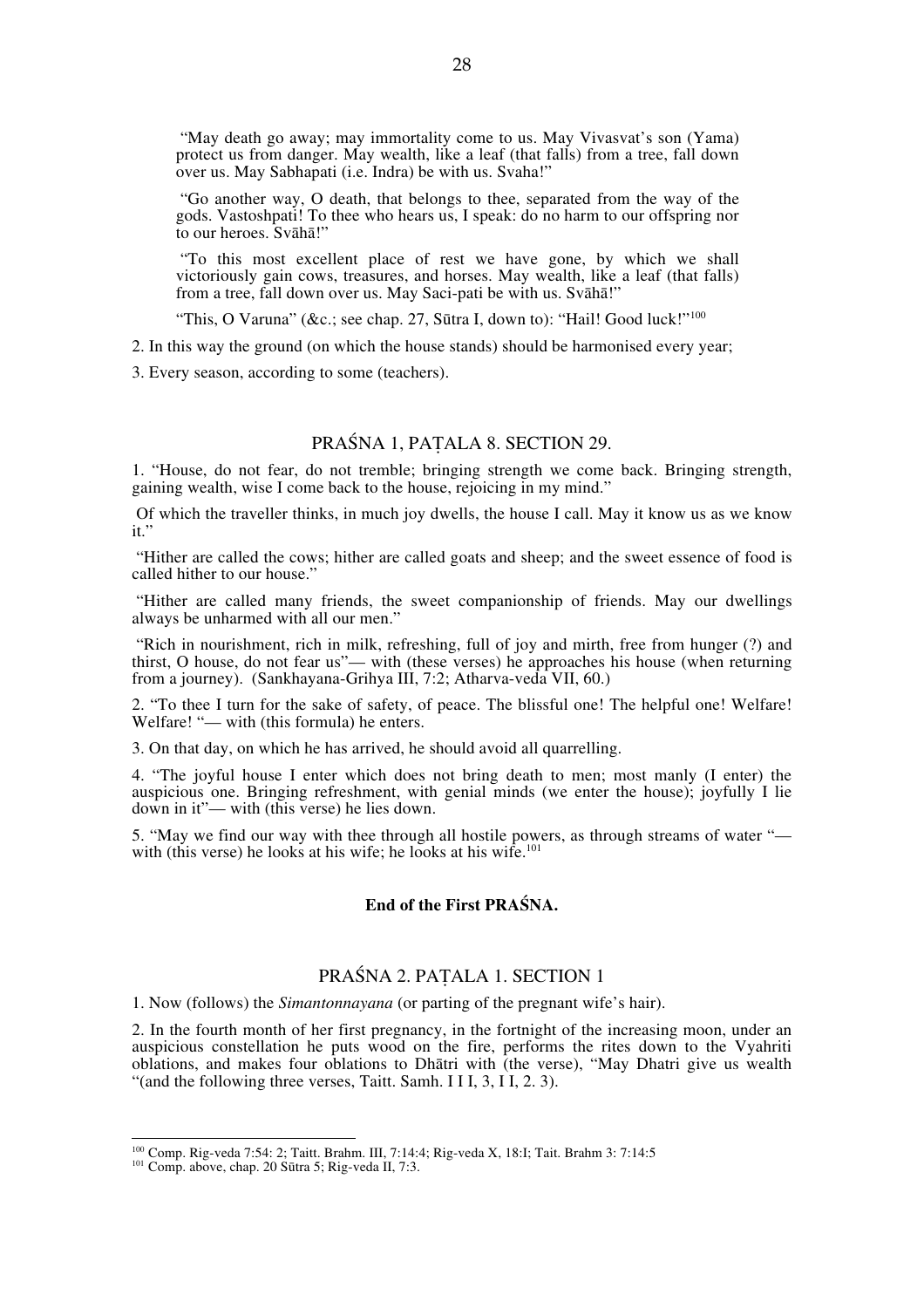3. "This, O Varuna "(&c.; see I, chap. 2 7, Sutra 2 down to): "Hail! Good luck! "He then makes the wife who has taken a bath, who wears a clean dress and ornaments, and has spoken with a Brahmana, sit down to the west of the fire, facing the east, in a round apartment. Standing to the east (of the wife), facing the west he parts her hair upwards (i.e. beginning from the front) with a porcupine's quill that has three white spots, holding (also) a bunch of unripe fruits, with the Vyahritis (and) with the two (verses), "I invoke Raka," (and), "Thy graces, O Raka" (Taitt. Samh. III, 3, II, 5). Then he recites over (his wife the formulas), "Soma alone is our king, thus say the Brahmana tribes, sitting near thy banks, O Ganga, whose wheel does not roll back (?)! "(and), "May we find our way with thee through all hostile powers, as through streams of water" (above I, 20, 5).

# PRAŚNA 2. PAṬALA 1. SECTION 2.

1. Now (follows) the *Pumsavana* (i. e. the ceremony for securing the birth of a male child).

2. In the third month, in the fortnight of the increasing moon, under an auspicious constellation (&c.; see the preceding section, Sutras 2 and 3, down to :) in a round apartment. He gives her a barley-grain in her right hand with (the formula), "A male art thou."<sup>102</sup>

3. With (the formula), "The two testicles are ye," two mustard seeds or two beans, on both sides of that barley-grain.

4. With (the formula), "Svāvṛtat "(? Svāvṛttat ?) (he pours) a drop of curds (on those grains). That he gives her to eat.

5. After she has sipped water, he touches her belly with (the formula), "With my ten (fingers) I touch thee that thou mayst give birth to a child after ten months."

6. (He pounds) the last shoot of a Nyagrodha trunk (and mixes the powder) with ghee, or a silkworm (and mixes the powder) with a porridge prepared of panick seeds, or a splinter of a sacrificial post taken from the north-easterly part (of that post) exposed to the fire, or (he takes ashes or soot  $[?]^{103}$  of) …….. a fire that has been kindled by attrition, and inserts that into the right nostril of (the wife) whose head rests on the widely spread root (of an Udumbara tree ?).

7. If she miscarries, he should three times stroke (her body), from the navel upwards, with her wet hand, with (the formula), "Thitherwards, not hitherwards, may Tvashtri bind thee in his bonds. Making (the mother) enter upon the seasons, live ten months (in thy mother's womb); do not bring death to men."

8. When her confinement has come, he performs the *kṣipra-prasavana* (i.e. the ceremony for accelerating the confinement). Having placed a waterpot near her head and a Tūryantī plant near her feet, he touches her belly.<sup>104</sup>

# PRAŚNA 2. PAṬALA 1. SECTION 3.

1. "As the wind blows, as the ocean waves, thus may the embryo move; may it come forth together with the placenta "— with (this verse) he strokes (her body) from above downwards.

2. When the child is born, he lays an axe on a stone, and a piece of gold on that axe; after he has turned these things, upside down (so that the stone lies uppermost), he holds the boy over them with (the two verses), "Be a stone, be an axe, be insuperable gold. Thou indeed art the Veda called son; so live a hundred autumns.

"From limb by limb thou art produced; out of the heart thou art born. Thou indeed art the self (atman) called son; so live a hundred autumns."

 $102$  Comp. the note on Asvalayana I, 13, 2.<br> $103$  The translation of this Sūtra should be considered merely as tentative some words of the text are uncertain, and the remarks of Haridatta are very incorrectly given in the MSS.

<sup>104</sup> Comp. Apastamba-Grihya Vl, 14:14; Aśvalāyana II, 8:14; IV, 4:8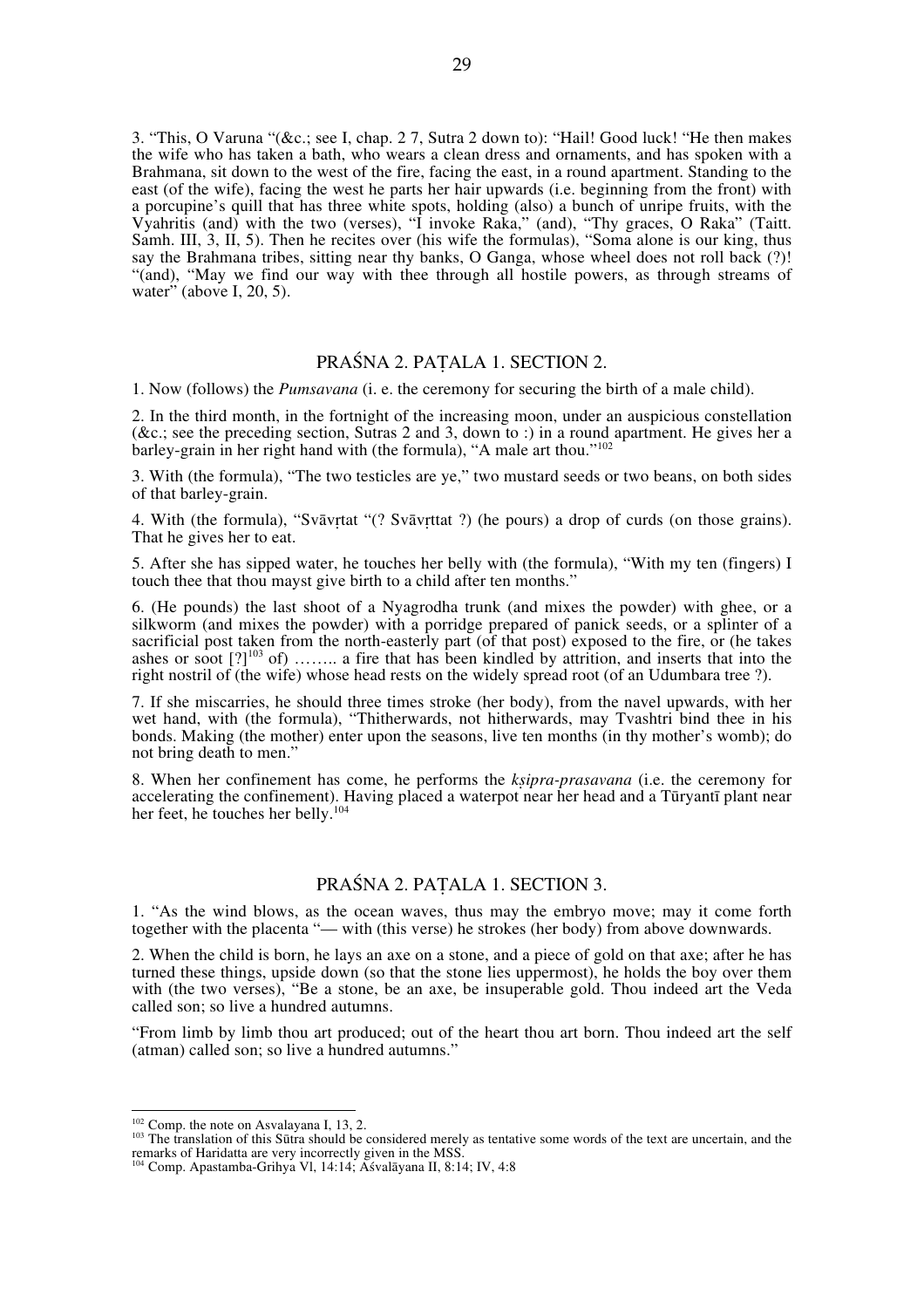4. They take the Aupasana (or regular Grihya) fire away, and they bring the Sūtikāgni (or the fire of the confinement).

5. That (fire) is only used for warming (dishes, etc.).

6. No ceremonies are performed with it except the fumigation (see the next Sūtra).

7. He fumigates (the child) with small grains mixed wi.h mustarcl seeds. These he throws into the coals (of the Sūtikāgni) (eleven times, each time with one of the following Mantras):

(a) "Mav śaṇḍa and Marka, Upavīra, śaṇḍedrika, ulūkhala, Cyavana vanish from here. Svāhā!

(b) "ālikhat, Vilikhat, Animisha, Kimvadanta, Upasruti. Svāhā!

(c) "Aryamna, Kumbhin, Satru, Pātrapāni, Nipuni. Svāhā!

(d) "May Antrimukha, Sarshapāruṇa vanish from here. Svāhā!

(e) "Kesinī, Svalominī, Bajāboja, Upakāśinī— go away, vanish from here. Svāhā! (f) "The servants of Kuvera, Viśvavāsa (?), sent by the king of demons, all of one common origin, walk through the villages, visiting those who wake  $\binom{5}{2}$ . Svāhā! (g) "Kill them! Bind them!" thus (says) this messenger of Brahman. Agni has encompassed them. Indra knows them; Brihaspati knows them; I the Brahmana know them who seize (children), who have prominent teeth, rugged hair, hanging breasts. Svāhā!

(h) "The night-walkers, wearing ornaments on their breasts, with lances in their hands, drinking out of skulls! Svāhā!

(i) "Their father Uccaihśravya-karnaka walks (?) at their head, their mother walks in the rear, seeking a *vikhura* (?) in the village. Svāhā!

(k) "The sister, the night-walker, looks at the family through the rift (?)— she who wakes while people sleep, whose mind is turned on the wife that has become mother. Svāhā!

(l) "O god with the black path, Agni, burn the lungs, the hearts, the livers of those (female demons); burn their eyes. Svāhā!"<sup>105</sup>

8. Then he washes his hands and touches the ground with (the verses), "O thou whose hair is well parted! Thy heart that dwells in heaven, in the moon: of that immortality impart to us. May I not weep in distress (falling to my lot) through my sons.

"I know thy heart, O earth, that dwells in heaven, in the moon: thus may I, the lord of immortality, not weep in distress (falling to my lot) through my sons." (8. Paraskara I:6:17.)

9. Now (follows) the *medhajanana* (or production of intelligence) With (an instrument of) gold over which he has laid a Darbha shoot tied (to that piece of gold) he gives to the child, which is held so that it faces the east, ghee to eat, with the mantras, "Bhuh! I sacrifice the Rcas over thee! Bhuvah! I sacrifice the Yajus over thee! Suvah! I sacrifice the Samans over thee! Bhūr bhuvas suvah I sacrifice the Atharvan and Angiras hymns over thee!"

10. He then bathes the child with lukewarm water with (the following Mantras):

"from chronic disease, from destruction, from wile, from Varuna's fetter I release thee. I make thee guiltless before the Brahman; may both Heaven and Earth be kind towards thee".

"May Agni together with the waters bring thee bliss, Heaven and earth together with the herbs; may the air together with the wind bring thee bliss; may the four quarters of the heaven bring thee bliss."

"Rightly have the gods released the sun from darkness and from the seizing demon; they have dismissed him from guilt; thus I deliver this boy from chronic disease, from curse that comes from his kin, from wile, from Varuna's fetter."

11. He then places the child in his mother's lap with (the verse):

<sup>&</sup>lt;sup>105</sup> According to Paraskara (1:16:23) this is done daily in the morning and in the evening, until the mother gets up from childbed.— Comp. the names of the demons, Paraskara 1:16:23.— For vikhuram (Mantra i) the Apastambīya Mantrapāṭha has *vidhuram* ("distress "or "a distressed one ").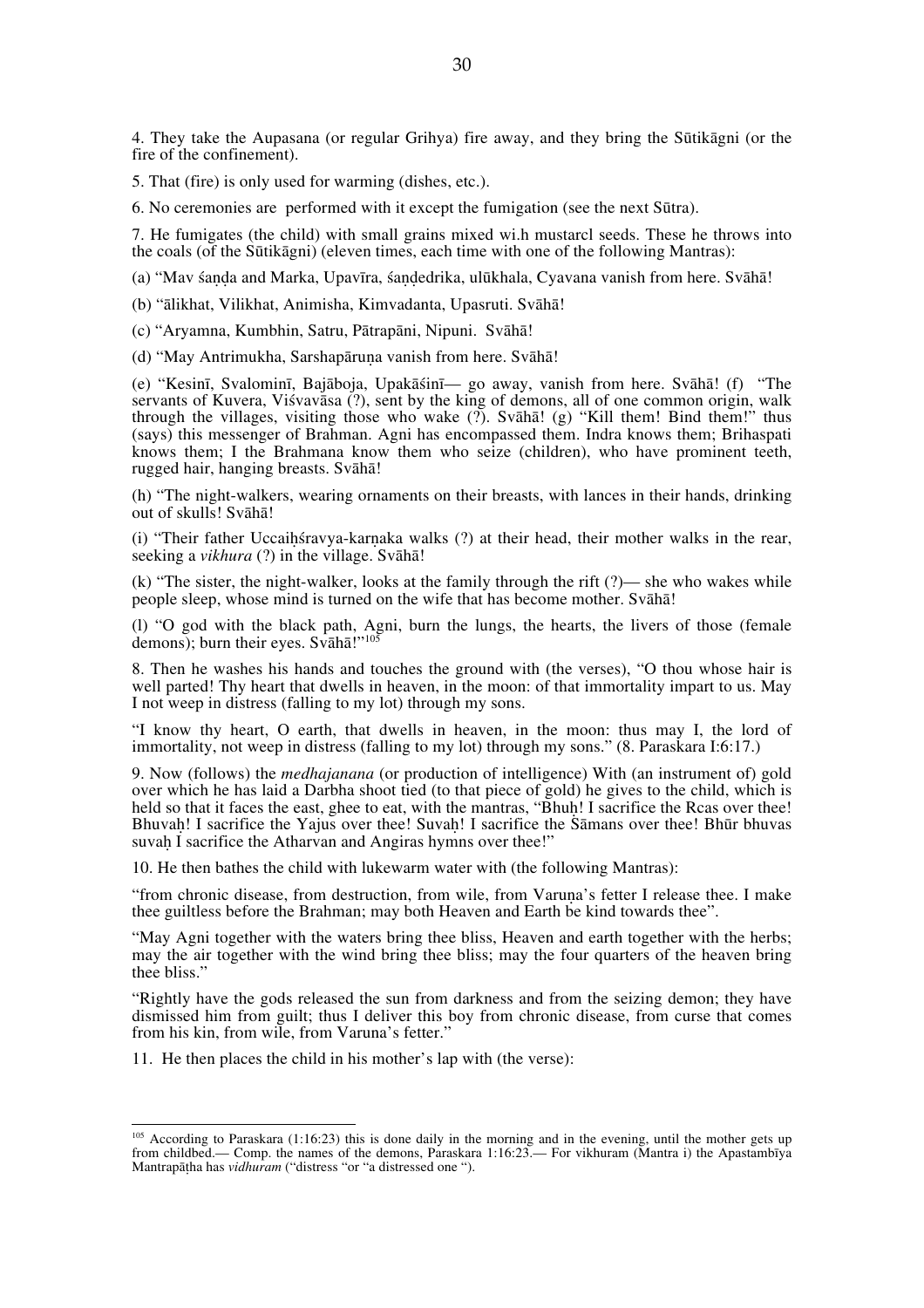# PRAŚNA 2. PAṬALA 1, SECTION 4.

1. "The four divine quarters of the heaven, the consorts of Wind, whom the sun surveys: to their long life I turn thee; may consumption go away to destruction!"

2. Having placed (him there) he addresses (his wife with the Mantra), "May no demon do harm to thy son, no cow that rushes upon him (?). Mayst thou become the friend of treasures; mayst thou live in prosperity in thy own way."

3. He washes her right breast and makes her give it to the child with (the formula), "May this boy suckle long life; may he reach old age. Let thy breast be exuberant for him, and life, glory, renown, splendour, strength."

4. In the same way the left breast.

5. With (the words), "He does not suffer, he does not cry when we speak to him and when we touch him"— he touches both breasts. Then he places a covered water-pot near her head, with (the formula), "O waters, watch in the house. As you watch with the gods, thus watch over this wife, the mother of a good son."

6. On the twelfth day the mother and the son take a bath.

7. They make the house clean.

8. They take the Sūtikāgni away, and they bring the Aupāsana fire.

9. Having put wood on that fire, and having per formed the rites down to the Vyahriti oblations, they sacrifice twelve oblations with the verses:—

"May Dhātri-give us wealth" (3:3:11, 2-5); according to some (teachers they make) thirteen (oblations).

10. "This, O Varuna" (&c.; see I, chap. 27, Sūtra 2, down to): "Hail! Good luck! "Then let him give a name to the child, of two syllables or of four syllables, beginning with a sonant, with a semi-vowel in it, with a long vowel (or) the Visarga at its end, or a name that contains the particle su, for such a name has a firm foundation; thus it is understood.

11. Let the father and the mother pronounce (that name) first. For it is understood, "My name first, O Jātavedas."<sup>106</sup>

12. He should give him two names. For it is understood (Taitt. Samh.VI, 3:1:3), "Therefore a Brahmana who has two names, will have success."

13. The second name should be a Nakṣatra name.

14. The one name should be secret; by the other they should call him.

15. He should give him the name Somayājin (i.e. performer of Soma sacrifices) as his third name; thus it is understood.

16. When he returns from a journey, or when his son returns, he touches him with (the formula), "With Soma's lustre I touch thee, with Agni's splendour, with the glory of the sun."

17. With (the formula), "With the huµkāra (the mystical syllable hum) of the cattle I kiss thee, so-and-so.! For the sake of long life and of glory! Hum! "he kisses his head. Then he seizes with his right hand (his son's) right hand together with the thumb, with the five sections, "Agni is long-lived."

18. "May Agni bestow on thee long life everywhere" (Taitt. Samh. I, 3, 14:4)— this (verse) he murmurs in (his son's) right ear as above.

<sup>106</sup> The verse beginning with "My name,"&c., contains the words, "which my father and my mother have given me in the beginning "(*pita mata ka dadhatur yad agre*).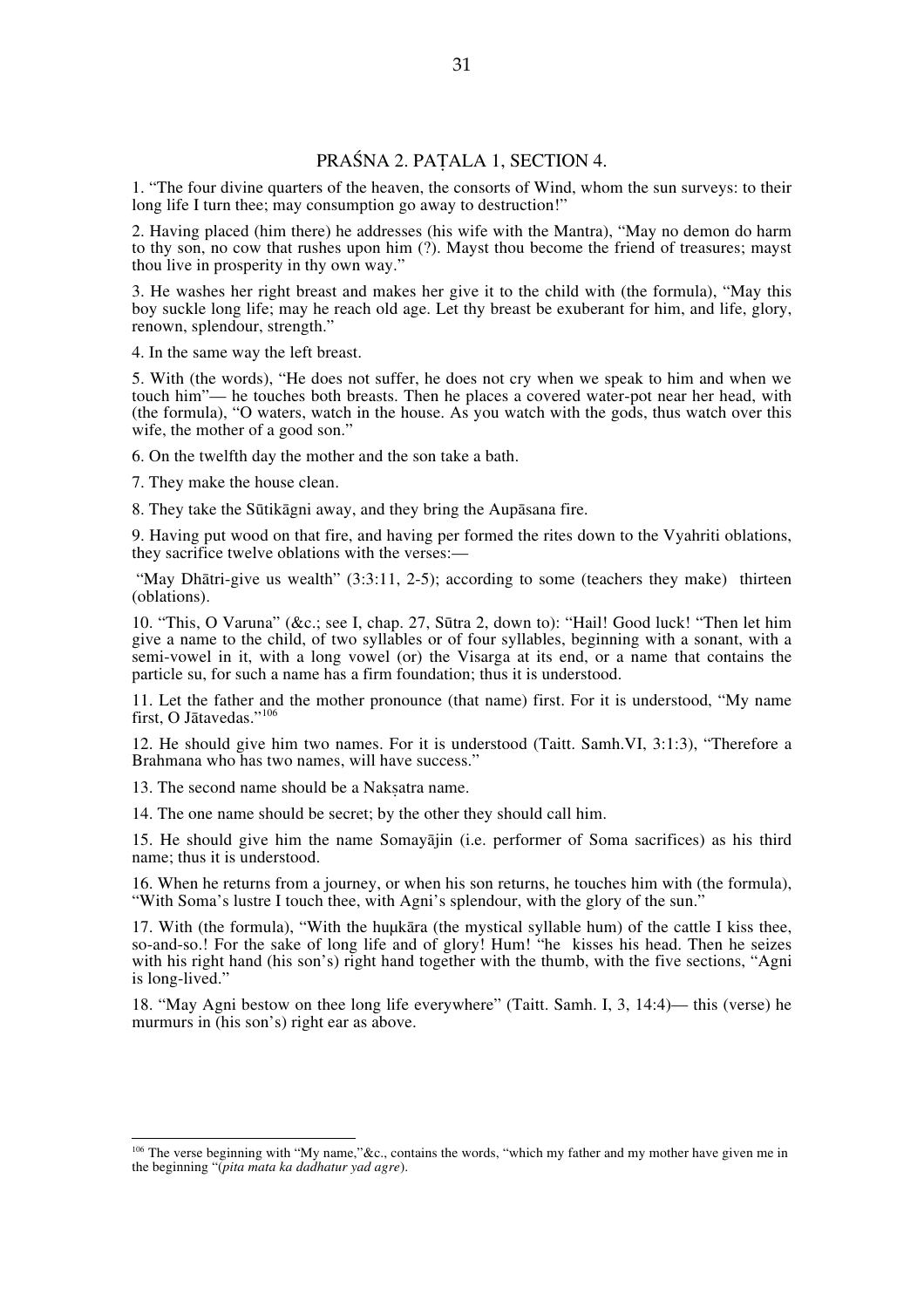# PRAŚNA 2. PAṬALA 1. SECTION 5.

I. Then (follows) in the sixth month the Annaprāśana (i. e. the first feeding with solid food).

2. In the fortnight of the increasing moon, under an auspicious constellation, he puts wood on the fire, performs the rites down to the Vyahṛiti oblations, and sacrifices (with the Mantras):—

"This, O Varuna"(&c.; see I, chap. 27, Sūtra 2, down to): "Hail! Good luck! "Then he gives (to the child) threefold food to eat, curds, honey, and ghee, with (the formula), "Bhūḥ I lay into thee! Bhuvah I lay into thee! Suvah I lay into thee!"

3. Then he gives him (other) food to eat with (the formula), "I give thee to eat the essence of water and of the plants. May water and plants be kind towards thee. May water and plants do no harm to thee."

### PRAŚNA 2. PAṬALA 1. SECTION 6.

1. In the third year (he performs) the cūḍākarman (i. e. the shaving of the child's head).

2. In the fortnight (&c., as in the preceding section, Sūtra 2, down to "Hail! Good luck!" The boy sits down to the west of the fire, facing the east.

3. To the north (of the fire) his mother or a student (brahmacarin) holds a lump of bull's dung

4. Therewith he (or she) receives the (cut-off) hair.

5. He then pours cold and warm water together.

6. Having poured warm water into cold water he moistens the hair near the rig~t ear with (the formula), "May the waters moisten thee for life"(Taitt. Sam. I, 2, I, I).

 7. With (the formula), "Herb, protect him!" (Taitt. Samh., loc. cit.) he puts an herb, with its point upwards, into (the hair).

8. With (the formula), "Axe, do no harm to him! "(Taitt. Samh., loc. cit.) he touches (that herb) with the razor.

9. With (the words), "Heard by the gods, I shave that (hair)" (Taitt. Samh., loc. cit.) he shaves him.

10. In the same way (he moistens, &c.) the other (sides of his head) from left to right.

11. Behind with (the Mantra), "The razor with which Savitri, the knowing one, has shaven (the beard) of king Soma and Varuna, with that, ye Brahmanas, shave his (head); make that he be united with vigour, with wealth, with glory." On the left side with (the Mantra), "(The razor) with which Pushan has shaven (the beard) of Brihaspati, of Agni, of Indra, for the sake of long life, with that I shave thy (head), so-and-so.!"

Before with (the Mantra), "That he may long live in joy, and may long see the sun."

12. After the hair has been shaven, they arrange the locks (which are left over), according to custom or according to what family he belongs.

13. A person who is kindly disposed towards him, gathers the (cut-off) hair and buries it in a cowshed, or near an Udumbara tree, or in a clump of Darbha grass, with (the Mantra), "Where Pushan, Brihaspati, Savitri, Soma, Agni (dwell), they have in many ways searched where they should depose it, between heaven and earth, the waters and heaven."

14. He makes a gift to a Brahmana according to his liberality.<sup>107</sup>

15. To the barber (he gives) boiled rice with butter.

16. In the same way the Godānakarman (or the ceremony of shaving the beard) is performed in the sixteenth year.

17. He has him shaven including the top-lock.

18. Some declare that he leaves there the toplock.

<sup>107</sup> Literally, according to his faith (yathāśraddham).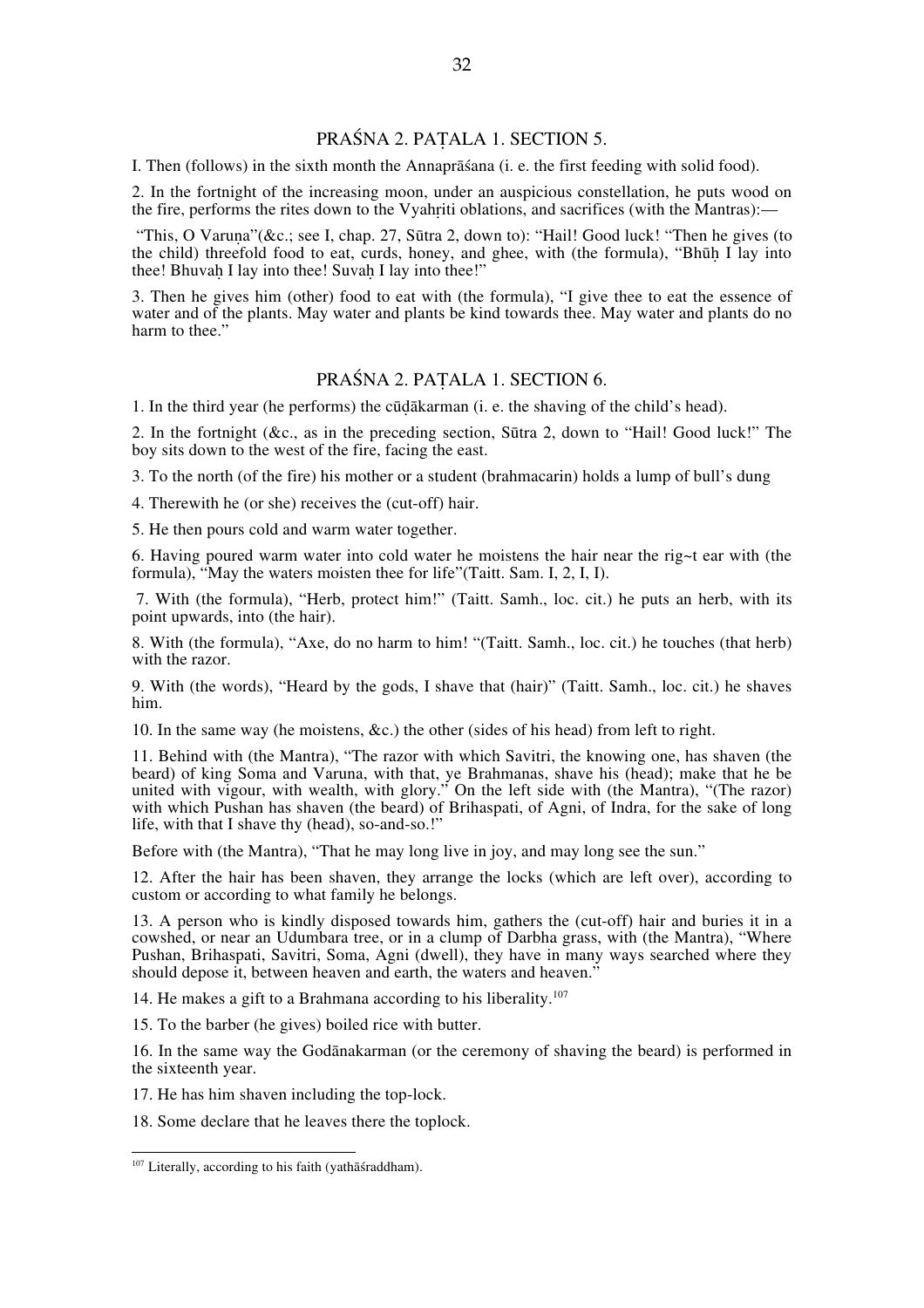19. Or he performs the Godāna sacred to Agni.

20. He gives a cow to his Guru.

#### **End of the First PAṬALA.**

### PRAŚNA 2. PAṬALA 2. SECTION 7.

1. Now (follows) the expiation for attacks of the dog-demon (epilepsy) (on the boy).

2. When the attack assails (the boy, the performer of the ceremony) arranges his sacrificial cord over his left shoulder, sips water, and fetches water with a cup that has not yet been used (in order to pour it upon the boy). In the middle of the hall he elevates (the earth at) that place in which they use to gamble; he besprinkles it with water, casts the dice, scatters them (on all sides), makes a heap of them, spreads them out, makes an opening in the thatched roof of the hall, takes the boy in through that (opening), lays him on his back on the dice, and pours a mixture of curds and salt-water upon him, while they beat a gong towards the south. (The curds and water are poured on the sick boy with the following Mantras):—

 "Kurkura, Sukurkura, the Kurkura with the dark fetter .... "Sarameya runs about, looking, as it were, Upon the sea. He, the Suvirina(?), wears golden ornaments on his neck and on his breast, the most excellent (ornaments) of dogs (?). "Suvirina, let him loose! Let; him loose, Ekavratya! Let him loose, doggy! Let him loose, Chat! "Teka and Sasaramatamka and Tula and Vitula and the white one and the red one. Let him loose! .... the brown and red one. "On those two single ones the sarasyakas (?) run down in the third heaven from here. Chat! Go away. Sisarama! Sarameya! Adoration to thee, Sisara! "Your mother is called the messenger; your father is the mandakaka (mandukaka, the frog, ?). Chat! Go away, &c. "Your mother is called dula (the staggering one ?); your father is the mandakaka. Chat! Go away, &c. "The stallions (stamp with) their feet. Do not gnash (?) thy teeth. Chat! Go away, &c. "The carpenter hammers at (the chariots) that have wheels (?). Do not gnash (?) thy teeth. Chat! Go away,"&c.

3. Then (the performer of the ceremony) says, "Choose a boon."

4. (The father or brother of the boy replies), "I choose the boy."

5. They should do so, when the attack assails him, three times in the day, in the morning, at noon, and in the afternoon, and when he has recovered.

#### **End of the Second PAṬALA.**

# PRAŚNA 2. PAṬALA 3. SECTION 8.

1. Now (follows) the sacrifice of the sūlagava (or spit-ox, for propitiating Rudra and averting plague in cattle). (Asvalayana iv:8; Paraskara III, 8; Apastamba II, 20.)

2. In the fortnight of the increasing moon, undcr an auspicicus constellation, hc puts wood on the fire, strews (Darbha grass) on the entire surface around the fire, cooks a mess of sacrificial food with milk, sprinkles it (with Åjya), takes it from the fire, builds two huts to the west of the fire, and has the spit-ox led to the southerly (hut) with (the verse), "May the fallow steeds, the harmonious ones, bring thee hither, together with the white horses, the bright, willd-swift, strong ones, that are as quick as thought. Come quickly to my offering, Sarva! Om! "

3. To the northerly (hut he has) the "bountiful one" (led);— (i.e. the consort of the spit-ox);

4. To the middle (betweerl the two huts) the "conqueror" (i.e. a calf of those two parents).

5. He gives them water to drink in the same order in which they have been led (to their places), prepares three portions of boiled rice, "spreading under" and sprinkling (ājya) on them, and touchles (the three beasts with those portions of rice) in the order in which they have been brought (to their places), with (the Mantras), "May he, the bountifull one, touch it. To the bountiful one svaha! May she, the bountiful one, touch it. To the bountifull one Svāhā! May the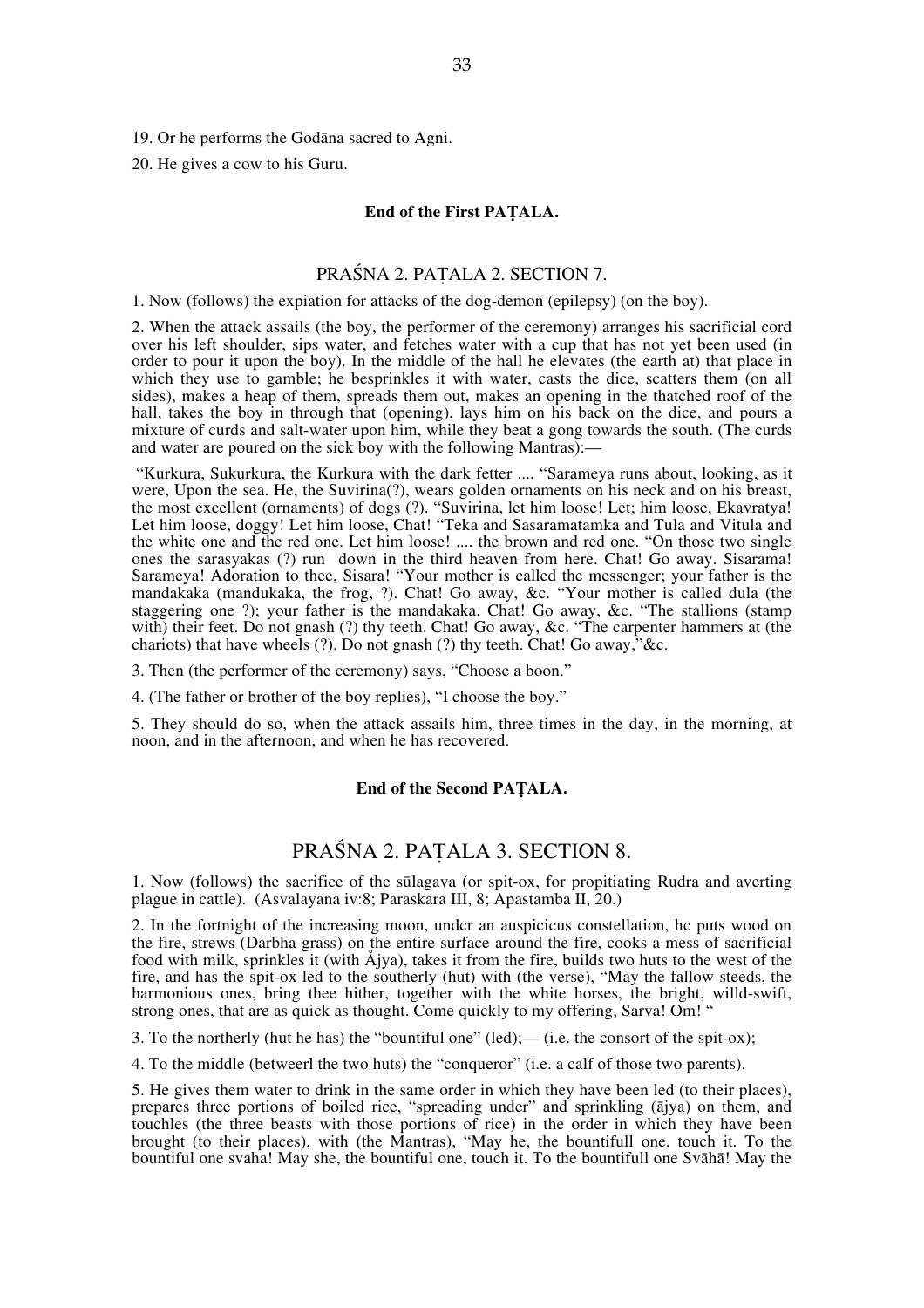conqueror touch it. To the conqueror Svāhā!". After he has performed (the rites) down to the Vyahriti oblations, he takes the portions of boiled rice (to the fire) and sacrifices them (the first with the Mantra, "To the god Bhava Svāhā! To the god Rudra Svāhā! To the god Sarva Svāhā! To the god Isana . . . Pasupati . . . Ugra . . . Bhima Svāhā! To the great god Svāhā! "

7. Then he sacrifices the consort's rice to the consort (of Rudra, with the Mantra), "To the consort of the god Bhava Svāhā! To the consort of the god Rudra . . . Sarva. . . fsana . . . Pasupati . . . Ugra . . . Bhima . . . of the great god svaha!"

8. Then he sacrifices of the middle portion of rice with (the Mantra), "To the conqueror Svāhā! To the conqueror svaha!"

9. Then he divides off from all the three portions of rice and sacrifices the Svishtakrit oblation with (the Mantra), "To Agni Svishtakrit svaha!"

10. Around that fire they place their cows so that they can smell the smell of that sacrifice.

11. "With luck may they walk round our full face"— with (these words) he walks round all (the objects mentioned, viz. the fire, the three beasts, and the other cows), so as to turn his right side towards them, and worships (the sūlagava) with the (eleven) Anuvakas, "Adoration to thee, Rudra, to the wrath "(Taitt. Samh. IV, 5), or with the first and last of them.<sup>108</sup>

# PRAŚNA 2. PAṬALA 3, SECTION 9.

1. Now follows the distribution of Palāsa leaves (at different places).

2. "Protector of the house, touch them! To the protector of the house svaha! Protectress of the house, touch them! To the protectress of the house Svāhā! Protector of the door, touch them! To the protector of the door svah~! Protectress of the door, touch them! To the protectress of the door Svāhā! "— with (these formulas) he puts down four leaves; (then other leaves) with (the formulas), "Noisy ones, touch them! To the noisy ones Svāhā! Quivered ones . . . ye that run in the rear . . . Minglers (?) . . . Choosers . . . Eaters, touch them! To the eaters Svāhā!"

3. Then again ten (leaves) with (the formula), "Divine hosts, touch them! To the divine hosts Svāhā!"

4. Then other ten (leaves) with (the formula), "Divine hosts that are named and that are not named, touch them! To them Svāhā!"

5. Then he makes a basket of leaves, puts into it a lump of boiled rice with an "underspreading" (of Ajya) and sprinkling (ajya) on it, goes outside his pasture-grounds, and hangs (the basket) up at a tree with (the formula), "Quivered ones, touch it! To the quivered ones Svāhā!"

6. He then performs worship (before that basket) with (the formula), "Adoration to the quivered one, to him who wears the quiver! To the lord of the thieves adoration!"

7. With sandal paste, sura and water, unground, fried grains, cow-dung, with a bunch of dūrva grass, with Udumbara, Palasa, Sami, Vikankata, and Asvattha (branches), and with a cow-tail he besprinkles his cows, the bull first, with (the words), "Bring luck! Bring luck!"Then (the bull) will bring him luck.<sup>109</sup>

8. He then cooks that offering, sacred to Ksetrapati (the lord of the field), with milk, sprinkles it (with Åjya), takes it from the fire, and performs a sacrifice to Kṣetrapati on the path where his cows use to go, without a fire, on four or on seven leaves.<sup>110</sup>

<sup>108</sup> The text has *baudhyavihāra*, on which the commentary observes, *baudhyāni palāśaparṇāni, teṣām vihāro*  viharanam nānā desesu sthāpanam baudhya-vārah, karmanāma vā. The baudhyavihāra is, as its description clearly shows, a ceremony for propitiating Rudra and his hosts and for averting evil from the cattle and the fields. The commentary understands it as forming part of the śūlagava described in chap. 8, and with this opinion it would agree very well that no indication of the time at which the baudhyavihara ought to be performed (such as *āpūryamāna* pakse punye nakshatre) is given. Comp. also Apastamba VII, 20:5 seq.

<sup>&</sup>lt;sup>109</sup> The commentary explains *surodaka* as rain-water, or as rainwater which has fallen while the sun was shining.<br><sup>110</sup> Matridatta says, *kshaitrapatyam kshetrapatidevatākam payasi sthalipākam*, &c. The meaning of the ex

<sup>&</sup>quot;that (*enam*) mess of sacrificial food" is doubtful; the commentary says, *enam iti pūrvapeksham pūrvavad aupāsana*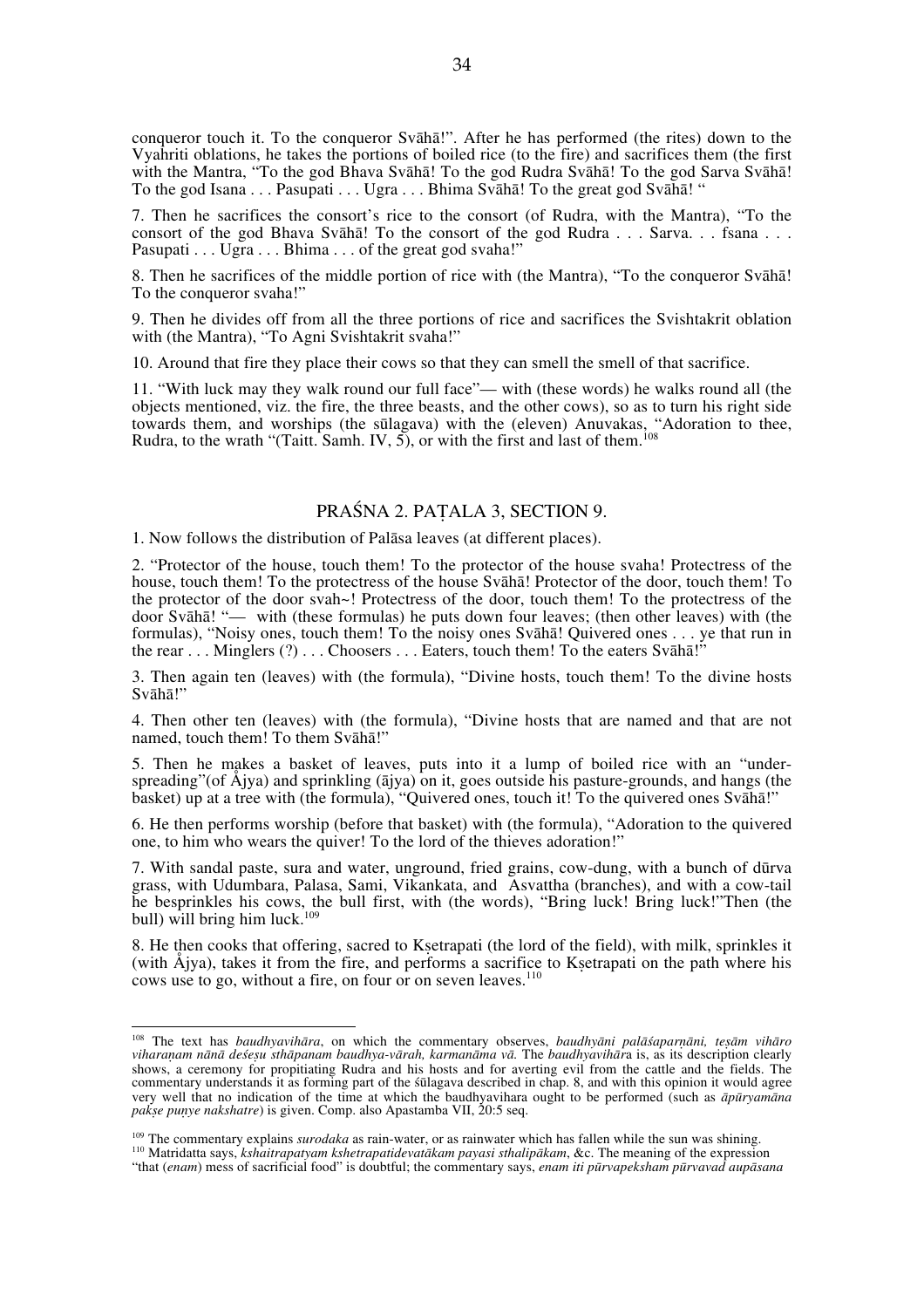9. He has him (i.e. the Kṣetrapati ? an ox representing, Kṣetrapati ?) led (to his place) in the same way as the sūlagava (chap. 8: 2).

10. He sacrifices quickly, (for) the god has a strong digestion (?).

11. He then performs worship with (the two verses), "With the lord of the field," Lord of the field" (Taitt. Samh. I, I, 14:2:3).

12. Of (the remains of that sacrificial food) sacred to Ksetrapati his uterine relations should partake, according as the custom of their family is.

#### **End of the Third PAṬALA**.

### PRAŚNA 2, PAṬALA 4. SECTION 10.

1. On the new-moon day, in the afternoon, or on days with an odd number in the dark fortnight the monthly (śrāddha is performed). (Comp. Sankhayana IV:I; Asvalayana II, 5:10 seq; IV, 7; Paraskara III, 10; Gobhila IV:3.)

2. Having prepared food for the Ancestors and having arranged southward-pointed Darbha grass as seats (for the Brahmanas whom he is going to invite), he invites an odd number of pure Brahmanas who are versed in the Mantras, with no deficient limbs, who are not connected with himself by consanguillity or their Gotra or by the Mantras, (such as his teacher or his pupils)

3. In feeding them he should not expect any (worldly) purposes.

4. Having put wood on the fire and strewn southward pointed and eastward-pointed Darbha grass around it, having prepared the Åjya in an Åjya pot over which he has laid one purifier, having sprinkled water round (the fire) from right to left, and put a piece of Udumbara wood on (the fire), he sacrifices with the (spoon called) Darvi which is made of Udumbara wood.

5. Having performed the rites down to the ājyabhaga offerings, he suspends his sacrificial cord over his right shoulder and calls the Ancestors (to his sacrifice) with (the verse), "Come hither, O Ancestors, friends of Soma, on your hidden, ancient paths, bestowing on us offspring and wealth and long life, a life of a hundled autumns."

6. He sprinkles water in the same direction (i. e. towards the south) with (the verse), "Divine waters, send us Agni. May our Ancestors enjoy this sacrifice. May they who receive their nourishment every month bestow on us wealth with valiant heroes." (Comp. Atharva-veda 18:4:40)

7. Having performed the rites down to the Vyahriti oblations with his sacrificial cord over his left shoulder, he suspends it over his right shoulder and sacrifices with (the following mantras): "To Soma with the Ancestors, svadhā! Adoration! "To Yama with the Angiras and with the Ancestors? svadhā! Adoration! "With the waters that spring in the east and those that come from the north: with the waters, the supporters of the whole world, I interpose another one between (myself and) my father. Svadha! Adoration! "I interpose (another one) through the mountains; I interpose through the wide earth; through the sky and the points of the horizon, through infinite bliss I interpose another one between (myself and) my grandfather. Svadhā! Adoration! "I interpose (another one) through the seasons, through days and nights with the beautifull twilight. Through half-months and months I interpose another one between (myself and) my great-grandfather. Svadhā! Adoration!"

Then he sacrifices with their names: "To so-and-so. svadhā! Adoration! To N .N. svadhā! Adoration!"

"Wherein my mother has done amiss, abandoning her duty (towards her husband), may my father take that sperm as his own; may another one fall off from the mother. Svadhā! Adoration!"

 $\overline{a}$ 

*evasyapi srapanartham.*— The last words (on four or on seven leaves) the commentator transfers to the next Sūtra, but he mentions the different opinion of other authorities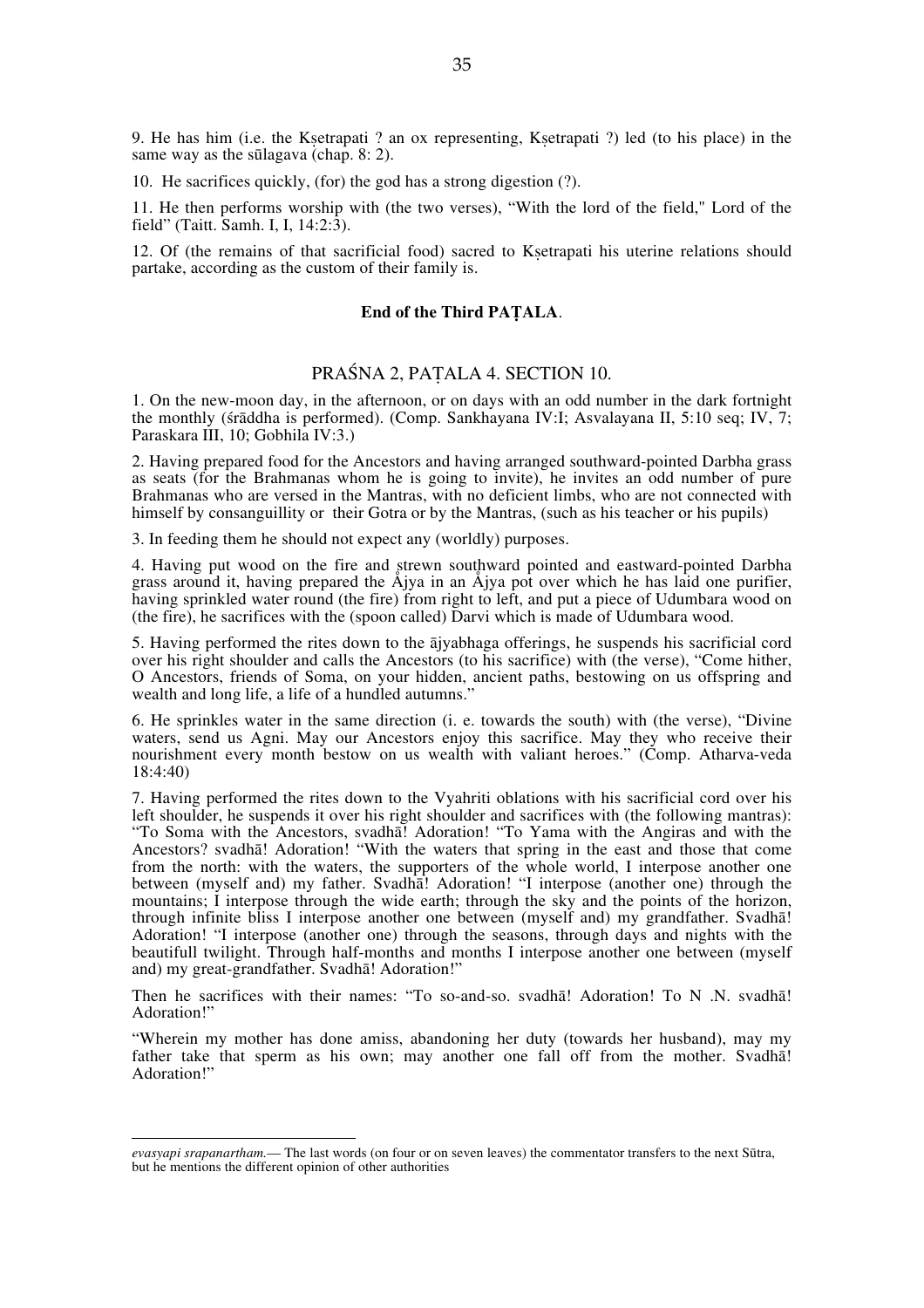In the same way a second and a third verse with the alteration of the Mantra, "Wherein my grandmother," Wherein my great-grandmother." (Comp. Sankhayana III, 13:5.)

### PRAŚNA 2, PAṬALA 4 SECTION 11.

1. "The Ancestors who are here and who are not here, and whom we know and whom we do not know: Agni, to thee they are known, how many they are, Jātavedas. May they enjoy what thou givest them in our oblation. Svadhā! Adoration!"

"Your limb that this meat-devouring (Agni) has burnt, leading you to the worlds (of the Ancestors), Jātavedas, that I restore to you adain. Unviolated with all your limbs arise, O Ancestors! Svadhā! Adoration!"

 "Carry the ājya, Jātavedas, to the Ancestors, where thou knowest them resting afar. May streams of Åjya flow to them; may their wishes with all their desires be fulfilled! Svadhā! Adoration!"<sup>111</sup>

In the same way a second and a third verse with the alteration of the Mantra, "to the grandAncestors," "to the great-grandAncestors."

2. In the same way he sacrifices of the food, altering the Mantra, "Carry the food, &c."

3. Then he sacrifices the Svishtakrt oblation with the mantra: "To agni Kavyavahana Svishtakrte svadhā adoration!"

4. He then touches the food with (the mantras), "The earth is thy vessel, the heaven is the lid. I sacrifice thee into the Brahman's mouth. I sacrifice thee into the up-breathing and downbreathing of the Brahmanas. Thou art imperishable do not perish for the Ancestors yonder, in yon world! The earth is steady; Agni is it's surveyor in order that what has been given may not be lost. "The earth is thy vessel, the heaven is the lid, etc. in yon world. The air is steady; Vayu its surveyor, in order that what has been given may not be lost."

 "The earth is thy vessel, the heaven is the lid, &c. Do not perish for the great-grandAncestors yonder, in yon world. The heaven is steady; Åditya is its surveyor, in order that what has been given may not be lost."

5. With (the words), "I establish myself in the breath and sacrifice ambrosia," he causes the Brahmanas to touch (the food). (Comp. Taittiriya Aranyaka X, 34.)

### PRAŚNA 2, PAṬALA 4. SECTION 12

1. While they are eating, he looks at them with (the words), "My Self (ātman) dwells in the Brahman that it may be immortal."

2. When they have eaten (and go away), he goes after them and asks for their permission to take the remains of their meal (for the rites which he is going to perform). Then he takes a water-pot and a handful of Darbha grass, goes forth to a place that lies in the south-easterly intermediate direction, spreads the Darbha grass out with its points towards the south, and pours out on that (grass? with downward-turned hands, ending in the south, three handfuls of water, with (the formulas), "May the Ancestors, the friends of Soma, wipe themselves! May the grandAncestors . . . the great-grandAncestors, the friends of Soma, wipe themselves!" , "so-and-so.! Wash thyself! so-and-so.! Wash thyself! "

3. On that (grass) he puts down, with downward-turned hands, ending in the south, the balls (of rice for the Ancestors). To his father he gives his rice-ball "with the words), "This to thee, father, N. N .! "to the grandfather with (the words), "This to thee, grand-father, so-and-so.!" to

<sup>111</sup> Rig-veda X, 15:13; Atharva-veda 18: 4:64; Asvalayana-Grhya II, 4:13, &c. Before the verse, "Carry the Ājya," the Udīcyas, as Matridatta states, insert the words, "He then makes oblations of Ajya (with the Mantra, &c.)."According to this reading the words of the second Sūtra, "In the same way, &c., would refer only to these last oblations.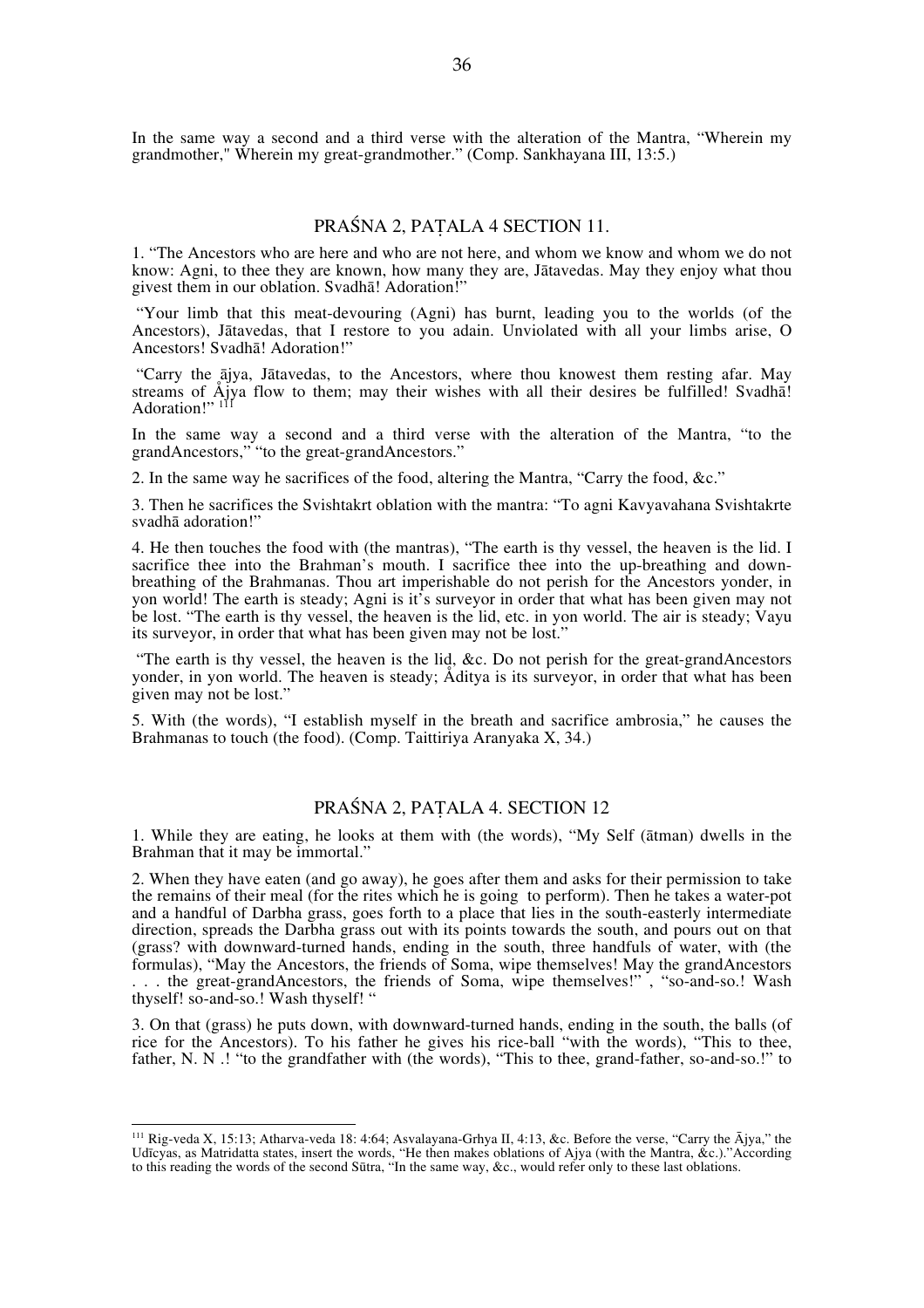the great-grandfather with (the words), "This to thee, great-grandfather, so-and-so.!" silently a fourth (pinda). This (fourth pinda) is optional. $^{112}$ 

4. Should he not know the names (of the ancestors), he gives the pinda to the father with (the words), "Svadhā to the Ancestors who dwell on the earth," to the grandfather with (the words), "Svadhā to the Ancestors who dwell in the air," to the great-grandfather with (the words), "Svadhā to the Ancestors who dwell in heaven."

5. Then he gives, corresponding to each pinda, collyrium and (other) ointments and (something that represents) a garment.

6. The collyrium (he gives), saying three times, "Anoint thy eyes, so-and-so.! Anoint thy eyes, so-and-so.! $^{5.113}$ 

7. The sandal-paste, saying three times, "Anoint thyself, so-and-so.! Anoint thyself, so-and-so.!"

8. With (the formula), "These garments are for you, O Ancestors. Do not seize upon anything else that is ours," he tears off a skirt (of his garment) or a flake of wool and puts that down (for the Ancestors), if he is in the first half of his life.

9. He tears out some hairs of his body, if in the second half. $114$ 

10. Then he washes the vessel (in which the food was of which he had offered the pindas), and sprinkles (the water with which he has washed it), from right to left round (the pindas) with (the Mantra),

"These honey-sweet waters, bringing refreshment to children and grandchildren, giving sweet drink and ambrosia to the Ancestors, the divine waters refresh both (the living and the dead), these rivers, abounding in water, covered with reeds, with beautiful bathing-places; may they flow up to you in yon world!"

Then he turns the vessel over, crosses his hands so that the left hand becomes right and the right hand becomes left, and worships (the Ancestors) with the formulas of adoration, "Adoration to you, O Ancestors, for the sake of nourishment" (Taitt. Samh. III, 2:5:5).

11. Then he goes to the brink of some water and pours down three handfuls of water (with the following Mantras):—

# PRAŚNA 2, PAṬALA 4. SECTION 13.

1. "This is for thee, father, this honey-sweet wave, rich in water. As great as Agni and the earth are, so great is its measure, so great is its might. As such a great one I give it. As Agni is imperishable and inexhaustible, thus may it be imperishable and inexhaustible, sweet drink to my father. By that imperishable (wave), that sweet drink, live you together with those, so-andso.! The Rcas are thy might. "This is for thee, grandfather, &c.... As great as Vayu and the air are . . . As Vayu is imperishable ... to my grandfather.... The Yajus are thy might. "This is for thee, great-grandfather, &c.... As great as Aditya and the heaven are . . . The Samans are thy might.

2. Returning (from the place where he has performed the Pinda offerings) he puts the substance cleaving (to the Sthali) into the water-pot and pours it out, with (the verse), "Go away, O Ancestors, friends of Soma, on your hidden, ancient paths. After a month return again to our house and eat our offerings, rich in offspring, in valiant sons."

3. Thereby the (Śrāddha) celebrated in the middle of the rainy season has been declared.

- 4. There (oblations of) meat are prescribed;
- 5. Or of vegetables, if there is no meat.

<sup>&</sup>lt;sup>112</sup> According to the commentary after each formula the words are added, "and to those who follow thee;" comp. Taitt. Samh 1:8:5:1; III, 2:5:5; Katy. Sraut. IV:1:12.<br><sup>113</sup> A fourth time he gives the same thing silently; comp. Sutra 3

<sup>&</sup>lt;sup>114</sup> If his age is under fifty years or over fifty years (Matridatta; comp. the commentary on Katyayana-Sraut. IV, 1:17:18).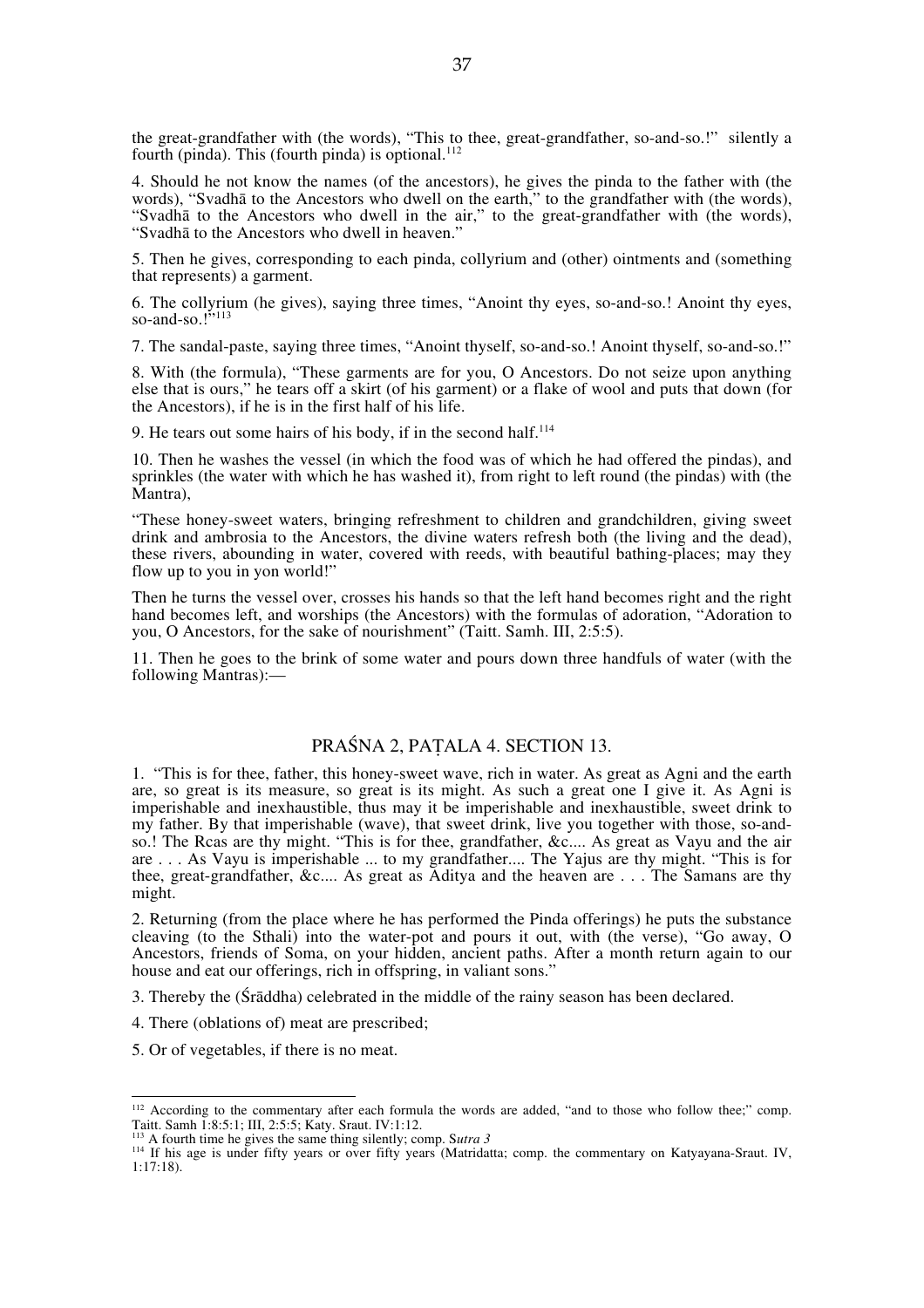#### **End of the Fourth PAṬALA.**

# PRAŚNA 2, PAṬALA 5. SECTION 14.

1. We shall explain the festival of the Ashtaka.<sup>115</sup>

2. The eighth day of the dark fortnight that follows after the full moon of Magha, is called Ekashtaka.

3. On the day before that Ashtaka, under (the Nakṣatra) Anuradha, in the afternoon he puts wood on the fire, strews southward-pointed and eastward-pointed Darbha grass around it, and turns rice out of four shallow cups over which he has laid one purifier, with (the Mantra):

 "I turn out, impelled by the god Savitri, this cake prepared from four cups (of rice), which may drive away all suffering from the Ancestors in the other world. On the impulse of the god Savitri, with the arms of the two Asvins, with Pushan's hands I turn thee out, agreeable to the Ancestors, the grandAncestors, the great-grandAncestors."

4. With the same purifier he silently strains the Prokṣani water; he silently sprinkles (with that water the rice and the vessels), silently husks (the rice), silently bakes it in four dishes like a Purodasa, sprinkles (Åjya) on it, takes it. from the fire:, sprinkles (water) round (the fire) from right to left, and puts a piece of Udumbara wood on (the fire). With the (spoon called) Darvi which is made of Udumbara wood, he cuts off in one continual line which is directed towards south-east, (the Avadana portions) one after the other, spreading under and sprinkling over them (Åjya), and sacrifices them, one after the other, in one continual line which is directed towards south-east, with (the Mantras), "The mortals, the pressing-stones have made their noise, preparing the annual offering. Ekashtaka! May we be rich in offspring, in valliant sons, the lords of wealth. Svadhā! Adoration! "God Agni! The cake which is prepared with ghee and accompanied by (the word) svadhā, that the Ancestors may satiate themselves  $-$  (this our) offering carry duly, Agni. I, the son, sacrifice an oblation to my Ancestors, Svadhā! Adoration!"

 "Here is a cake, Agni, prepared from four cups (of rice), with ghee, rich in milk, in wealth, in prosperity. May the Ancestors gladly, accept it all together; may it be well sacrificed and well offered bv me. Svadhā! Adoration!"

5. Then he makes oblations of (other) food with (the verses) The one who shone forth as the first," "The Ekāshtaka, devoting herself to austerities,"

"She who shone forth as the first (Taitt. Samhita IV,  $3, 11: 33. 5$ )

6. Cutting off (the Avadānas destined for the sviṣṭhakrit oblation) together from the cake and from the (other) food and mixing them with clarified butter, he makes an oblation thereof with (the formula), "To Agni Kavyavahana sviṣṭhakrit svadhā! adoration!"

7. That (cake) with ghee and honey and with the food (mentioned in Sutras 5. 6) he touches in the way prescribed for the Śrāddha ceremony and puts down balls (of it) according to the ritual of the Pinda offerings.

8. (The remains of) that (cake, &c.) he serves to learned Brahmanas.

9. He gives them food and presents as at the Śrāddha ceremony.

10. The known (rites) down to the pouring out of the handfuls of water (are performed here) as at the monthly (Śrāddha).

<sup>115</sup> Hiranyakesin describes only one Ashthaka, the Ekashtaka, while the other the others speak of three or four Ashthakas; comp the quotations in the note on Sankhayana III, 12:1.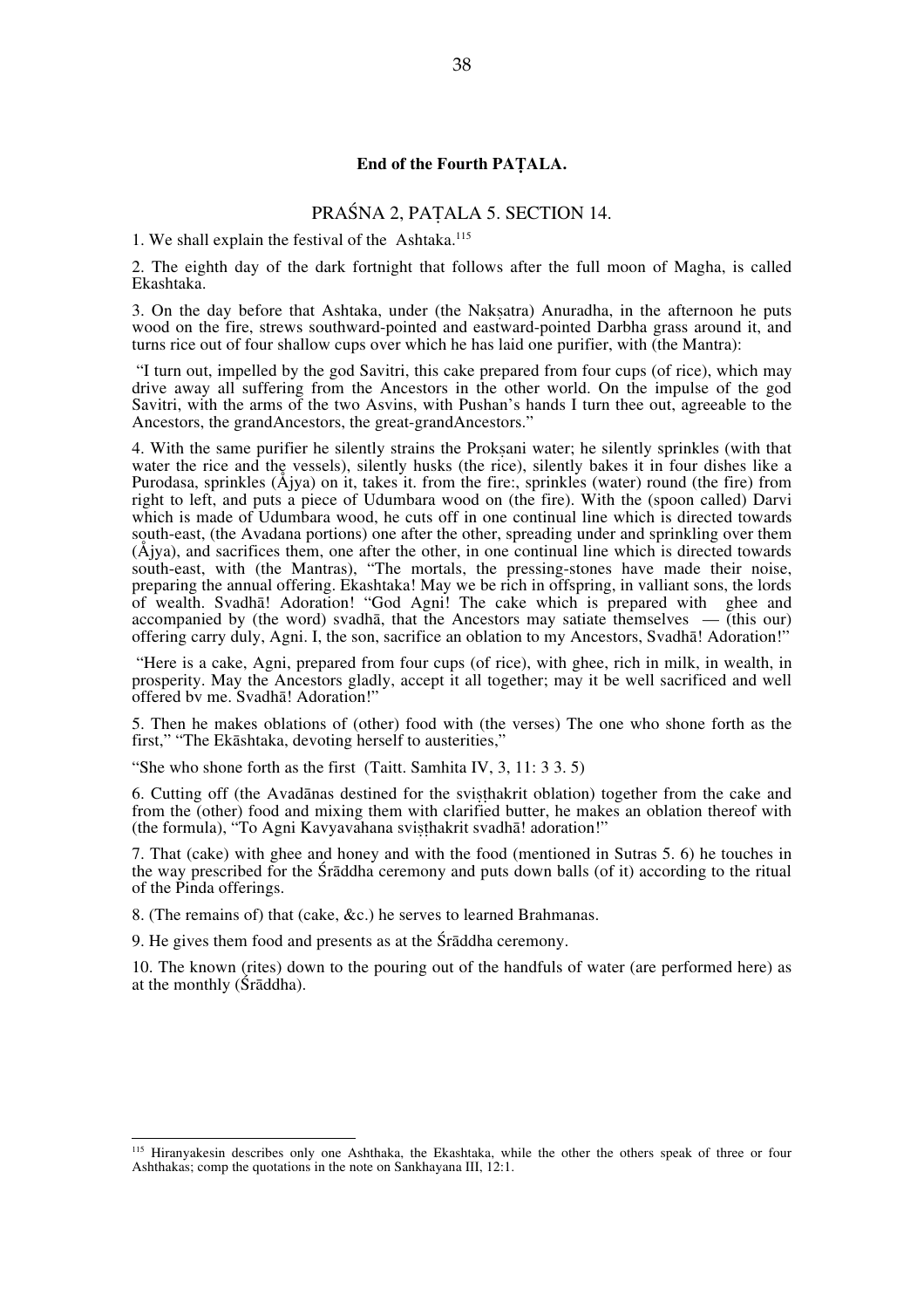# PRAŚNA 2, PAṬALA 5. SECTION 15.

1. On the following day he sacrifices a cow to the Ancestors.

2. Having put wood on the fire and strewn southward-pointed and eastward-pointed Darbha grass around it, he sacrifices the oblation for the touching of the animal (see below), with (the verse):

 "This cow I touch for the Ancestors; may my assembled Ancestors gladly accept it (which is offered) with fat and ghee, with the word svadhā; may it satiate my Ancestors in the other world. Svadhā! Adoration!"

 Then he touches (the cow) with one (blade of ) sacrificial grass and with an unforked *Vapāśrapaṇī* of Udumbara wood, with (the formula):— "I touch thee agreeable to the Ancestors."

3. He sprinkles (the cow with water) with (the words): "I sprinkle thee agreeable to the Ancestors."

4. When it has been sprinkled and fire has been carried round it, they kill it to the west of the fire, its head being turned to the west, its feet to the south.

5. After it has been killed, he silently "strengthens" its sense-organs (by touching them) with water, and silently takes out the omentum, the heart, and the kidneys.

6. With the *Vapāśrapaṇī* of Udumbara wood he roasts the omentum; with spits of Udumbara wood the other (parts mentioned in Sūtra 5) separately.

7. After he has roasted them, and has sprinkled ājya over them, and has taken them from the fire, he sprinkles water round (the fire) from right to left, puts a piece of Udumbara wood on (the fire), and sacrifices with a Darvi spoon of Udumbara wood the omentum, spreading under and sprinkling over it (Åjya), with (the verse):

 "Carry the omentum, Jatavedas, to the Ancestors, where thou knowest them resting afar. May streams of fat flow to them; may their wishes with all their desires be fulfilled. Svadhā! Adoration!"

8. He sacrifices the omentum entirely. The other parts (Sūtra 5) he should offer to the Brahmanas and should feed them (with those parts of the cow).

9. When the food (for the Brahmanas) is ready, he cuts off (the Avadanas) together from the portion of boiled rice, and from the pieces of meat, and mixing them with clarified butter he makes oblations thereof with the verses, "Behold the Ekashtaka, the giver of food with meat and ghee, (which is offered) with (the word'svadhā. By the Brahmanas that food is purified. May it be an imperishable (blessing) to me! Svadhāl Adoration!" "The Ekashtaka, devoting herself to austerities, the consort of the year, exuberant (with milk), has poured forth milk. May you live on that milk, O Ancestors, all together. May this (food) be well offered and well sacrificed by me! Svadhā! Adoration!" "The image of the year"(Taitt. Samh. 5:7: 2:1).

10.After he has sacrificed, he cuts off (the Avadanas) from the food and from the pieces of meat, and mixing them with clarified butter he makes an oblation with (the formula), "To Agni Kavyavahana Svishtakrit svadhā! Adoration!"

11. The known (rites) down to the pouring out of the handfuls of water (are performed here) as at the monthly (śrāddha).

12. The gitts of food and presents, however, are not necessary here.

13. On the following day, he prepares food for the Ancestors with the rest of the meat, and sacrifices with (the two verses):— "Thou, Agni, art quick," (and), "Prajapati!" (see above, I, I, 3, 5).

End of the Fifth PAṬALA.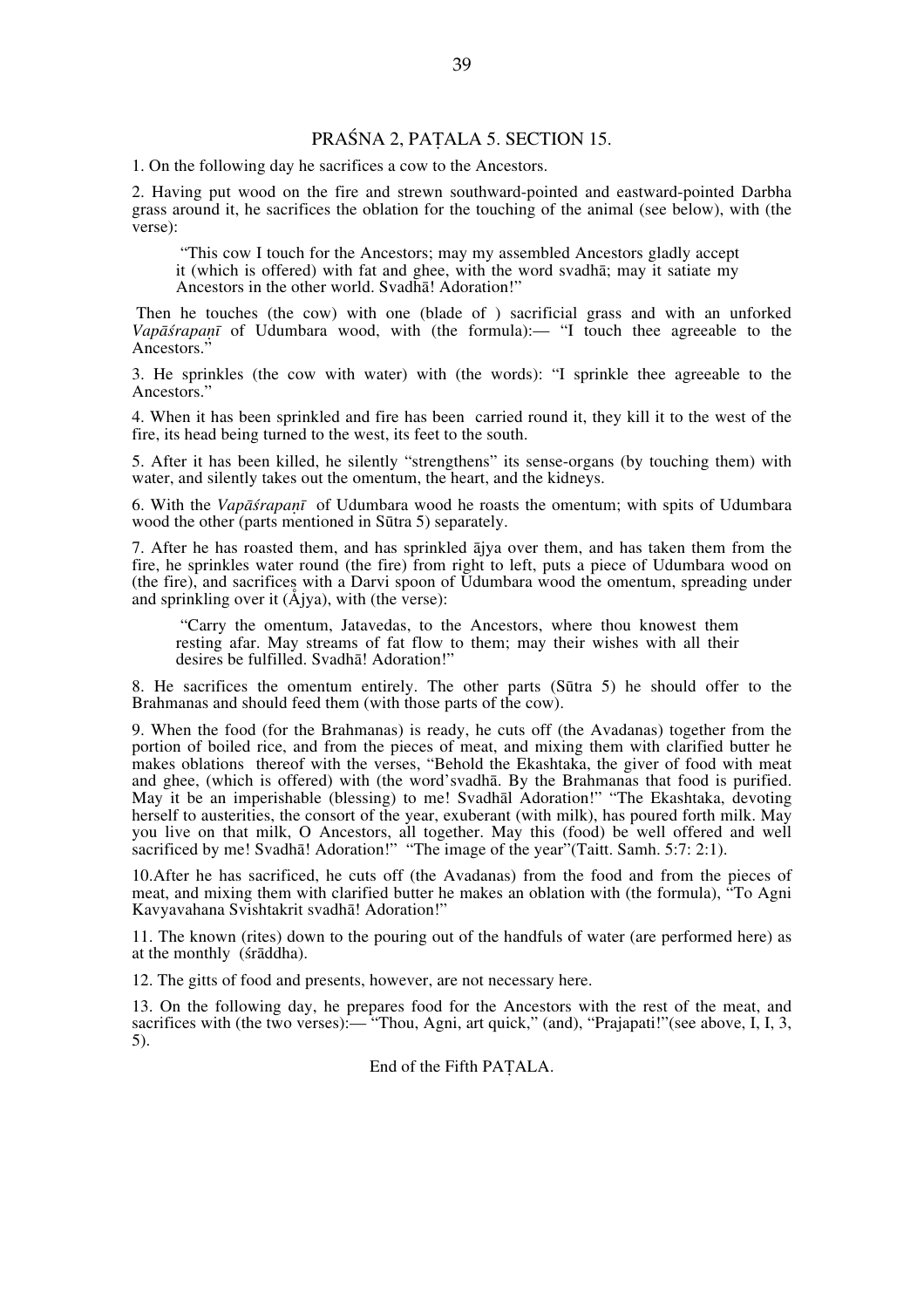# PRAŚNA 2. PAṬALA 6. SECTION 16.

1. Now (follows) the Sravanā ceremony.

2. On the day of that full moon which falls under (the Naksatra) Sravana, after the evening Agnihotra he puts wood on the (third of the three Srauta fires, called the) Dakṣina-agni. One who has not set up the (Srauta) fires, (does the same with) the sacred domestic fire.

3. Then he procures unbroken grains unbroken fried grains, coarsely ground grains, (leaves and blossoms) of the Kimsuka tree, collyrium and (other) ointments, and Åjya.

4. Having "spread under" (Åjya) in the (spoon called) Darvi, he cuts off (the Avadanas) of those kinds of food (mentioned in Sūtra 3), mixes them with ghee, alld sacrifices (with the formulas):—

 "Adoration to Agni the terrestrial, the lord of terrestrial beings! Svaha! Adoration to Vayu the all-pervading, the lord of aerial beings! Svāhā! Adoration to Surya, the red one, the lord of celestial beings! Svāhā! Adoration to Vishnu, the whitish one, the lord of the beings that dwell in the quarters (of the world). Svāhā!"

5. He anoints the Kimsuka (flowers and leaves) with  $\AA$ jya, and sacrifices with (the Mantras):— "Devoured is the gadfly; devoured is thirst (?); devoured is the stinging worm." "Devoured is the stinging worm; devoured is thirst; devoured is the gadfly." "Devoured is thirst; devoured is the gadfly; devoured is the stinging worm."<sup>116</sup>

6. He takes a water-pot and a handful of Darbha grass, goes forth, his face turned towards the east, spreads the Darbha grass out with its points towards the east, and makes four Baliofferings on that (grass) with (the formulas), "To the terrestrial Serpents I offer this Bali," "To the aerial, &c.; to the celestial, &c.; to the Serpents dwelling in the quarters (of the world),"&c.

7. Having given there collyrium and (other) ointments (to the Serpents), he worships them with the mantras, "Adoration be to the Serpents "(Taitt. Samhita IV, 2:8:3).

8. He should take a water-pot and should at that distance in which he wishes the snakes not to approach, three times walk round his house, turning his right side towards it, and should sprinkle water round it with (the formulas), "Beat away, O white one, with thy foot, with the fore-foot and with the hind-foot, these seven human females and the three (daughters) of the king's tribe. "Within the dominion of the white one the snake has killed nobody. To the white one, the son of Vidarva, adoration! "Adoration to the white one, the son of Vidarva!"

9. Then he worships the snakes towards the different regions, one by one with (the corresponding section of) these Mantras, "The convergent one thou art called, the eastern region". (Taitt. Samh. 5:5;10, I seq.)

10. From that time he daily makes the Bali offerings till the full-moon day of Margasirsha.

11. Here the Kimsuka offerings (see § 5) are not repeated.

12. The sprinkling (of water) round (the house) does not take place (see § 8).

13. The last Bali he offers with (the words), "Going to acquit myself, going to acquit myself."<sup>117</sup>

#### **End of the Sixth PAṬALA.**

# PRAŚNA 2. PAṬALA 7. SECTION 17.

1. We shall explain the Agrahāyanī ceremony.<sup>118</sup>

<sup>&</sup>lt;sup>116</sup> I am not sure about the translation of *vicaști*. Perhaps it is only a blunder for *vitriști*, which is the reading of the Apastambiya Mantrapatha.<br><sup>117</sup> Some authorities understand as Matricians states of the U.S. C Apastambiya Mantrapaṭha.<br><sup>117</sup> Some authorities understand, as Matridatta states, that he should offer the Bali only with the words as they stand in

the sutra, others prescribe the formula (comp. § 6): "To the terrestrial (aerial. &c Serpents I offer this Bali going to acquit myself, going to acquit myself."

<sup>118</sup> Comp. on the Agrahayanī ceremony Sankhayana IV:17; Paraskara III, 2 &c.;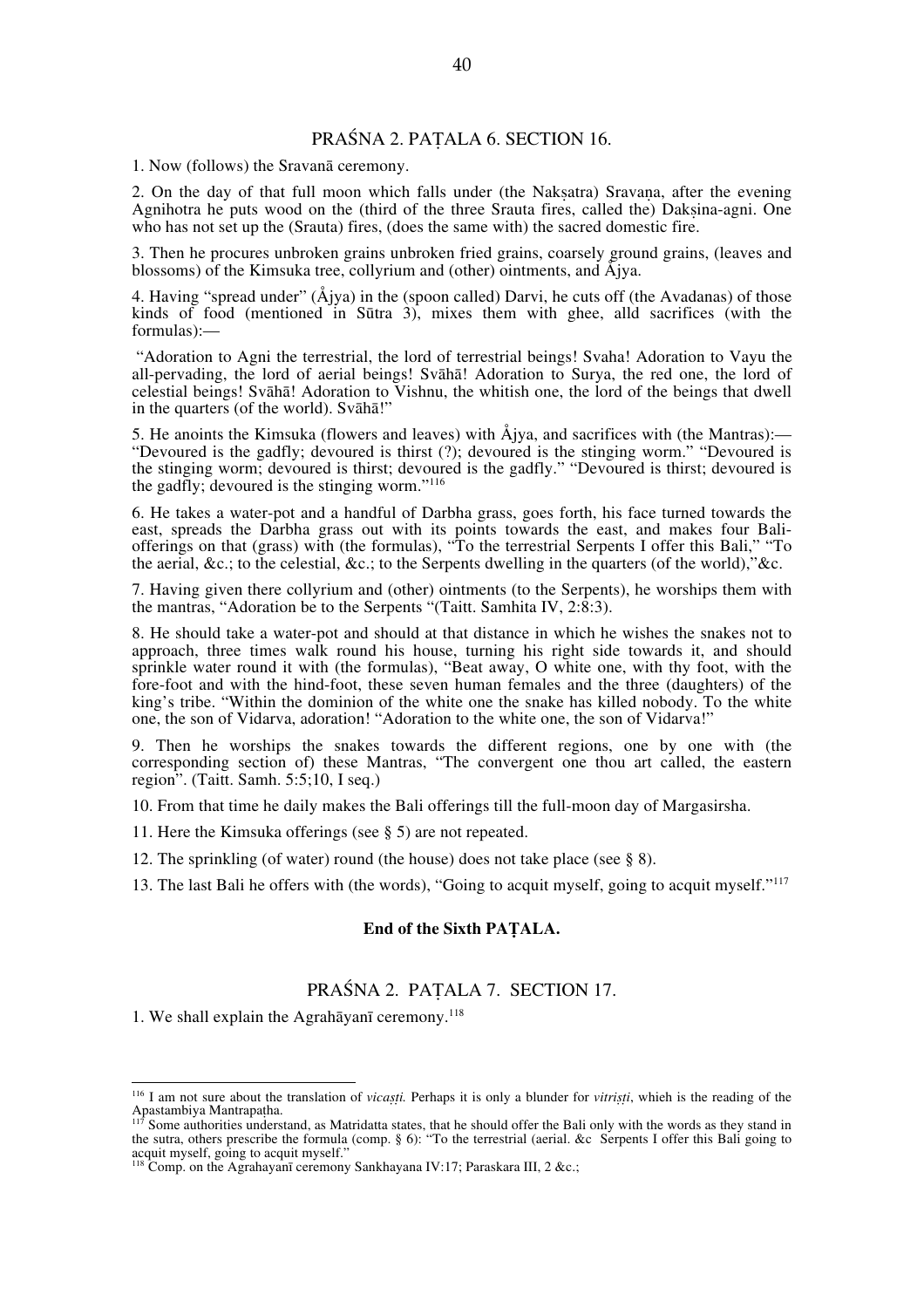2. On the full-moon day of Margasīrsha he puts wood on the fire, strews (Darbha grass) on the entire surface round the fire, cooks a portion of sacrificial food with milk, sprinkles it (with  $\AA$ jya), takes it from the fire, performs the rites down to the Vyahriti oblations, and sacrifices (four oblations) with (the following Mantras):

"This offering, the creeping of Ida, rich in ghee, moving and not moving, accept gladly O jatavedas. What domestic animals there are, of all shapes, all seven kinds of them: may they gladly dwell here and may they prosper. Svāhā!"

 "The night which men welcome like a cow that comes to them, (the night) which is the consort of the year, may that (night) be auspicious to us. Svāhā!"

 "Bringing bliss to the cattle, to the wife, bringing bliss by night and by day, may this (night) which is the consort of the year, be auspicious to us. Svāhā!"

 "The full-moon night, bringing abundance, visiting one after another, dividing the months and fortnights: may this (night), the full one, protect us  $\bar{S}v\bar{a}h\bar{a}$ !"<sup>119</sup>

3. He sacrifices the oblation to Agni Svishtakrit with (the verse):—

"Agni, make this (sacrifice) full that it may be well offered. Be victorious, O god, in all battles. Shine far and wide, showing us a wide path. Bestow on us long life, full of splendour and free from decay. Svāhā!"<sup>120</sup>

4. Then he washes his hands and touches the earth with (the formulas), "In power I establish myself, in royalty. Among the horses I establish myself, among the cows. In the limbs I establish myself, in the self In the Pranas I establish myself, in prosperity. In Heaven and Earth I establish myself, in sacrifice."

 "May the three times eleven gods, the thirty-three, the gracious ones, whose Purohita is Brihaspati, on the impulse of the god Savitri— may the gods with (all) the gods give me bliss!"

5. The master of the house sits down at their southerly end,

6. The other persons to the north,

7. According to their seniority.

8. They who know the mantras among them, murmur the Mantras (which will be stated).

9. With (the verse):— "Be soft to us, O earth, free from thorns; grant us rest; afford us wide shelter" Taitt. Aran. 10:1:10), and with the two (verses), "Verily of the mountains"(Taitt. Samh. II, 2:12:2. 3) they lie down on their right sides.

10. With (the verse), "Up! with life "(Taitt. Samh. I, 2:8:I) they arise.

l1. When they have arisen, they murmur, "We have arisen; we have become immortal."

12. In that way they (lie down and) arise that that night three times.

13. Having served food to the Brahmanas and having caused them to say, "An auspicious day! Hail! Good luck! "they rest that night.

End of the Seventh PAṬALA.

### PRAŚNA 2. PAṬALA 8. SECTION 18.

I. Now we shall explain the opening and the conclusion (of the annual course of study).<sup>121</sup>

<sup>&</sup>lt;sup>119</sup> The first mantra is very corrupt; comp. Atharva-veda III,10:6. Regarding, the legend of Ida, who was procreated out of Manu's Pāka-sacrifice, and "came forth as if dripping, and clarified butter gathered on her step," comp. Satapatha Brahmana I, 8:1:7<br><sup>120</sup> Comp. Taitt. Br. II, 4:1:4; Paraskara III, I:3.

 $121$  It may be observed in connection with this, that in the Apastambiya-Grihya, which throughout is so closely related to our text, the ceremonies of the Upakarana and Utsarjana, of which these three chapters treat, are not described.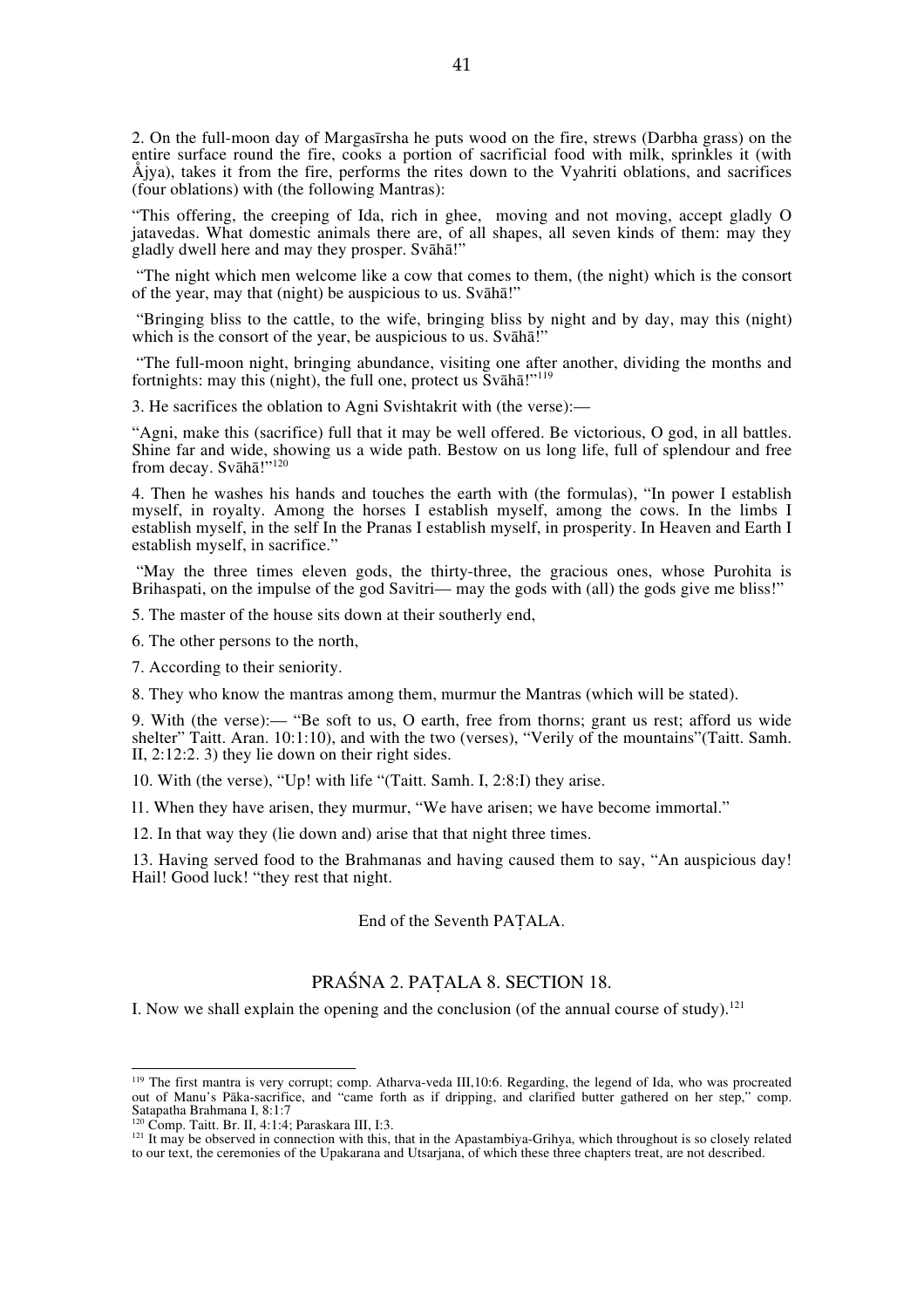2. During the fortnight that precedes the Sravana full moon, when the herbs have appeared, under (the Nakṣatra) Hasta or on the full-moon day (itself), the opening ceremony of the (annual course of) study (is performed).

3. Having put wood on the fire and performed the rites down to the Vyahriti oblations, he sacrifices (with his pupils) to the Rishis of the Kandas:

"To Prajapati, the rishi of a Kanda, svaha! To Soma, the Rishi of a Kanda, Svāhā! To Agni, the Rishi of a Kanda, Svāhā! To the Visvedevas, the Rishis of a Kanda, Svāhā! To Svayambhi, the rishi of a Kanda, Svāhā!"— these are the Rishis of the Kandas. Or (he sacrifices) to the names of the Kandas, to the Savitri to the Rig-veda, the Yajur-veda, the Samaveda, the Atharva-veda, and to Sadasaspati.

4. Having (thus) sacrificed, they repeat the first three Anuvakas,

5. Or the beginnings of all Kandas.

6. He enters upon (sacrificing) the Jaya, &c. (oblations; see above, I, I, 3, 8).

7. After all rites down to the Svishtakrit oblation have been performed, they stop studying three days or one day; then they should go on studying so as to commence where they have broken off: so sa the teachers.

8. During the fortnight that precedes the Taishi full moon, under (the Nakṣatra) Rohini or on the full-moon day (itself), the Utsarga (or conclusion of the term of study) is celebrated.

9. (The teacher) with his pupils goes in an easterly or northerly direction, and where they find a pleasant water with a pleasant bathing-place, they dive into it and perform three suppressions of the breath with the Agharmarshana hymn (Rig-veda X, 190— Taitt. Ar. X, I, 13. 14). Holding purifiers (i.e. Darbha blades) in their hands they bathe with the three (verses):—

 "Ye waters, ye are wholesome "(Taitt. Samh. IV, I,5:I), with the four (verses), "The goldcoloured, pure, purifying waters "(T.S.V, 6:1: I seq.), and with the Anuvaka, "(Soma) which clears itself, the heavenly being" (Taitt. Br. I, 4:8): giving the Darbha blades to each other and feigning to try to seize (??) each other.

10. Then they arrange on a pure spot that is inclined towards the east, seats of eastward-pointed Darbha grass, so that they end in the north—

# PRAŚNA 2. PAṬALA 8, SECTION 19.

1. For Brahman, Prajpati, Brihaspati, Agni, Vayu, the Sun, the Moon, the Stars, king Indra king Yama, king Varuna, king Soma, king Vaisravana, for the Vasus, the Rudras, the Adityas, the Visve devas, the Sadhyas, the Ribhus, the Bhrigus, the Maruts, the Atharvans, the Angiras: for these divine beings.

2. Visvamitra, Jamadagni, Bharadvaja and Gautama, Atri, Vasishta, Kasyapa: these are the seven Rishis.

3. Wearing their sacrificial cords below (round their body) they arrange towards the north, at a place that is inclined towards the north, seats of northward-pointed Darbha grass, so that they end in the east, for Visvamitra, Jamadagni, Bharadvaja, Gautama, Atri, Vasishta, Kasyapa.

4. Between Vasiṣṭha and Kasyapa they arrange (a seat) for Arundhati, (the wife of Vasishta);

5. Towards the south, in a place inclined towards the east, for Agastya.

6. Then for the (following) teachers, ending with those who teach (only) one Veda (?), viz. for Kṛṣṇa Dvaipayana, Jatukarnya, Tarukṣa, Tṛṇa-bindu, Varmin, Varuthin, Vajin, Vajasravas, Satvavar, Susravas, Sutasravas, Soma-sushmayana, Satvavat, Brhaduktha Soma-sushmayana, Vamadev(y)a,Vajiratna, Haryajvāyana, Udamaya, Gautama, Rinangaya, Ritanjaya, Kritangaya, Dhananjaya, Babhru, Tryaruna, Trivarsha, Tridhatu, Sibinta, Parasara, Vishnu, Rudra, Skanda, Kasisvara, Jvara, Dharma, Artha, Kama, Krodha, Vasistha, Indra, Tvashtri, Kartri, Dhartri, Dhātri, Mrityu, Savitri, Sāvitrī, and for each Veda, for the Rig-veda, the Yajur-veda, the Samaveda, the Atharva-veda, the Itihasa and Purana.